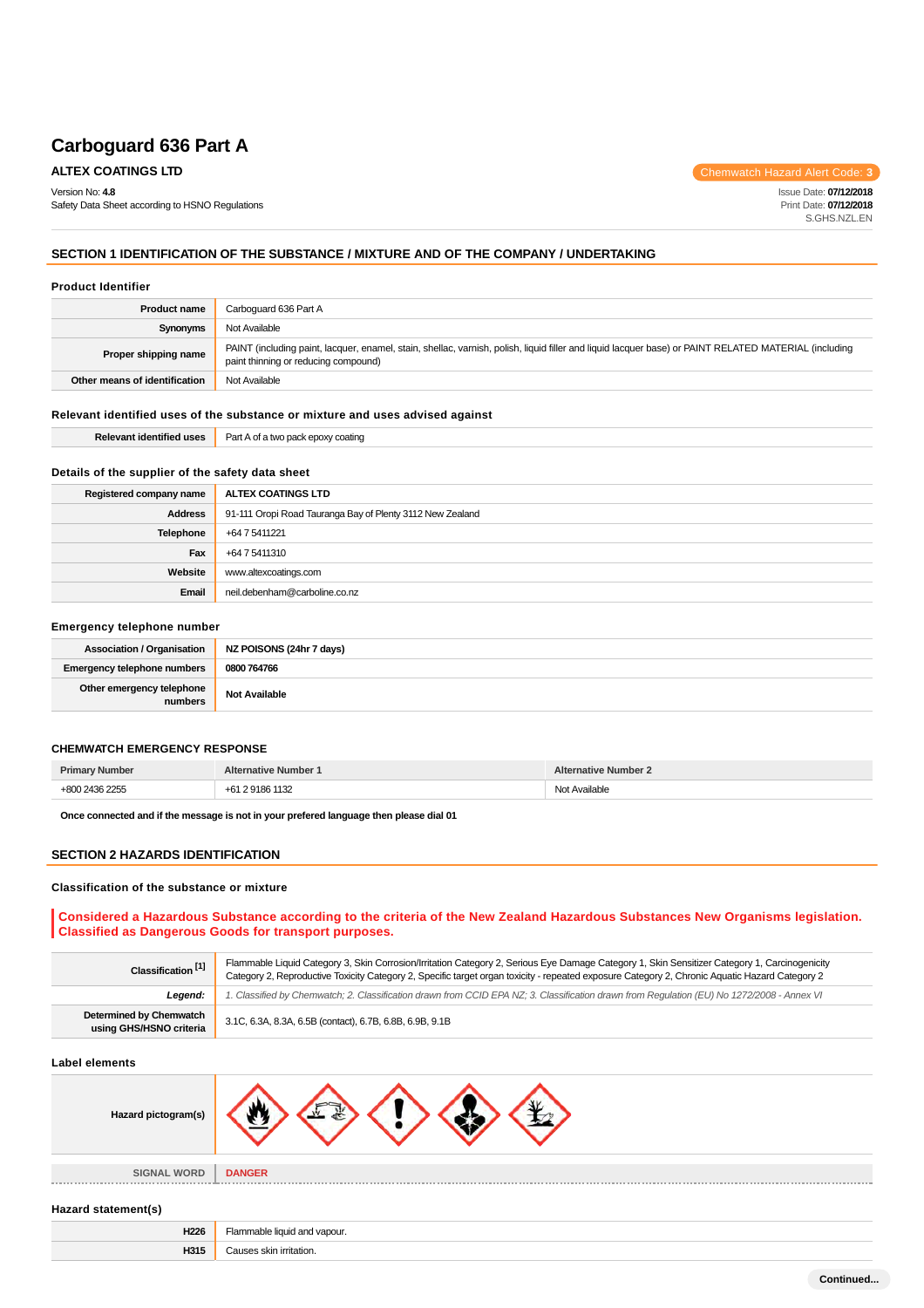| H318 | Causes serious eye damage.                                         |
|------|--------------------------------------------------------------------|
| H317 | May cause an allergic skin reaction.                               |
| H351 | Suspected of causing cancer.                                       |
| H361 | Suspected of damaging fertility or the unborn child.               |
| H373 | May cause damage to organs through prolonged or repeated exposure. |
| H411 | Toxic to aquatic life with long lasting effects.                   |

### **Precautionary statement(s) Prevention**

| P <sub>201</sub> | Obtain special instructions before use.                                                        |
|------------------|------------------------------------------------------------------------------------------------|
| P210             | Keep away from heat, hot surfaces, sparks, open flames and other ignition sources. No smoking. |
| P <sub>233</sub> | Keep container tightly closed.                                                                 |
| P <sub>260</sub> | Do not breathe dust/fume/gas/mist/vapours/spray.                                               |
| P <sub>280</sub> | Wear protective gloves/protective clothing/eye protection/face protection.                     |
| P <sub>240</sub> | Ground and bond container and receiving equipment.                                             |
| P <sub>241</sub> | Use explosion-proof electrical/ventilating/lighting/intrinsically safe equipment.              |
| P <sub>242</sub> | Use non-sparking tools.                                                                        |
| P <sub>243</sub> | Take action to prevent static discharges.                                                      |
| P273             | Avoid release to the environment.                                                              |
| P272             | Contaminated work clothing should not be allowed out of the workplace.                         |

### **Precautionary statement(s) Response**

| P305+P351+P338 | IF IN EYES: Rinse cautiously with water for several minutes. Remove contact lenses, if present and easy to do. Continue rinsing. |
|----------------|----------------------------------------------------------------------------------------------------------------------------------|
| P308+P313      | IF exposed or concerned: Get medical advice/attention.                                                                           |
| P310           | Immediately call a POISON CENTER/doctor/physician/first aider.                                                                   |
| P370+P378      | In case of fire: Use alcohol resistant foam or normal protein foam to extinguish.                                                |
| P302+P352      | IF ON SKIN: Wash with plenty of water and soap.                                                                                  |
| P333+P313      | If skin irritation or rash occurs: Get medical advice/attention.                                                                 |
| P362+P364      | Take off contaminated clothing and wash it before reuse.                                                                         |
| P391           | Collect spillage.                                                                                                                |
| P303+P361+P353 | IF ON SKIN (or hair): Take off immediately all contaminated clothing. Rinse skin with water [or shower].                         |
|                |                                                                                                                                  |

### **Precautionary statement(s) Storage**

| <b>D403+</b><br>- הפפט | e in a well<br>. Keep cool.<br>I-ventilated place.<br>$+0.55$<br>. |
|------------------------|--------------------------------------------------------------------|
| <b>DANS</b>            | un                                                                 |
| $. -\infty$            |                                                                    |

### **Precautionary statement(s) Disposal**

| P501 | Dispose of contents/container in accordance with local regulations. |
|------|---------------------------------------------------------------------|
|------|---------------------------------------------------------------------|

### **SECTION 3 COMPOSITION / INFORMATION ON INGREDIENTS**

### **Substances**

See section below for composition of Mixtures

### **Mixtures**

| <b>CAS No</b> | %[weight] | Name                                              |
|---------------|-----------|---------------------------------------------------|
| 25068-38-6    | 20-30     | bisphenol A/ diglycidyl ether resin, liquid       |
| 25036-25-3    | $1 - 10$  | bisphenol A/ bisphenol A diglycidyl ether polymer |
| 1330-20-7     | $1 - 10$  | xylene                                            |
| 71-36-3       | $1 - 10$  | n-butanol                                         |
| 68413-24-1    | $1 - 10$  | cashew nutshell liquid/ glycidyl ether polymer    |

# **SECTION 4 FIRST AID MEASURES**

### **Description of first aid measures**

| <b>Eye Contact</b> | If this product comes in contact with the eyes:<br>$\blacktriangleright$ Immediately hold eyelids apart and flush the eye continuously with running water.<br>Ensure complete irrigation of the eye by keeping eyelids apart and away from eye and moving the eyelids by occasionally lifting the upper and lower lids.<br>► Continue flushing until advised to stop by the Poisons Information Centre or a doctor, or for at least 15 minutes.<br>Transport to hospital or doctor without delay.<br>Removal of contact lenses after an eye injury should only be undertaken by skilled personnel. |
|--------------------|----------------------------------------------------------------------------------------------------------------------------------------------------------------------------------------------------------------------------------------------------------------------------------------------------------------------------------------------------------------------------------------------------------------------------------------------------------------------------------------------------------------------------------------------------------------------------------------------------|
|--------------------|----------------------------------------------------------------------------------------------------------------------------------------------------------------------------------------------------------------------------------------------------------------------------------------------------------------------------------------------------------------------------------------------------------------------------------------------------------------------------------------------------------------------------------------------------------------------------------------------------|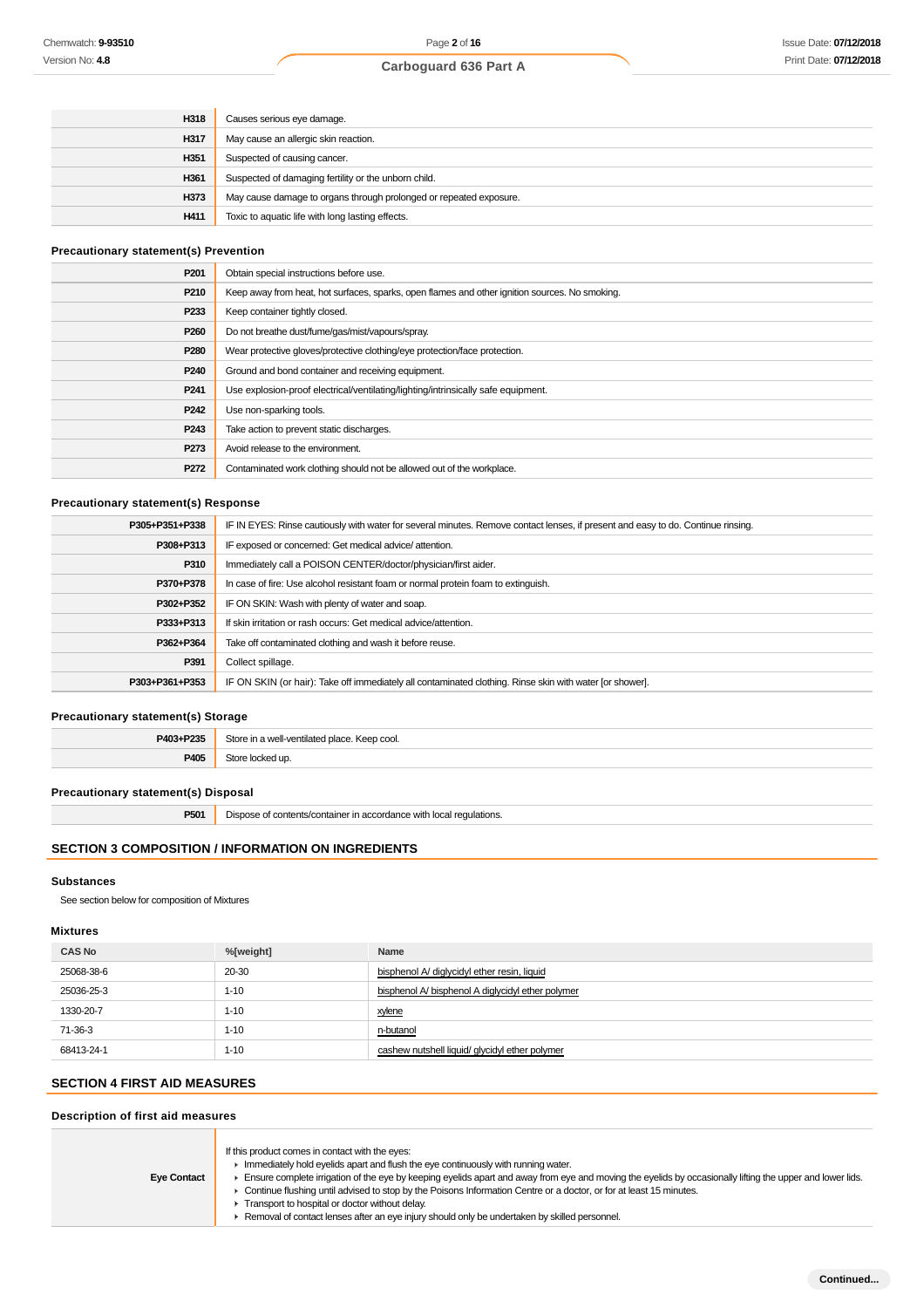| <b>Skin Contact</b> | If skin contact occurs:<br>In Immediately remove all contaminated clothing, including footwear.<br>Flush skin and hair with running water (and soap if available).<br>▶ Seek medical attention in event of irritation.<br>For thermal burns:<br>• Decontaminate area around burn.<br>• Consider the use of cold packs and topical antibiotics.<br>For first-degree burns (affecting top layer of skin)<br>► Hold burned skin under cool (not cold) running water or immerse in cool water until pain subsides.<br>Use compresses if running water is not available.<br>Cover with sterile non-adhesive bandage or clean cloth.<br>▶ Do NOT apply butter or ointments; this may cause infection.<br>► Give over-the counter pain relievers if pain increases or swelling, redness, fever occur.<br>For second-degree burns (affecting top two layers of skin)<br>▶ Cool the burn by immerse in cold running water for 10-15 minutes.<br>• Use compresses if running water is not available.<br>$\triangleright$ Do NOT apply ice as this may lower body temperature and cause further damage.<br>Do NOT break blisters or apply butter or ointments; this may cause infection.<br>• Protect burn by cover loosely with sterile, nonstick bandage and secure in place with gauze or tape.<br>To prevent shock: (unless the person has a head, neck, or leg injury, or it would cause discomfort):<br>$\blacktriangleright$ Lay the person flat.<br>Elevate feet about 12 inches.<br>Elevate burn area above heart level, if possible.<br>• Cover the person with coat or blanket.<br>▶ Seek medical assistance.<br>For third-degree burns<br>Seek immediate medical or emergency assistance.<br>In the mean time:<br>► Protect burn area cover loosely with sterile, nonstick bandage or, for large areas, a sheet or other material that will not leave lint in wound.<br>▶ Separate burned toes and fingers with dry, sterile dressings.<br>► Do not soak burn in water or apply ointments or butter; this may cause infection.<br>To prevent shock see above.<br>► For an airway burn, do not place pillow under the person's head when the person is lying down. This can close the airway.<br>Have a person with a facial burn sit up.<br>• Check pulse and breathing to monitor for shock until emergency help arrives. |
|---------------------|-----------------------------------------------------------------------------------------------------------------------------------------------------------------------------------------------------------------------------------------------------------------------------------------------------------------------------------------------------------------------------------------------------------------------------------------------------------------------------------------------------------------------------------------------------------------------------------------------------------------------------------------------------------------------------------------------------------------------------------------------------------------------------------------------------------------------------------------------------------------------------------------------------------------------------------------------------------------------------------------------------------------------------------------------------------------------------------------------------------------------------------------------------------------------------------------------------------------------------------------------------------------------------------------------------------------------------------------------------------------------------------------------------------------------------------------------------------------------------------------------------------------------------------------------------------------------------------------------------------------------------------------------------------------------------------------------------------------------------------------------------------------------------------------------------------------------------------------------------------------------------------------------------------------------------------------------------------------------------------------------------------------------------------------------------------------------------------------------------------------------------------------------------------------------------------------------------------------------------------------------------------------------------------------------------------------------------|
| Inhalation          | If fumes, aerosols or combustion products are inhaled remove from contaminated area.<br>• Other measures are usually unnecessary.                                                                                                                                                                                                                                                                                                                                                                                                                                                                                                                                                                                                                                                                                                                                                                                                                                                                                                                                                                                                                                                                                                                                                                                                                                                                                                                                                                                                                                                                                                                                                                                                                                                                                                                                                                                                                                                                                                                                                                                                                                                                                                                                                                                           |
| Ingestion           | If spontaneous vomiting appears imminent or occurs, hold patient's head down, lower than their hips to help avoid possible aspiration of vomitus.<br>If swallowed do <b>NOT</b> induce vomiting.<br>If vomiting occurs, lean patient forward or place on left side (head-down position, if possible) to maintain open airway and prevent aspiration.<br>• Observe the patient carefully.<br>► Never give liquid to a person showing signs of being sleepy or with reduced awareness; i.e. becoming unconscious.<br>Give water to rinse out mouth, then provide liquid slowly and as much as casualty can comfortably drink.<br>Seek medical advice.<br>Avoid giving milk or oils.<br>Avoid giving alcohol.                                                                                                                                                                                                                                                                                                                                                                                                                                                                                                                                                                                                                                                                                                                                                                                                                                                                                                                                                                                                                                                                                                                                                                                                                                                                                                                                                                                                                                                                                                                                                                                                                  |

#### **Indication of any immediate medical attention and special treatment needed**

#### Treat symptomatically.

Any material aspirated during vomiting may produce lung injury. Therefore emesis should not be induced mechanically or pharmacologically. Mechanical means should be used if it is considered necessary to evacuate the stomach contents; these include gastric lavage after endotracheal intubation. If spontaneous vomiting has occurred after ingestion, the patient should be monitored for difficult breathing, as adverse effects of aspiration into the lungs may be delayed up to 48 hours.

For acute or short term repeated exposures to xylene:

- Gastro-intestinal absorption is significant with ingestions. For ingestions exceeding 1-2 ml (xylene)/kg, intubation and lavage with cuffed endotracheal tube is recommended. The use of charcoal and cathartics is equivocal.
- Pulmonary absorption is rapid with about 60-65% retained at rest.
- Primary threat to life from ingestion and/or inhalation, is respiratory failure.
- Patients should be quickly evaluated for signs of respiratory distress (e.g. cyanosis, tachypnoea, intercostal retraction, obtundation) and given oxygen. Patients with inadequate tidal volumes or poor arterial blood gases (pO2 < 50 mm Hg or pCO2 > 50 mm Hg) should be intubated.
- Arrhythmias complicate some hydrocarbon ingestion and/or inhalation and electrocardiographic evidence of myocardial injury has been reported; intravenous lines and cardiac monitors should be established in obviously symptomatic patients. The lungs excrete inhaled solvents, so that hyperventilation improves clearance.
- A chest x-ray should be taken immediately after stabilisation of breathing and circulation to document aspiration and detect the presence of pneumothorax.
- Epinephrine (adrenalin) is not recommended for treatment of bronchospasm because of potential myocardial sensitisation to catecholamines. Inhaled cardioselective bronchodilators (e.g. Alupent, Salbutamol) are the preferred agents, with aminophylline a second choice.

#### BIOLOGICAL EXPOSURE INDEX - BEI

These represent the determinants observed in specimens collected from a healthy worker exposed at the Exposure Standard (ES or TLV):

| Determinant                    | Index                | Sampling Time       | Comments |
|--------------------------------|----------------------|---------------------|----------|
| Methylhippu-ric acids in urine | 1.5 gm/gm creatinine | End of shift        |          |
|                                | 2 mg/min             | Last 4 hrs of shift |          |

#### **SECTION 5 FIREFIGHTING MEASURES**

### **Extinguishing media**

- Foam.
- Dry chemical powder
- BCF (where regulations permit). Carbon dioxide.
- Water spray or fog Large fires only.

#### **Special hazards arising from the substrate or mixture**

| Fire Incompati |
|----------------|
|----------------|

**bility A**void contamination with oxidising agents i.e. nitrates, oxidising acids, chlorine bleaches, pool chlorine etc. as ignition may result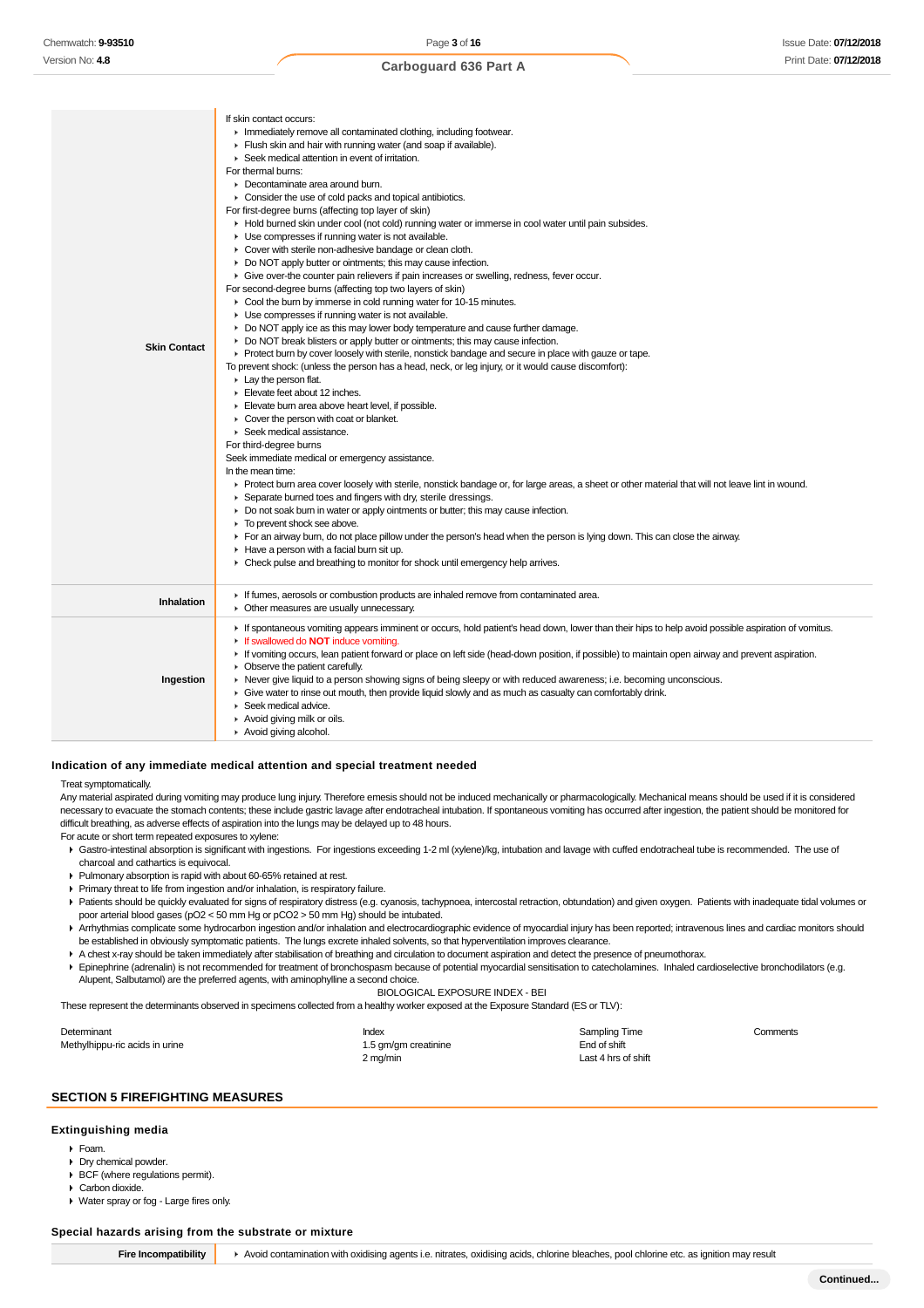### **Advice for firefighters**

| <b>Fire Fighting</b>         | Alert Fire Brigade and tell them location and nature of hazard.<br>• May be violently or explosively reactive.<br>▶ Wear breathing apparatus plus protective gloves.<br>► Prevent, by any means available, spillage from entering drains or water course.<br>If safe, switch off electrical equipment until vapour fire hazard removed.<br>• Use water delivered as a fine spray to control fire and cool adjacent area.<br>Avoid spraying water onto liquid pools.<br>DO NOT approach containers suspected to be hot.<br>• Cool fire exposed containers with water spray from a protected location.<br>If safe to do so, remove containers from path of fire.                                                                                                                                                              |
|------------------------------|-----------------------------------------------------------------------------------------------------------------------------------------------------------------------------------------------------------------------------------------------------------------------------------------------------------------------------------------------------------------------------------------------------------------------------------------------------------------------------------------------------------------------------------------------------------------------------------------------------------------------------------------------------------------------------------------------------------------------------------------------------------------------------------------------------------------------------|
| <b>Fire/Explosion Hazard</b> | • Liquid and vapour are flammable.<br>• Moderate fire hazard when exposed to heat or flame.<br>• Vapour forms an explosive mixture with air.<br>• Moderate explosion hazard when exposed to heat or flame.<br>• Vapour may travel a considerable distance to source of ignition.<br>► Heating may cause expansion or decomposition leading to violent rupture of containers.<br>• On combustion, may emit toxic fumes of carbon monoxide (CO).<br>Combustion products include:<br>carbon monoxide (CO)<br>carbon dioxide (CO2)<br>other pyrolysis products typical of burning organic material.<br>When aluminium oxide dust is dispersed in air, firefighters should wear protection against inhalation of dust particles, which can also contain hazardous<br>substances from the fire absorbed on the alumina particles. |

### **SECTION 6 ACCIDENTAL RELEASE MEASURES**

### **Personal precautions, protective equipment and emergency procedures**

See section 8

### **Environmental precautions**

See section 12

### **Methods and material for containment and cleaning up**

| <b>Minor Spills</b> | Remove all ignition sources.<br>Clean up all spills immediately.<br>Avoid breathing vapours and contact with skin and eyes.<br>• Control personal contact with the substance, by using protective equipment.<br>• Contain and absorb small quantities with vermiculite or other absorbent material.<br>$\triangleright$ Wipe up.<br>$\blacktriangleright$ Collect residues in a flammable waste container.<br>In the event of a spill of a reactive diluent, the focus is on containing the spill to prevent contamination of soil and surface or ground water.<br>If irritating vapors are present, an approved air-purifying respirator with organic vapor canister is recommended for cleaning up spills and<br>leaks.<br>For small spills, reactive diluents should be absorbed with sand.                                                                                                                                                                                                                                                                                                                                                                                                                                                                                                                                                                                                       |
|---------------------|------------------------------------------------------------------------------------------------------------------------------------------------------------------------------------------------------------------------------------------------------------------------------------------------------------------------------------------------------------------------------------------------------------------------------------------------------------------------------------------------------------------------------------------------------------------------------------------------------------------------------------------------------------------------------------------------------------------------------------------------------------------------------------------------------------------------------------------------------------------------------------------------------------------------------------------------------------------------------------------------------------------------------------------------------------------------------------------------------------------------------------------------------------------------------------------------------------------------------------------------------------------------------------------------------------------------------------------------------------------------------------------------------|
| <b>Major Spills</b> | Industrial spills or releases of reactive diluents are infrequent and generally contained. If a large spill does occur, the material should be captured,<br>collected, and reprocessed or disposed of according to applicable governmental requirements.<br>An approved air-purifying respirator with organic-vapor canister is recommended for emergency work.<br>• Clear area of personnel and move upwind.<br>Alert Fire Brigade and tell them location and nature of hazard.<br>$\triangleright$ May be violently or explosively reactive.<br>• Wear breathing apparatus plus protective gloves.<br>► Prevent, by any means available, spillage from entering drains or water course.<br>• Consider evacuation (or protect in place).<br>▶ No smoking, naked lights or ignition sources.<br>$\blacktriangleright$ Increase ventilation.<br>Stop leak if safe to do so.<br>• Water spray or fog may be used to disperse /absorb vapour.<br>Contain spill with sand, earth or vermiculite.<br>• Use only spark-free shovels and explosion proof equipment.<br>• Collect recoverable product into labelled containers for recycling.<br>Absorb remaining product with sand, earth or vermiculite.<br>• Collect solid residues and seal in labelled drums for disposal.<br>• Wash area and prevent runoff into drains.<br>If contamination of drains or waterways occurs, advise emergency services. |

Personal Protective Equipment advice is contained in Section 8 of the SDS.

### **SECTION 7 HANDLING AND STORAGE**

| Precautions for safe handling |                                                                                                                                                                                                                                                                                                                                                                                                                                                                                                                                                                                                                                                                   |
|-------------------------------|-------------------------------------------------------------------------------------------------------------------------------------------------------------------------------------------------------------------------------------------------------------------------------------------------------------------------------------------------------------------------------------------------------------------------------------------------------------------------------------------------------------------------------------------------------------------------------------------------------------------------------------------------------------------|
| Safe handling                 | • Containers, even those that have been emptied, may contain explosive vapours.<br>Do NOT cut, drill, grind, weld or perform similar operations on or near containers.<br>$\blacktriangleright$ Electrostatic discharge may be generated during pumping - this may result in fire.<br>Ensure electrical continuity by bonding and grounding (earthing) all equipment.<br>Exerct line velocity during pumping in order to avoid generation of electrostatic discharge (<=1 m/sec until fill pipe submerged to twice its diameter,<br>then $\leq$ 7 m/sec).<br>Avoid splash filling.<br>▶ Do NOT use compressed air for filling discharging or handling operations. |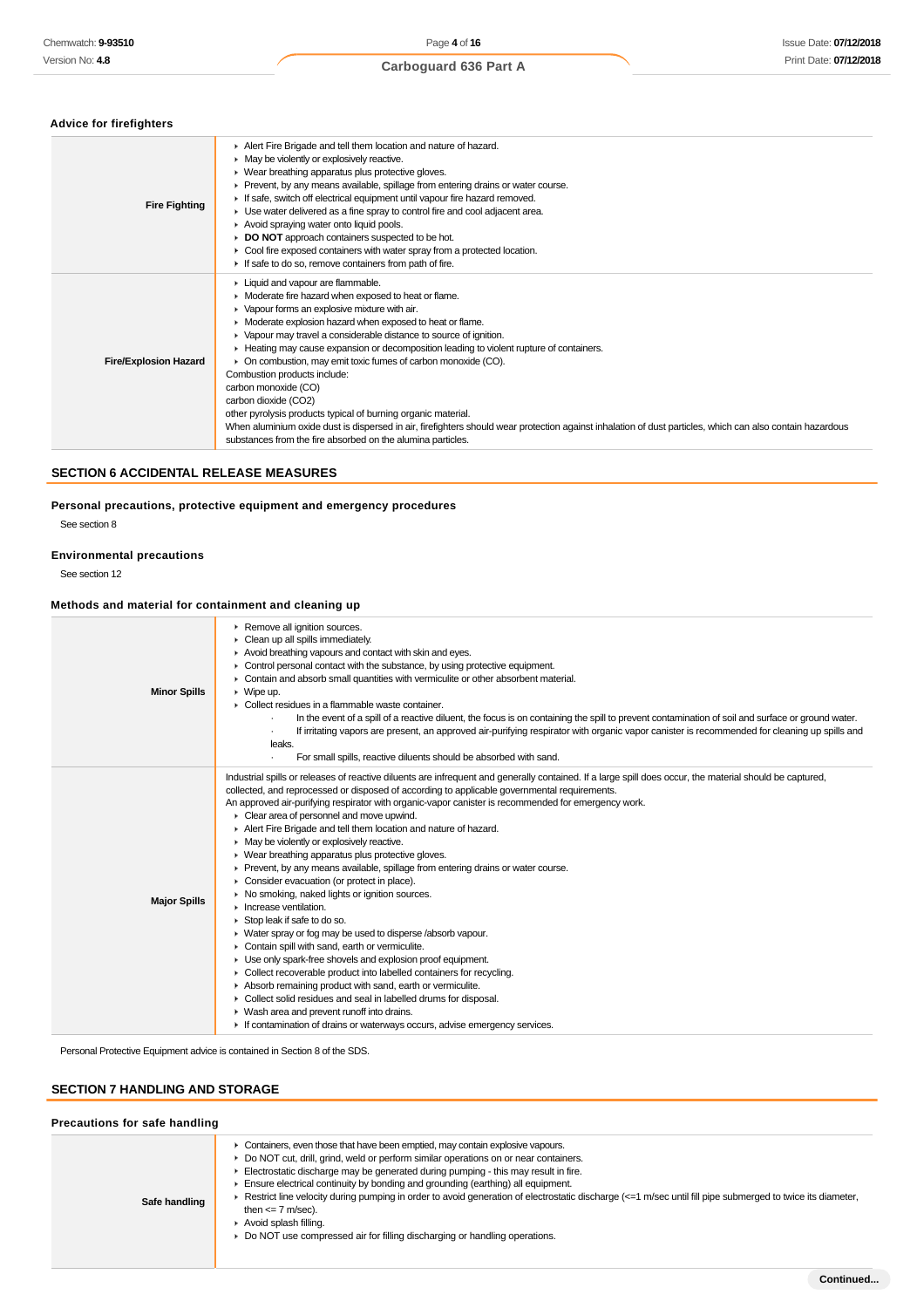|                   | Avoid all personal contact, including inhalation.<br>• Wear protective clothing when risk of overexposure occurs.<br>▶ Use in a well-ventilated area.<br>Prevent concentration in hollows and sumps.<br>DO NOT enter confined spaces until atmosphere has been checked.<br>Avoid smoking, naked lights or ignition sources.<br>Avoid generation of static electricity.<br>DO NOT use plastic buckets.<br>Earth all lines and equipment.<br>Use spark-free tools when handling.<br>Avoid contact with incompatible materials.<br>V When handling, DO NOT eat, drink or smoke.<br>▶ Keep containers securely sealed when not in use.<br>Avoid physical damage to containers.<br>Always wash hands with soap and water after handling.<br>• Work clothes should be laundered separately.<br>Use good occupational work practice.                                                                                                                                                                                                                                                                                                                                                                                                                                                                                                                                                                                                                                                                                                                                                                                                                                                                                                                                                       |
|-------------------|-------------------------------------------------------------------------------------------------------------------------------------------------------------------------------------------------------------------------------------------------------------------------------------------------------------------------------------------------------------------------------------------------------------------------------------------------------------------------------------------------------------------------------------------------------------------------------------------------------------------------------------------------------------------------------------------------------------------------------------------------------------------------------------------------------------------------------------------------------------------------------------------------------------------------------------------------------------------------------------------------------------------------------------------------------------------------------------------------------------------------------------------------------------------------------------------------------------------------------------------------------------------------------------------------------------------------------------------------------------------------------------------------------------------------------------------------------------------------------------------------------------------------------------------------------------------------------------------------------------------------------------------------------------------------------------------------------------------------------------------------------------------------------------|
|                   | • Observe manufacturer's storage and handling recommendations contained within this SDS.<br>Atmosphere should be regularly checked against established exposure standards to ensure safe working conditions.<br>DO NOT allow clothing wet with material to stay in contact with skin                                                                                                                                                                                                                                                                                                                                                                                                                                                                                                                                                                                                                                                                                                                                                                                                                                                                                                                                                                                                                                                                                                                                                                                                                                                                                                                                                                                                                                                                                                |
| Other information | Store in original containers in approved flammable liquid storage area.<br>Store away from incompatible materials in a cool, dry, well-ventilated area.<br>DO NOT store in pits, depressions, basements or areas where vapours may be trapped.<br>• No smoking, naked lights, heat or ignition sources.<br>> Storage areas should be clearly identified, well illuminated, clear of obstruction and accessible only to trained and authorised personnel - adequate<br>security must be provided so that unauthorised personnel do not have access.<br>Store according to applicable regulations for flammable materials for storage tanks, containers, piping, buildings, rooms, cabinets, allowable quantities<br>and minimum storage distances.<br>• Use non-sparking ventilation systems, approved explosion proof equipment and intrinsically safe electrical systems.<br>Have appropriate extinguishing capability in storage area (e.g. portable fire extinguishers - dry chemical, foam or carbon dioxide) and flammable gas<br>detectors.<br>▶ Keep adsorbents for leaks and spills readily available.<br>▶ Protect containers against physical damage and check regularly for leaks.<br>• Observe manufacturer's storage and handling recommendations contained within this SDS.<br>In addition, for tank storages (where appropriate):<br>► Store in grounded, properly designed and approved vessels and away from incompatible materials.<br>For bulk storages, consider use of floating roof or nitrogen blanketed vessels; where venting to atmosphere is possible, equip storage tank vents with<br>flame arrestors; inspect tank vents during winter conditions for vapour/ice build-up.<br>Storage tanks should be above ground and diked to hold entire contents. |

## **Conditions for safe storage, including any incompatibilities**

|                         | Conditions for safe storage, including any incompatibilities                                                                                                                                                                                                                                                                                                                                                                                                                                                                                                                                                                                                                                                                                                                                                                                                                                                                                                                                                                                                                                                                                                                                                                                                                                                                                                                                                                                                                                                                                                                                                                                                                                                                                                                                                                                                                                                                                                                                                                                                                                                                                                                                                                                                                                                                                                                                                                                                                                                                                                                                                                                                                                                                                                                                                                                                                                                                                                           |
|-------------------------|------------------------------------------------------------------------------------------------------------------------------------------------------------------------------------------------------------------------------------------------------------------------------------------------------------------------------------------------------------------------------------------------------------------------------------------------------------------------------------------------------------------------------------------------------------------------------------------------------------------------------------------------------------------------------------------------------------------------------------------------------------------------------------------------------------------------------------------------------------------------------------------------------------------------------------------------------------------------------------------------------------------------------------------------------------------------------------------------------------------------------------------------------------------------------------------------------------------------------------------------------------------------------------------------------------------------------------------------------------------------------------------------------------------------------------------------------------------------------------------------------------------------------------------------------------------------------------------------------------------------------------------------------------------------------------------------------------------------------------------------------------------------------------------------------------------------------------------------------------------------------------------------------------------------------------------------------------------------------------------------------------------------------------------------------------------------------------------------------------------------------------------------------------------------------------------------------------------------------------------------------------------------------------------------------------------------------------------------------------------------------------------------------------------------------------------------------------------------------------------------------------------------------------------------------------------------------------------------------------------------------------------------------------------------------------------------------------------------------------------------------------------------------------------------------------------------------------------------------------------------------------------------------------------------------------------------------------------------|
| Suitable container      | • Packing as supplied by manufacturer.<br>• Plastic containers may only be used if approved for flammable liquid.<br>• Check that containers are clearly labelled and free from leaks.<br>For low viscosity materials (i): Drums and jerry cans must be of the non-removable head type. (ii): Where a can is to be used as an inner package, the<br>can must have a screwed enclosure.<br>For materials with a viscosity of at least 2680 cSt. (23 deg. C)<br>For manufactured product having a viscosity of at least 250 cSt. (23 deg. C)<br>► Manufactured product that requires stirring before use and having a viscosity of at least 20 cSt (25 deg. C): (i) Removable head packaging; (ii) Cans<br>with friction closures and (iii) low pressure tubes and cartridges may be used.<br>▶ Where combination packages are used, and the inner packages are of glass, there must be sufficient inert cushioning material in contact with inner and<br>outer packages<br>In addition, where inner packagings are glass and contain liquids of packing group I there must be sufficient inert absorbent to absorb any spillage,<br>unless the outer packaging is a close fitting moulded plastic box and the substances are not incompatible with the plastic.                                                                                                                                                                                                                                                                                                                                                                                                                                                                                                                                                                                                                                                                                                                                                                                                                                                                                                                                                                                                                                                                                                                                                                                                                                                                                                                                                                                                                                                                                                                                                                                                                                                                                                         |
| Storage incompatibility | For aluminas (aluminium oxide):<br>Incompatible with hot chlorinated rubber.<br>In the presence of chlorine trifluoride may react violently and ignite.<br>-May initiate explosive polymerisation of olefin oxides including ethylene oxide.<br>-Produces exothermic reaction above 200 C with halocarbons and an exothermic reaction at ambient temperatures with halocarbons in the presence of<br>other metals.<br>-Produces exothermic reaction with oxygen difluoride.<br>-May form explosive mixture with oxygen difluoride.<br>-Forms explosive mixtures with sodium nitrate.<br>-Reacts vigorously with vinyl acetate.<br>Aluminium oxide is an amphoteric substance, meaning it can react with both acids and bases, such as hydrofluoric acid and sodium hydroxide, acting as an<br>acid with a base and a base with an acid, neutralising the other and producing a salt.<br>Xylenes:<br>may ignite or explode in contact with strong oxidisers, 1,3-dichloro-5,5-dimethylhydantoin, uranium fluoride<br>attack some plastics, rubber and coatings<br>may generate electrostatic charges on flow or agitation due to low conductivity.<br>▶ Vigorous reactions, sometimes amounting to explosions, can result from the contact between aromatic rings and strong oxidising agents.<br>Aromatics can react exothermically with bases and with diazo compounds.<br>For alkyl aromatics:<br>The alkyl side chain of aromatic rings can undergo oxidation by several mechanisms. The most common and dominant one is the attack by oxidation at<br>benzylic carbon as the intermediate formed is stabilised by resonance structure of the ring.<br>Following reaction with oxygen and under the influence of sunlight, a hydroperoxide at the alpha-position to the aromatic ring, is the primary oxidation<br>product formed (provided a hydrogen atom is initially available at this position) - this product is often short-lived but may be stable dependent on the<br>nature of the aromatic substitution; a secondary C-H bond is more easily attacked than a primary C-H bond whilst a tertiary C-H bond is even more<br>susceptible to attack by oxygen<br>• Monoalkylbenzenes may subsequently form monocarboxylic acids; alkyl naphthalenes mainly produce the corresponding naphthalene carboxylic acids.<br>• Oxidation in the presence of transition metal salts not only accelerates but also selectively decomposes the hydroperoxides.<br>► Hock-rearrangement by the influence of strong acids converts the hydroperoxides to hemiacetals. Peresters formed from the hydroperoxides undergo<br>Criegee rearrangement easily.<br>Alkali metals accelerate the oxidation while CO2 as co-oxidant enhances the selectivity.<br>• Microwave conditions give improved yields of the oxidation products.<br>• Photo-oxidation products may occur following reaction with hydroxyl radicals and NOx - these may be components of photochemical smogs. |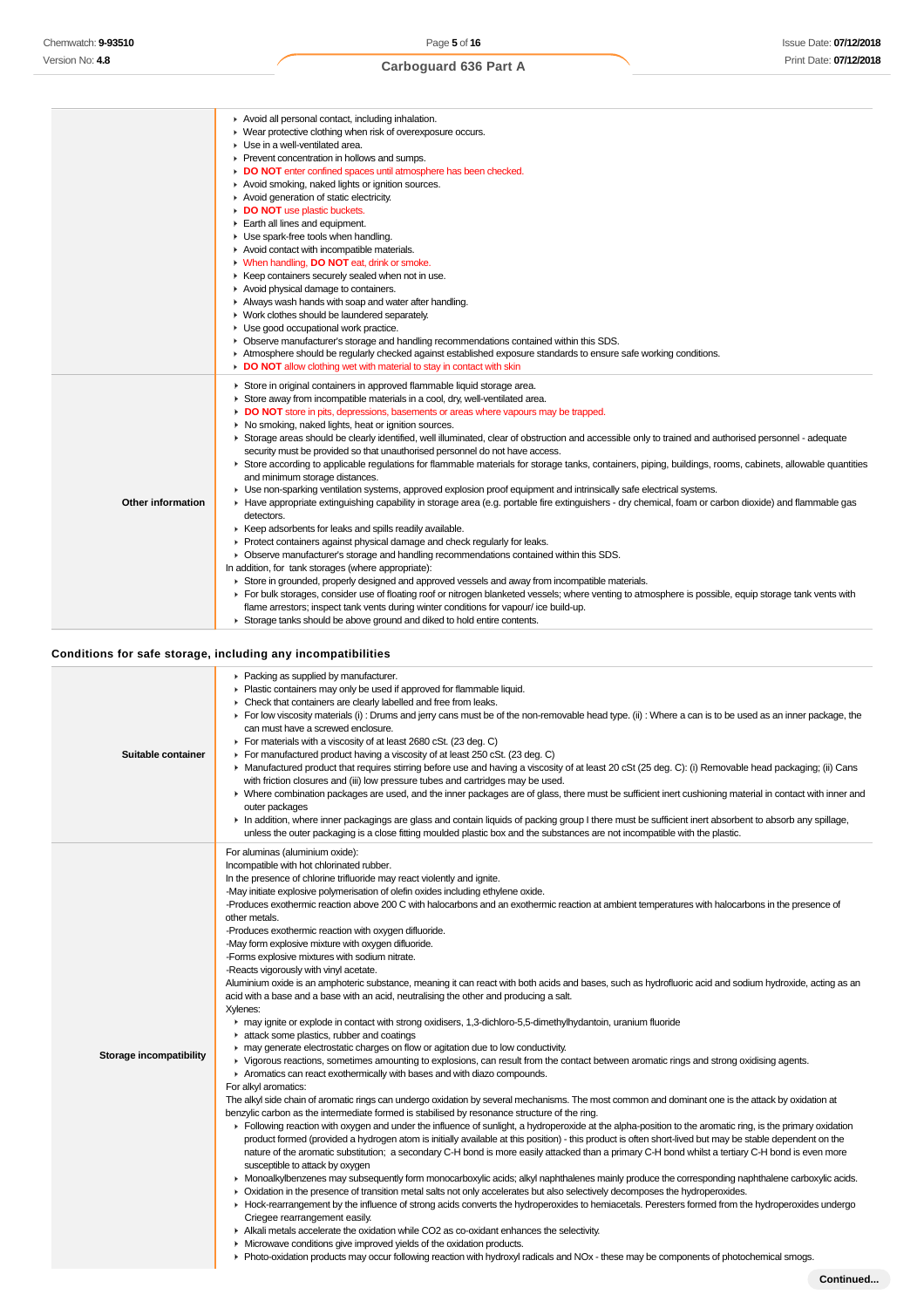Oxidation of Alkylaromatics: T.S.S Rao and Shubhra Awasthi: E-Journal of Chemistry Vol 4, No. 1, pp 1-13 January 2007

### Glycidyl ethers:

may form unstable peroxides on storage in air ,light, sunlight, UV light or other ionising radiation, trace metals - inhibitor should be maintained at adequate levels

may polymerise in contact with heat, organic and inorganic free radical producing initiators

may polymerise with evolution of heat in contact with oxidisers, strong acids, bases and amines

react violently with strong oxidisers, permanganates, peroxides, acyl halides, alkalis, ammonium persulfate, bromine dioxide

attack some forms of plastics, coatings, and rubber

Reactive diluents are stable under recommended storage conditions, but can decompose at elevated temperatures.In some cases, decomposition can cause pressure build-up in closed systems.

- Avoid cross contamination between the two liquid parts of product (kit).
- If two part products are mixed or allowed to mix in proportions other than manufacturer's recommendation, polymerisation with gelation and evolution of heat (exotherm) may occur.
- $\blacksquare$  This excess heat may generate toxic vapour
- ► Avoid reaction with amines, mercaptans, strong acids and oxidising agents



 $\begin{array}{ccc} \mathbf{X} & -\text{Must not be stored together} \\ \mathbf{0} & -\text{Max be stored together with} \end{array}$ 

**0** — May be stored together with specific preventions

**+** — May be stored together

### **SECTION 8 EXPOSURE CONTROLS / PERSONAL PROTECTION**

### **Control parameters**

### **OCCUPATIONAL EXPOSURE LIMITS (OEL)**

#### **INGREDIENT DATA**

| Source                                            | Ingredient | <b>Material name</b>         | <b>TWA</b>         | <b>STEL</b>   | Peak               | <b>Notes</b>             |
|---------------------------------------------------|------------|------------------------------|--------------------|---------------|--------------------|--------------------------|
| New Zealand Workplace Exposure<br>Standards (WES) | xylene     | Dimethylbenzene (see Xylene) | 50 ppm / 217 mg/m3 | Not Available | Not Available      | Not Available            |
| New Zealand Workplace Exposure<br>Standards (WES) | n-butanol  | n-Butvl alcohol              | Not Available      | Not Available | 50 ppm / 150 mg/m3 | (skin) - Skin absorption |

#### **EMERGENCY LIMITS**

| Ingredient                                           | <b>Material name</b>                                            |               | TEEL-1              | TEEL-2        | TEEL-3        |  |  |
|------------------------------------------------------|-----------------------------------------------------------------|---------------|---------------------|---------------|---------------|--|--|
| bisphenol A/ diglycidyl ether resin,<br>liquid       | Epoxy resin includes EPON 1001, 1007, 820, ERL-2795             |               | 90 mg/m3            | 990 mg/m3     | 5,900 mg/m3   |  |  |
| bisphenol A/ bisphenol A diglycidyl<br>ether polymer | Epoxy resin; (Bisphenol A-Bisphenol A diglycidyl ether polymer) |               | $6$ mg/m $3$        | 66 mg/m3      | 400 mg/m3     |  |  |
| xylene                                               | Xylenes                                                         |               | Not Available       | Not Available | Not Available |  |  |
| n-butanol                                            | Butyl alcohol, n-; (n-Butanol)                                  |               | 60 ppm              | 800 ppm       | 8000 ppm      |  |  |
|                                                      |                                                                 |               |                     |               |               |  |  |
| Ingredient                                           | <b>Original IDLH</b>                                            |               | <b>Revised IDLH</b> |               |               |  |  |
| bisphenol A/ diglycidyl ether resin,<br>liquid       | Not Available                                                   | Not Available |                     |               |               |  |  |
| bisphenol A/ bisphenol A diglycidyl<br>ether polymer | Not Available                                                   | Not Available |                     |               |               |  |  |
| xylene                                               | 900 ppm                                                         | Not Available |                     |               |               |  |  |
| n-butanol                                            | 1,400 ppm                                                       | Not Available |                     |               |               |  |  |
| cashew nutshell liquid/ glycidyl<br>ether polymer    | Not Available                                                   | Not Available |                     |               |               |  |  |

#### **Exposure controls**

| Appropriate engineering<br>controls | Engineering controls are used to remove a hazard or place a barrier between the worker and the hazard. Well-designed engineering controls can be<br>highly effective in protecting workers and will typically be independent of worker interactions to provide this high level of protection.<br>The basic types of engineering controls are:<br>Process controls which involve changing the way a job activity or process is done to reduce the risk.<br>Enclosure and/or isolation of emission source which keeps a selected hazard "physically" away from the worker and ventilation that strategically "adds" and<br>"removes" air in the work environment. Ventilation can remove or dilute an air contaminant if designed properly. The design of a ventilation system must<br>match the particular process and chemical or contaminant in use.<br>Employers may need to use multiple types of controls to prevent employee overexposure.<br>For flammable liquids and flammable gases, local exhaust ventilation or a process enclosure ventilation system may be required. Ventilation equipment<br>should be explosion-resistant.<br>Air contaminants generated in the workplace possess varying "escape" velocities which, in turn, determine the "capture velocities" of fresh circulating air<br>required to effectively remove the contaminant. |                                           |
|-------------------------------------|--------------------------------------------------------------------------------------------------------------------------------------------------------------------------------------------------------------------------------------------------------------------------------------------------------------------------------------------------------------------------------------------------------------------------------------------------------------------------------------------------------------------------------------------------------------------------------------------------------------------------------------------------------------------------------------------------------------------------------------------------------------------------------------------------------------------------------------------------------------------------------------------------------------------------------------------------------------------------------------------------------------------------------------------------------------------------------------------------------------------------------------------------------------------------------------------------------------------------------------------------------------------------------------------------------------------------------------------------------------|-------------------------------------------|
|                                     | Type of Contaminant:                                                                                                                                                                                                                                                                                                                                                                                                                                                                                                                                                                                                                                                                                                                                                                                                                                                                                                                                                                                                                                                                                                                                                                                                                                                                                                                                         | Air Speed:                                |
|                                     | solvent, vapours, degreasing etc., evaporating from tank (in still air).                                                                                                                                                                                                                                                                                                                                                                                                                                                                                                                                                                                                                                                                                                                                                                                                                                                                                                                                                                                                                                                                                                                                                                                                                                                                                     | $0.25 - 0.5$ m/s<br>$(50-100)$<br>f/min.) |
|                                     |                                                                                                                                                                                                                                                                                                                                                                                                                                                                                                                                                                                                                                                                                                                                                                                                                                                                                                                                                                                                                                                                                                                                                                                                                                                                                                                                                              |                                           |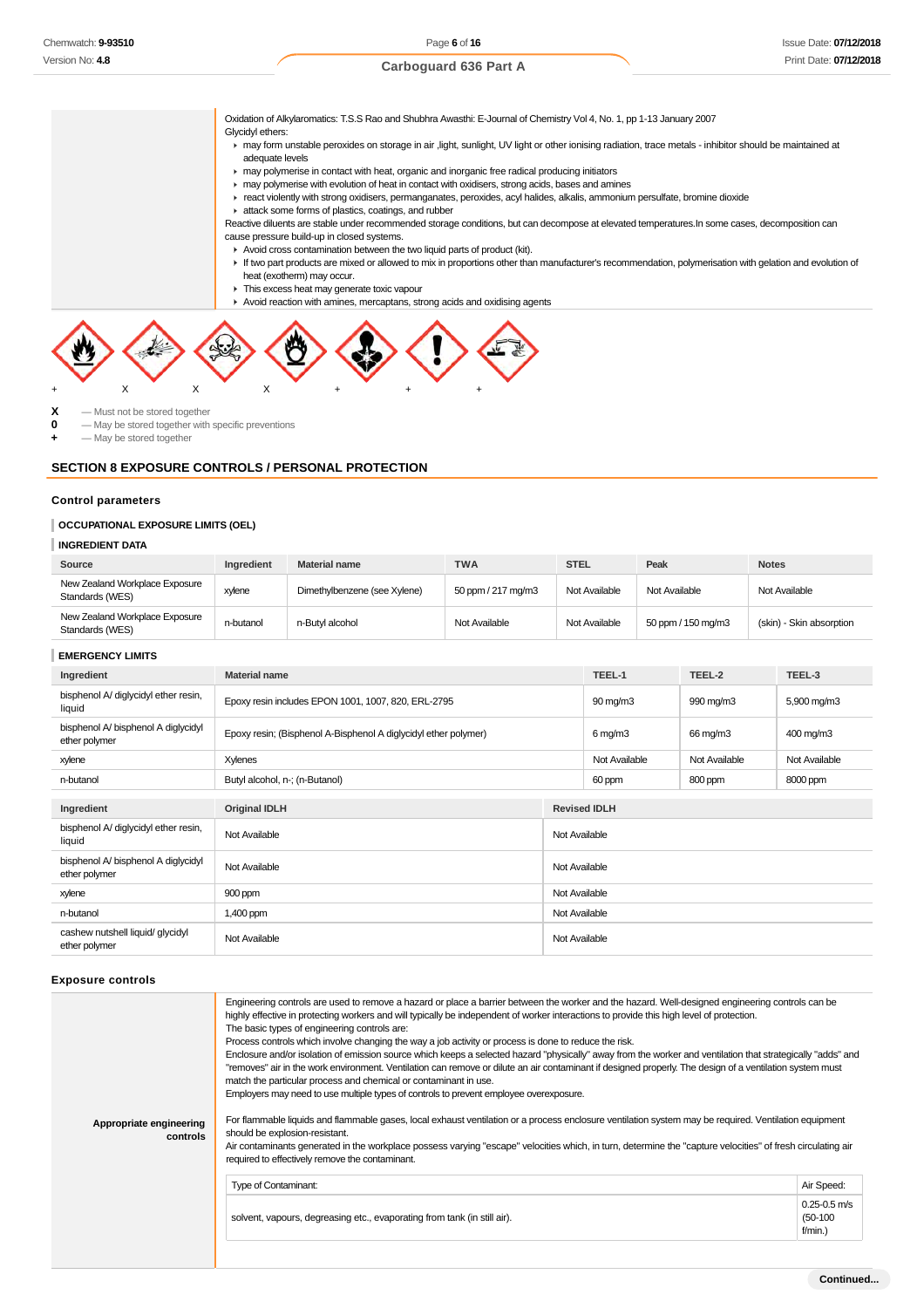#### aerosols, fumes from pouring operations, intermittent container filling, low speed conveyer transfers, welding, spray drift, plating acid fumes, pickling (released at low velocity into zone of active generation) 0.5-1 m/s (100-200 f/min.) direct spray, spray painting in shallow booths, drum filling, conveyer loading, crusher dusts, gas discharge (active generation into zone of rapid air motion) 1-2.5 m/s (200-500 f/min.) Within each range the appropriate value depends on: Lower end of the range **Lower end of the range** Upper end of the range 1: Room air currents minimal or favourable to capture 1: Disturbing room air currents 2: Contaminants of low toxicity or of nuisance value only. 2: Contaminants of high toxicity 3: Intermittent, low production. 3: High production, heavy use 4: Large hood or large air mass in motion 4: Small hood-local control only Simple theory shows that air velocity falls rapidly with distance away from the opening of a simple extraction pipe. Velocity generally decreases with the square of distance from the extraction point (in simple cases). Therefore the air speed at the extraction point should be adjusted, accordingly, after reference to distance from the contaminating source. The air velocity at the extraction fan, for example, should be a minimum of 1-2 m/s (200-400 f/min.) for extraction of solvents generated in a tank 2 meters distant from the extraction point. Other mechanical considerations, producing performance deficits within the extraction apparatus, make it essential that theoretical air velocities are multiplied by factors of 10 or more when extraction systems are installed or used. **Personal protection Eye and face protection** Safety glasses with side shields. Chemical goggles. ▶ Contact lenses may pose a special hazard; soft contact lenses may absorb and concentrate irritants. A written policy document, describing the wearing of lenses or restrictions on use, should be created for each workplace or task. This should include a review of lens absorption and adsorption for the class of chemicals in use and an account of injury experience. Medical and first-aid personnel should be trained in their removal and suitable equipment should be readily available. In the event of chemical exposure, begin eye irrigation immediately and remove contact lens as soon as practicable. Lens should be removed at the first signs of eye redness or irritation - lens should be removed in a clean environment only after workers have washed hands thoroughly. [CDC NIOSH Current Intelligence Bulletin 59], [AS/NZS 1336 or national equivalent] **Skin protection** See Hand protection below **Hands/feet protection NOTE:** The material may produce skin sensitisation in predisposed individuals. Care must be taken, when removing gloves and other protective equipment, to avoid all possible skin contact. ► Contaminated leather items, such as shoes, belts and watch-bands should be removed and destroyed. The selection of suitable gloves does not only depend on the material, but also on further marks of quality which vary from manufacturer to manufacturer. Where the chemical is a preparation of several substances, the resistance of the glove material can not be calculated in advance and has therefore to be checked prior to the application. The exact break through time for substances has to be obtained from the manufacturer of the protective gloves and.has to be observed when making a final choice. Personal hygiene is a key element of effective hand care. Gloves must only be worn on clean hands. After using gloves, hands should be washed and dried thoroughly. Application of a non-perfumed moisturiser is recommended. Suitability and durability of glove type is dependent on usage. Important factors in the selection of gloves include: frequency and duration of contact, · chemical resistance of glove material, glove thickness and dexterity Select gloves tested to a relevant standard (e.g. Europe EN 374, US F739, AS/NZS 2161.1 or national equivalent). · When prolonged or frequently repeated contact may occur, a glove with a protection class of 5 or higher (breakthrough time greater than 240 minutes according to EN 374, AS/NZS 2161.10.1 or national equivalent) is recommended. When only brief contact is expected, a glove with a protection class of 3 or higher (breakthrough time greater than 60 minutes according to EN 374, AS/NZS 2161.10.1 or national equivalent) is recommended. Some glove polymer types are less affected by movement and this should be taken into account when considering gloves for long-term use. · Contaminated gloves should be replaced. As defined in ASTM F-739-96 in any application, gloves are rated as: Excellent when breakthrough time > 480 min Good when breakthrough time > 20 min Fair when breakthrough time  $<$  20 min Poor when glove material degrades For general applications, gloves with a thickness typically greater than 0.35 mm, are recommended. It should be emphasised that glove thickness is not necessarily a good predictor of glove resistance to a specific chemical, as the permeation efficiency of the glove will be dependent on the exact composition of the glove material. Therefore, glove selection should also be based on consideration of the task requirements and knowledge of breakthrough times. Glove thickness may also vary depending on the glove manufacturer, the glove type and the glove model. Therefore, the manufacturers' technical data should always be taken into account to ensure selection of the most appropriate glove for the task. Note: Depending on the activity being conducted, gloves of varying thickness may be required for specific tasks. For example: · Thinner gloves (down to 0.1 mm or less) may be required where a high degree of manual dexterity is needed. However, these gloves are only likely to give short duration protection and would normally be just for single use applications, then disposed of. Thicker gloves (up to 3 mm or more) may be required where there is a mechanical (as well as a chemical) risk i.e. where there is abrasion or puncture potential Gloves must only be worn on clean hands. After using gloves, hands should be washed and dried thoroughly. Application of a non-perfumed moisturiser is recommended. When handling liquid-grade epoxy resins wear chemically protective gloves , boots and aprons. The performance, based on breakthrough times ,of: · Ethyl Vinyl Alcohol (EVAL laminate) is generally excellent Butyl Rubber ranges from excellent to good

- Nitrile Butyl Rubber (NBR) from excellent to fair.
- Neoprene from excellent to fair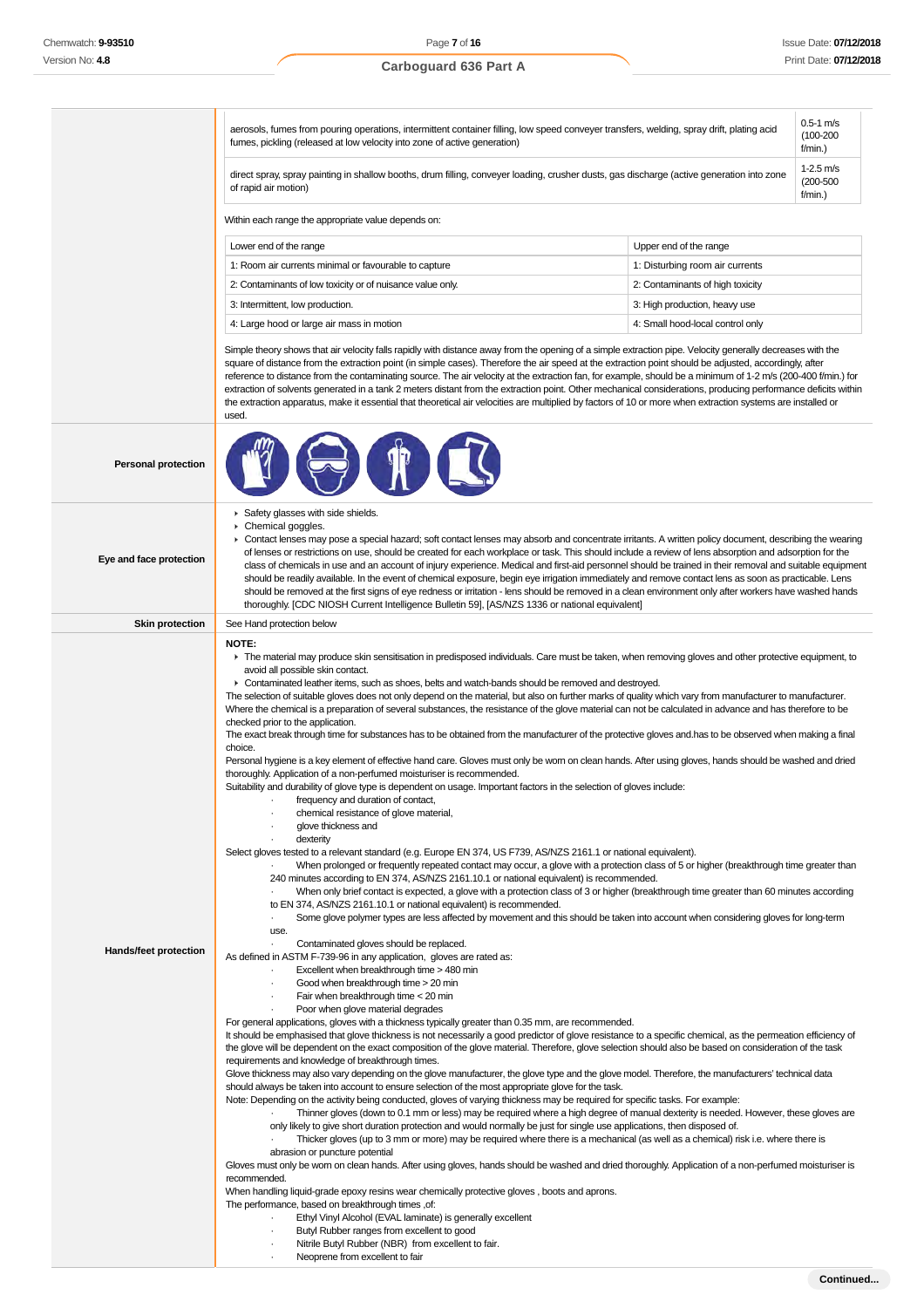|                        | Polyvinyl (PVC) from excellent to poor<br>As defined in ASTM F-739-96<br>Excellent breakthrough time > 480 min<br>Good breakthrough time > 20 min<br>Fair breakthrough time < 20 min<br>Poor glove material degradation<br>Gloves should be tested against each resin system prior to making a selection of the most suitable type. Systems include both the resin and any hardener,<br>individually and collectively)<br><b>DO NOT</b> use cotton or leather (which absorb and concentrate the resin), natural rubber (latex), medical or polyethylene gloves (which<br>absorb the resin).<br>DO NOT use barrier creams containing emulsified fats and oils as these may absorb the resin; silicone-based barrier creams should be<br>reviewed prior to use.<br>Replacement time should be considered when selecting the most appropriate glove. It may be more effective to select a glove with lower chemical<br>resistance but which is replaced frequently than to select a more resistant glove which is reused many times                                                                                                      |
|------------------------|---------------------------------------------------------------------------------------------------------------------------------------------------------------------------------------------------------------------------------------------------------------------------------------------------------------------------------------------------------------------------------------------------------------------------------------------------------------------------------------------------------------------------------------------------------------------------------------------------------------------------------------------------------------------------------------------------------------------------------------------------------------------------------------------------------------------------------------------------------------------------------------------------------------------------------------------------------------------------------------------------------------------------------------------------------------------------------------------------------------------------------------|
| <b>Body protection</b> | See Other protection below                                                                                                                                                                                                                                                                                                                                                                                                                                                                                                                                                                                                                                                                                                                                                                                                                                                                                                                                                                                                                                                                                                            |
| Other protection       | • Overalls.<br>PVC Apron.<br>▶ PVC protective suit may be required if exposure severe.<br>Eyewash unit.<br>$\blacktriangleright$ Ensure there is ready access to a safety shower.<br>▶ Some plastic personal protective equipment (PPE) (e.g. gloves, aprons, overshoes) are not recommended as they may produce static electricity.<br>For large scale or continuous use wear tight-weave non-static clothing (no metallic fasteners, cuffs or pockets).<br>• Non sparking safety or conductive footwear should be considered. Conductive footwear describes a boot or shoe with a sole made from a conductive<br>compound chemically bound to the bottom components, for permanent control to electrically ground the foot an shall dissipate static electricity from the<br>body to reduce the possibility of ignition of volatile compounds. Electrical resistance must range between 0 to 500,000 ohms. Conductive shoes should be<br>stored in lockers close to the room in which they are worn. Personnel who have been issued conductive footwear should not wear them from their place of<br>work to their homes and return. |

#### **Recommended material(s)**

#### **GLOVE SELECTION INDEX**

Glove selection is based on a modified presentation of the:  **"Forsberg Clothing Performance Index".**

 The effect(s) of the following substance(s) are taken into account in the **computergenerated** selection:

Carboguard 636 Part A

| <b>Material</b>       | CPI |
|-----------------------|-----|
| <b>TEFLON</b>         | A   |
| <b>BUTYL</b>          | C   |
| <b>BUTYL/NEOPRENE</b> | C   |
| <b>HYPALON</b>        | C   |
| NAT+NEOPR+NITRILE     | C   |
| <b>NATURAL RUBBER</b> | C   |
| NATURAL+NEOPRENE      | C   |
| <b>NEOPRENE</b>       | C   |
| NEOPRENE/NATURAL      | C   |
| <b>NITRILE</b>        | C   |
| NITRILE+PVC           | C   |
| PE                    | C   |
| PE/EVAL/PE            | C   |
| <b>PVA</b>            | C   |
| <b>PVC</b>            | C   |
| PVDC/PE/PVDC          | C   |
| <b>VITON</b>          | C   |
| <b>VITON/BUTYL</b>    | С   |

#### **Respiratory protection**

- **· Cartridge respirators should never be used for emergency ingress or in areas of unknown vapour concentrations or oxygen content.**
- **· The wearer must be warned to leave the contaminated area immediately on detecting any odours through the respirator. The odour may indicate that the mask is not functioning properly, that the vapour concentration is too high, or that the mask is not properly fitted. Because of these limitations,**
- **only restricted use of cartridge respirators is considered appropriate. · Cartridge performance is affected by humidity. Cartridges should be changed after 2 hr of continuous use unless it is determined that the humidity is less than 75%, in which case, cartridges can be used for 4 hr. Used cartridges should be discarded daily, regardless of the length of time used**

Selection of the Class and Type of respirator will depend upon the level of breathing zone contaminant and the chemical nature of the contaminant. Protection Factors (defined as the ratio of contaminant outside and inside the mask) may also be important.

| protection factor | Required minimum Maximum gas/vapour<br>concentration present in air p.p.m. Respirator<br>(by volume) | Half-face            | <b>Full-Face</b><br>Respirator |
|-------------------|------------------------------------------------------------------------------------------------------|----------------------|--------------------------------|
| up to 10          | 1000                                                                                                 | A-AUS / Class -<br>1 |                                |
| up to 50          | 1000                                                                                                 |                      | A-AUS / Class<br>1             |
| up to 50          | 5000                                                                                                 | Airline *            |                                |
| up to 100         | 5000                                                                                                 | -                    | $A-2$                          |
| up to 100         | 10000                                                                                                |                      | $A-3$                          |
| $100+$            |                                                                                                      |                      | Airline**                      |

\* - Continuous Flow

\*\* - Continuous-flow or positive pressure demand.

A(All classes) = Organic vapours, B AUS or B1 = Acid gases, B2 = Acid gas or hydrogen  $c$ yanide(HCN), B3 = Acid gas or hydrogen cyanide(HCN), E = Sulfur dioxide(SO2), G = Agricultural chemicals,  $K =$  Ammonia(NH3), Hg = Mercury, NO = Oxides of nitrogen, MB = Methyl bromide, AX = Low boiling point organic compounds(below 65 deg C)

\* CPI - Chemwatch Performance Index

A: Best Selection

B: Satisfactory; may degrade after 4 hours continuous immersion

C: Poor to Dangerous Choice for other than short term immersion

**NOTE**: As a series of factors will influence the actual performance of the glove, a final

selection must be based on detailed observation. -

\* Where the glove is to be used on a short term, casual or infrequent basis, factors such as

"feel" or convenience (e.g. disposability), may dictate a choice of gloves which might otherwise

be unsuitable following long-term or frequent use. A qualified practitioner should be consulted.

### **SECTION 9 PHYSICAL AND CHEMICAL PROPERTIES**

#### **Information on basic physical and chemical properties**

| Appearance            | Coloured with Characteristic Odour |                                            |               |
|-----------------------|------------------------------------|--------------------------------------------|---------------|
| <b>Physical state</b> | Liauid                             | Relative density (Water = 1)               | 1.39          |
| Odour                 | Not Available                      | Partition coefficient n-octanol /<br>water | Not Available |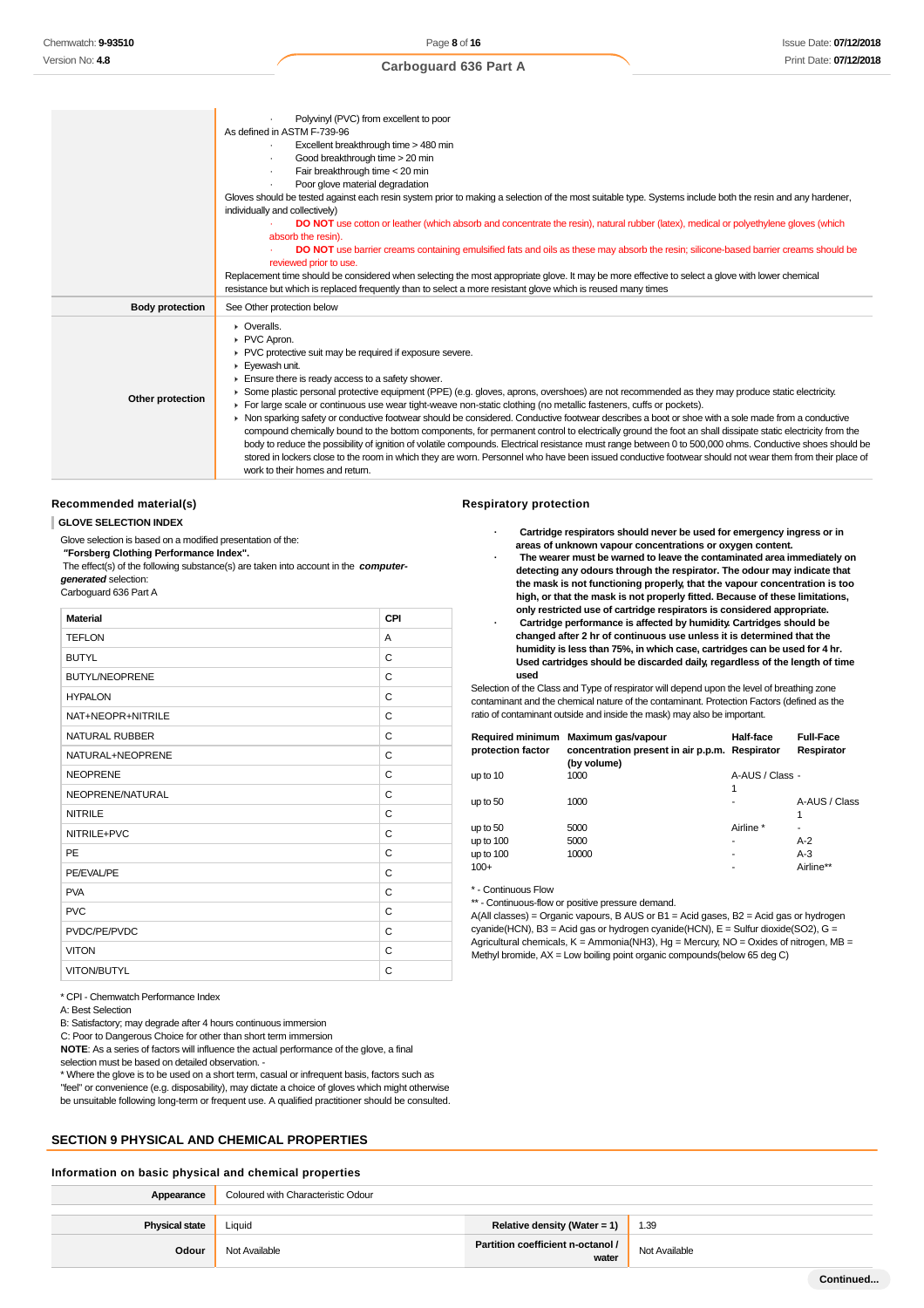| <b>Odour threshold</b>                            | Not Available  | Auto-ignition temperature (°C)         | 464           |
|---------------------------------------------------|----------------|----------------------------------------|---------------|
| pH (as supplied)                                  | Not Available  | <b>Decomposition temperature</b>       | Not Available |
| Melting point / freezing point<br>(°C)            | Not Available  | <b>Viscosity (cSt)</b>                 | 1633.09       |
| Initial boiling point and boiling<br>range $(°C)$ | 137            | Molecular weight (g/mol)               | Not Available |
| Flash point (°C)                                  | 34             | <b>Taste</b>                           | Not Available |
| <b>Evaporation rate</b>                           | $0.9$ BuAC = 1 | <b>Explosive properties</b>            | Not Available |
| Flammability                                      | Flammable.     | <b>Oxidising properties</b>            | Not Available |
| Upper Explosive Limit (%)                         | 8.6            | Surface Tension (dyn/cm or<br>$mN/m$ ) | Not Available |
| Lower Explosive Limit (%)                         | 1.0            | <b>Volatile Component (%vol)</b>       | 16            |
| Vapour pressure (kPa)                             | 0.5            | Gas group                              | Not Available |
| Solubility in water                               | Immiscible     | pH as a solution (1%)                  | Not Available |
| Vapour density $(Air = 1)$                        | 3.7            | VOC g/L                                | 66.24         |

## **SECTION 10 STABILITY AND REACTIVITY**

| Reactivity                            | See section 7                                                                                                                      |
|---------------------------------------|------------------------------------------------------------------------------------------------------------------------------------|
| <b>Chemical stability</b>             | • Unstable in the presence of incompatible materials.<br>Product is considered stable.<br>Hazardous polymerisation will not occur. |
| Possibility of hazardous<br>reactions | See section 7                                                                                                                      |
| <b>Conditions to avoid</b>            | See section 7                                                                                                                      |
| Incompatible materials                | See section 7                                                                                                                      |
| Hazardous decomposition<br>products   | See section 5                                                                                                                      |

### **SECTION 11 TOXICOLOGICAL INFORMATION**

### **Information on toxicological effects**

| <b>Inhaled</b>      | The material is not thought to produce adverse health effects or irritation of the respiratory tract (as classified by EC Directives using animal models).<br>Nevertheless, good hygiene practice requires that exposure be kept to a minimum and that suitable control measures be used in an occupational setting.<br>In animal testing, exposure to aerosols of reactive diluents (especially o-cresol glycidyl ether, CAS RN:2210-79-9) has been reported to affect the adrenal<br>gland, central nervous system, kidney, liver, ovaries, spleen, testes, thymus and respiratory tract.<br>Headache, fatigue, tiredness, irritability and digestive disturbances (nausea, loss of appetite and bloating) are the most common symptoms of xylene<br>overexposure. Injury to the heart, liver, kidneys and nervous system has also been noted amongst workers.<br>Xylene is a central nervous system depressant                                                                                                                                                                                                                                                                                                                                                                                                                                                                                                                                                                                                                                                                                                                                                                                                                                                                                                           |
|---------------------|-----------------------------------------------------------------------------------------------------------------------------------------------------------------------------------------------------------------------------------------------------------------------------------------------------------------------------------------------------------------------------------------------------------------------------------------------------------------------------------------------------------------------------------------------------------------------------------------------------------------------------------------------------------------------------------------------------------------------------------------------------------------------------------------------------------------------------------------------------------------------------------------------------------------------------------------------------------------------------------------------------------------------------------------------------------------------------------------------------------------------------------------------------------------------------------------------------------------------------------------------------------------------------------------------------------------------------------------------------------------------------------------------------------------------------------------------------------------------------------------------------------------------------------------------------------------------------------------------------------------------------------------------------------------------------------------------------------------------------------------------------------------------------------------------------------------------------|
| Ingestion           | Animal testing showed that a single dose of bisphenol A diglycidyl ether (BADGE) given by mouth, caused an increase in immature sperm.<br>Reactive diluents exhibit a range of ingestion hazards. Small amounts swallowed incidental to normal handling operations are not likely to cause injury.<br>However, swallowing larger amounts may cause injury.<br>Swallowing of the liquid may cause aspiration into the lungs with the risk of chemical pneumonitis; serious consequences may result. (ICSC13733)<br>The material has NOT been classified by EC Directives or other classification systems as "harmful by ingestion". This is because of the lack of<br>corroborating animal or human evidence.                                                                                                                                                                                                                                                                                                                                                                                                                                                                                                                                                                                                                                                                                                                                                                                                                                                                                                                                                                                                                                                                                                                |
| <b>Skin Contact</b> | This material can cause inflammation of the skin on contact in some persons.<br>The material may accentuate any pre-existing dermatitis condition<br>Skin contact is not thought to have harmful health effects (as classified under EC Directives); the material may still produce health damage following entry<br>through wounds, lesions or abrasions.<br>Though considered non-harmful, slight irritation may result from contact because of the abrasive nature of the aluminium oxide particles. Thus it may cause<br>itching and skin reaction and inflammation.<br>Bisphenol A diglycidyl ether (BADGE) may produce contact dermatitis characterized by redness and swelling, with weeping followed by crusting and<br>scaling. A liquid resin with a molecular weight of 350 produced severe skin irritation when applied daily for 4 hours over 20 days.<br>Skin contact with reactive diluents may cause slight to moderate irritation with local redness. Repeated or prolonged skin contact may cause burns.<br>Open cuts, abraded or irritated skin should not be exposed to this material<br>Entry into the blood-stream, through, for example, cuts, abrasions or lesions, may produce systemic injury with harmful effects. Examine the skin prior to the<br>use of the material and ensure that any external damage is suitably protected.                                                                                                                                                                                                                                                                                                                                                                                                                                                               |
| Eye                 | If applied to the eyes, this material causes severe eye damage.<br>Eye contact with reactive diluents may cause slight to severe irritation with the possibility of chemical burns or moderate to severe damage to the comea.                                                                                                                                                                                                                                                                                                                                                                                                                                                                                                                                                                                                                                                                                                                                                                                                                                                                                                                                                                                                                                                                                                                                                                                                                                                                                                                                                                                                                                                                                                                                                                                               |
| <b>Chronic</b>      | There has been concern that this material can cause cancer or mutations, but there is not enough data to make an assessment.<br>Repeated or long-term occupational exposure is likely to produce cumulative health effects involving organs or biochemical systems.<br>Skin contact with the material is more likely to cause a sensitisation reaction in some persons compared to the general population.<br>Harmful: danger of serious damage to health by prolonged exposure through inhalation, in contact with skin and if swallowed.<br>This material can cause serious damage if one is exposed to it for long periods. It can be assumed that it contains a substance which can produce severe<br>defects.<br>Ample evidence from experiments exists that there is a suspicion this material directly reduces fertility.<br>Based on experience with animal studies, exposure to the material may result in toxic effects to the development of the foetus, at levels which do not cause<br>significant toxic effects to the mother.<br>Animal testing shows long term exposure to aluminium oxides may cause lung disease and cancer, depending on the size of the particle. The smaller the<br>size, the greater the tendencies of causing harm.<br>Bisphenol A diglycidyl ethers (BADGEs) produce a sensitization dermatitis (skin inflammation) characterized by eczema with blisters and papules, with<br>considerable itching of the back of the hand. This may persist for 10-14 days after withdrawal from exposure and recur immediately on re-exposure. The<br>dermatitis may last longer following each exposure, but is unlikely to become more intense. Lower molecular weight species produce sensitization more<br>readily. Animal testing has shown an increase in the development of some tumours. |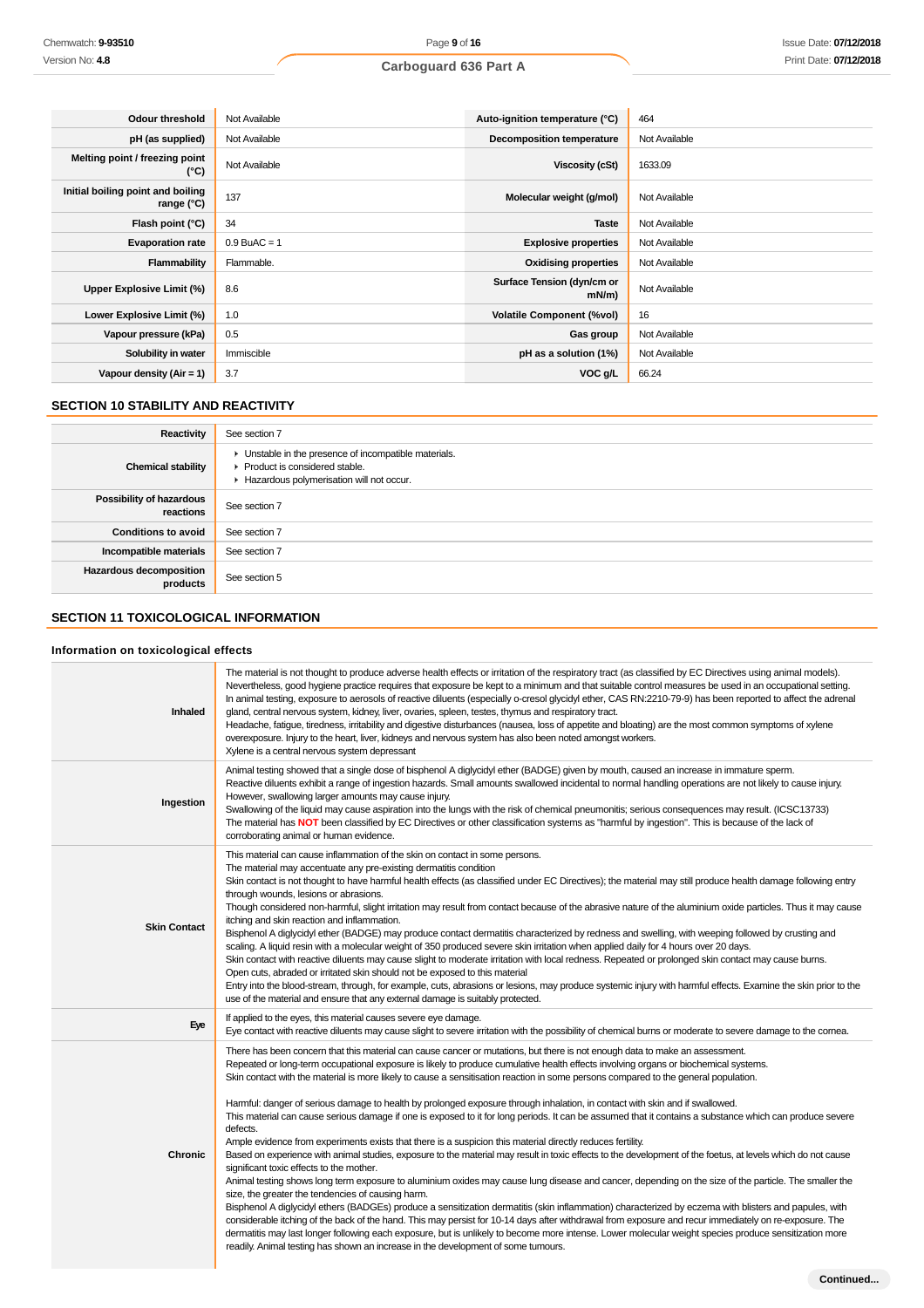|                                                              | For some reactive diluents, prolonged or repeated skin contact may result in absorption of potentially harmful amounts or allergic skin reactions.<br>Exposure to some reactive diluents (notably, neopentylglycol diglycidyl ether, CAS RN: 17557-23-2) has caused cancer in some animal testing.<br>Glycidyl ethers can cause genetic damage and cancer.<br>Women exposed to xylene in the first 3 months of pregnancy showed a slightly increased risk of miscarriage and birth defects. Evaluation of workers<br>chronically exposed to xylene has demonstrated lack of genetic toxicity.                                                                                                                                                                                                                                                                                                                                                                                                                                                                                                                                                                                                                                                                                                                                                                                                                                            |                                                                                                                                                            |                                                                                                                                                      |                                    |
|--------------------------------------------------------------|------------------------------------------------------------------------------------------------------------------------------------------------------------------------------------------------------------------------------------------------------------------------------------------------------------------------------------------------------------------------------------------------------------------------------------------------------------------------------------------------------------------------------------------------------------------------------------------------------------------------------------------------------------------------------------------------------------------------------------------------------------------------------------------------------------------------------------------------------------------------------------------------------------------------------------------------------------------------------------------------------------------------------------------------------------------------------------------------------------------------------------------------------------------------------------------------------------------------------------------------------------------------------------------------------------------------------------------------------------------------------------------------------------------------------------------|------------------------------------------------------------------------------------------------------------------------------------------------------------|------------------------------------------------------------------------------------------------------------------------------------------------------|------------------------------------|
| Carboguard 636 Part A                                        | <b>TOXICITY</b><br>Not Available                                                                                                                                                                                                                                                                                                                                                                                                                                                                                                                                                                                                                                                                                                                                                                                                                                                                                                                                                                                                                                                                                                                                                                                                                                                                                                                                                                                                         | <b>IRRITATION</b><br>Not Available                                                                                                                         |                                                                                                                                                      |                                    |
| bisphenol A/ diglycidyl ether<br>resin, liquid               | <b>TOXICITY</b><br>dermal (rat) LD50: >1200 mg/kg <sup>[2]</sup><br>Oral (rat) LD50: >1000 mg/kg <sup>[2]</sup>                                                                                                                                                                                                                                                                                                                                                                                                                                                                                                                                                                                                                                                                                                                                                                                                                                                                                                                                                                                                                                                                                                                                                                                                                                                                                                                          |                                                                                                                                                            | <b>IRRITATION</b><br>Eye (rabbit): 100mg - Mild                                                                                                      |                                    |
| bisphenol A/ bisphenol A<br>diglycidyl ether polymer         | <b>TOXICITY</b><br>dermal (rat) LD50: >2000 mg/kg <sup>[2]</sup><br>Oral (rat) LD50: >2000 mg/kg <sup>[2]</sup>                                                                                                                                                                                                                                                                                                                                                                                                                                                                                                                                                                                                                                                                                                                                                                                                                                                                                                                                                                                                                                                                                                                                                                                                                                                                                                                          |                                                                                                                                                            |                                                                                                                                                      | <b>IRRITATION</b><br>Not Available |
| xylene                                                       | <b>TOXICITY</b><br>Dermal (rabbit) LD50: >1700 mg/kg <sup>[2]</sup><br>Inhalation (rat) LC50: 4994.295 mg/l/4h <sup>[2]</sup><br>Oral (rat) LD50: 3523-8700 mg/kg <sup>[2]</sup>                                                                                                                                                                                                                                                                                                                                                                                                                                                                                                                                                                                                                                                                                                                                                                                                                                                                                                                                                                                                                                                                                                                                                                                                                                                         |                                                                                                                                                            | <b>IRRITATION</b><br>Eye (human): 200 ppm irritant<br>Eye (rabbit): 5 mg/24h SEVERE<br>Eye (rabbit): 87 mg mild<br>Skin (rabbit):500 mg/24h moderate |                                    |
| n-butanol                                                    | <b>TOXICITY</b><br>Dermal (rabbit) LD50: 3400 mg/kg <sup>[2]</sup><br>Inhalation (rat) LC50: 24 mg/l/4H[2]<br>Oral (rat) LD50: 790 mg/kg <sup>[2]</sup>                                                                                                                                                                                                                                                                                                                                                                                                                                                                                                                                                                                                                                                                                                                                                                                                                                                                                                                                                                                                                                                                                                                                                                                                                                                                                  | <b>IRRITATION</b><br>Eye (human): 50 ppm - irritant<br>Eye (rabbit): 1.6 mg-SEVERE<br>Eye (rabbit): 24 mg/24h-SEVERE<br>Skin (rabbit): 405 mg/24h-moderate |                                                                                                                                                      |                                    |
| cashew nutshell liquid/ glycidyl<br>ether polymer            | <b>TOXICITY</b><br><b>IRRITATION</b><br>dermal (rat) LD50: >2000 mg/kg <sup>[1]</sup><br>Not Available<br>Oral (rat) LD50: >2000 mg/kg <sup>[1]</sup>                                                                                                                                                                                                                                                                                                                                                                                                                                                                                                                                                                                                                                                                                                                                                                                                                                                                                                                                                                                                                                                                                                                                                                                                                                                                                    |                                                                                                                                                            |                                                                                                                                                      |                                    |
| Legend:                                                      | 1. Value obtained from Europe ECHA Registered Substances - Acute toxicity 2.* Value obtained from manufacturer's SDS. Unless otherwise specified<br>data extracted from RTECS - Register of Toxic Effect of chemical Substances                                                                                                                                                                                                                                                                                                                                                                                                                                                                                                                                                                                                                                                                                                                                                                                                                                                                                                                                                                                                                                                                                                                                                                                                          |                                                                                                                                                            |                                                                                                                                                      |                                    |
| Carboguard 636 Part A                                        | Bisphenol A diglycidyl ethers (BADGEs) produce a sensitization dermatitis (skin inflammation) characterized by eczema with blisters and papules, with<br>considerable itching of the back of the hand. This may persist for 10-14 days after withdrawal from exposure and recur immediately on re-exposure. The<br>dermatitis may last longer following each exposure, but is unlikely to become more intense. Lower molecular weight species produce sensitization more<br>readily. Animal testing has shown an increase in the development of some tumours.<br>Bisphenol A may have effects similar to female sex hormones and when administered to pregnant women, may damage the foetus. It may also damage male<br>reproductive organs and sperm.<br>Oxiranes (including glycidyl ethers and alkyl oxides, and epoxides) share many common characteristics with respect to animal toxicology. One such oxirane<br>is ethyloxirane; data presented here may be taken as representative.<br>For 1,2-butylene oxide (ethyloxirane):<br>In animal testing, ethyloxirane increased the incidence of tumours of the airways in animals exposed via inhalation. However, tumours were not observed in<br>mice chronically exposed via skin. Two structurally related substances, oxirane (ethylene oxide) and methyloxirane (propylene oxide), which are also direct-<br>acting alkylating agents, have been classified as causing cancer. |                                                                                                                                                            |                                                                                                                                                      |                                    |
| <b>BISPHENOL A/ DIGLYCIDYL</b><br><b>ETHER RESIN, LIQUID</b> | Foetoxicity has been observed in animal studies Oral (rabbit, female) NOEL 180 mg/kg (teratogenicity; NOEL (maternal 60 mg/kg)                                                                                                                                                                                                                                                                                                                                                                                                                                                                                                                                                                                                                                                                                                                                                                                                                                                                                                                                                                                                                                                                                                                                                                                                                                                                                                           |                                                                                                                                                            |                                                                                                                                                      |                                    |
| <b>BISPHENOL A/ BISPHENOL A</b><br>DIGLYCIDYL ETHER POLYMER  | *Hexion MSDS Epikote 1001                                                                                                                                                                                                                                                                                                                                                                                                                                                                                                                                                                                                                                                                                                                                                                                                                                                                                                                                                                                                                                                                                                                                                                                                                                                                                                                                                                                                                |                                                                                                                                                            |                                                                                                                                                      |                                    |
| <b>XYLENE</b><br><b>N-BUTANOL</b>                            | Reproductive effector in rats<br>For n-butanol:<br>Acute toxicity: In animal testing, n-butanol (BA) was only slightly toxic, following exposure by swallowing, skin contact or irritation. Animal testing and<br>human experience suggest that n-butanol is moderately irritating to the skin but severely irritating to the eye. Human studies show that BA is not likely to<br>cause skin sensitization. Warning of exposure occurs before irritation of the nose, because n-butanol has an odour which can be detected below<br>concentration levels cause irritation.<br>Repeat dose toxicity: Animal testing showed temporarily reduction in activity and food intake following repeated exposure to BA, but otherwise there was no<br>evidence of chronic toxicity.<br>Reproductive toxicity: Several animal studies indicate BA does not possess reproductive toxicity, and does not affect fertility.<br>Developmental toxicity: BA only caused developmental changes and toxic effects on the foetus near or at levels that were toxic to the mother.<br>Genetic toxicity: Testing shows that BA does not possess genetic toxicity.<br>Cancer-causing potential: Based on negative results from testing for potential of n-butanol to cause mutations and chromosomal aberrations, BA has a very                                                                                                                               |                                                                                                                                                            |                                                                                                                                                      |                                    |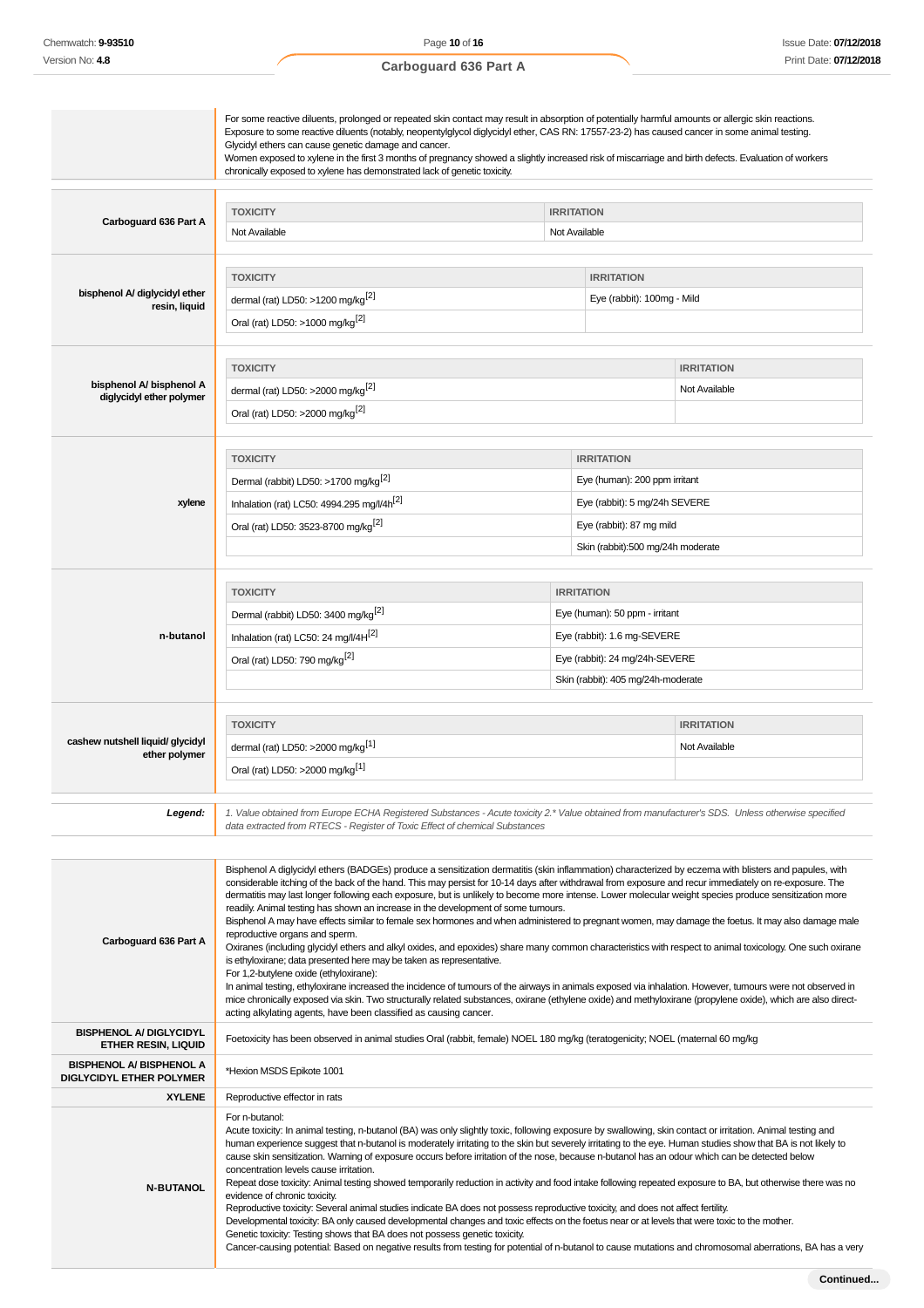|                                                                                                                                                                                                                                                        | small potential for causing cancer.                                                                                                                                                                                                                                                                                                                                                                                                                                                                                                                                                                                                                                                                                                                                                                                                                                                                                                                                                                                                                                                                                                                                                                                                                                                                                                                                                                                                                                                                                                                                                                                                                                                                                                                                                                                                                                                                                                                                                                                                                                                                                                                                                                                                                                                                                                                                                                                                           |                                 |   |
|--------------------------------------------------------------------------------------------------------------------------------------------------------------------------------------------------------------------------------------------------------|-----------------------------------------------------------------------------------------------------------------------------------------------------------------------------------------------------------------------------------------------------------------------------------------------------------------------------------------------------------------------------------------------------------------------------------------------------------------------------------------------------------------------------------------------------------------------------------------------------------------------------------------------------------------------------------------------------------------------------------------------------------------------------------------------------------------------------------------------------------------------------------------------------------------------------------------------------------------------------------------------------------------------------------------------------------------------------------------------------------------------------------------------------------------------------------------------------------------------------------------------------------------------------------------------------------------------------------------------------------------------------------------------------------------------------------------------------------------------------------------------------------------------------------------------------------------------------------------------------------------------------------------------------------------------------------------------------------------------------------------------------------------------------------------------------------------------------------------------------------------------------------------------------------------------------------------------------------------------------------------------------------------------------------------------------------------------------------------------------------------------------------------------------------------------------------------------------------------------------------------------------------------------------------------------------------------------------------------------------------------------------------------------------------------------------------------------|---------------------------------|---|
| <b>CASHEW NUTSHELL LIQUID/</b><br><b>GLYCIDYL ETHER POLYMER</b>                                                                                                                                                                                        | For cashew nutshell liquid (test substance Cardolite NX 4708 - distilled cashew nut shell liquid)<br>No female sex hormone-like effects was observed at all concentrations tested. The substance was found not to cause mutations. Injection into the skin<br>caused moderate to severe redness and peeling.<br>Cardolite NC-700 produced a sensitization rate of 70% and was classified as a strong sensitizer.                                                                                                                                                                                                                                                                                                                                                                                                                                                                                                                                                                                                                                                                                                                                                                                                                                                                                                                                                                                                                                                                                                                                                                                                                                                                                                                                                                                                                                                                                                                                                                                                                                                                                                                                                                                                                                                                                                                                                                                                                              |                                 |   |
| Carboguard 636 Part A &<br><b>BISPHENOL A/ DIGLYCIDYL</b><br><b>ETHER RESIN, LIQUID &amp;</b><br><b>BISPHENOL A/ BISPHENOL A</b><br><b>DIGLYCIDYL ETHER POLYMER</b><br><b>&amp; CASHEW NUTSHELL</b><br><b>LIQUID/ GLYCIDYL ETHER</b><br><b>POLYMER</b> | The following information refers to contact allergens as a group and may not be specific to this product.<br>Contact allergies quickly manifest themselves as contact eczema, more rarely as urticaria or Quincke's oedema. The pathogenesis of contact eczema<br>involves a cell-mediated (T lymphocytes) immune reaction of the delayed type. Other allergic skin reactions, e.g. contact urticaria, involve antibody-mediated<br>immune reactions. The significance of the contact allergen is not simply determined by its sensitisation potential: the distribution of the substance and the<br>opportunities for contact with it are equally important. A weakly sensitising substance which is widely distributed can be a more important allergen than one<br>with stronger sensitising potential with which few individuals come into contact. From a clinical point of view, substances are noteworthy if they produce an<br>allergic test reaction in more than 1% of the persons tested.                                                                                                                                                                                                                                                                                                                                                                                                                                                                                                                                                                                                                                                                                                                                                                                                                                                                                                                                                                                                                                                                                                                                                                                                                                                                                                                                                                                                                                          |                                 |   |
| Carboguard 636 Part A &<br><b>BISPHENOL A/ DIGLYCIDYL</b><br><b>ETHER RESIN, LIQUID &amp;</b><br><b>BISPHENOL A/ BISPHENOL A</b><br><b>DIGLYCIDYL ETHER POLYMER</b>                                                                                    | Animal testing over 13 weeks showed bisphenol A diglycidyl ether (BADGE) caused mild to moderate, chronic, inflammation of the skin.<br>Reproductive and Developmental Toxicity: Animal testing showed BADGE given over several months caused reduction in body weight but had no<br>reproductive effects.<br>Cancer-causing potential: It has been concluded that bisphenol A diglycidyl ether cannot be classified with respect to its cancer-causing potential in<br>humans.<br>Genetic toxicity: Laboratory tests on genetic toxicity of BADGE have so far been negative.<br>Immunotoxicity: Animal testing suggests regular injections of diluted BADGE may result in sensitization.<br>Consumer exposure: Comsumer exposure to BADGE is almost exclusively from migration of BADGE from can coatings into food. Testing has not found<br>any evidence of hormonal disruption.<br>The chemical structure of hydroxylated diphenylalkanes or bisphenols consists of two phenolic rings joined together through a bridging carbon. This class<br>of endocrine disruptors that mimic oestrogens is widely used in industry, particularly in plastics<br>Bisphenol A (BPA) and some related compounds exhibit oestrogenic activity in human breast cancer cell line MCF-7, but there were remarkable<br>differences in activity. Several derivatives of BPA exhibited significant thyroid hormonal activity towards rat pituitary cell line GH3, which releases growth<br>hormone in a thyroid hormone-dependent manner. However, BPA and several other derivatives did not show such activity. Results suggest that the<br>4-hydroxyl group of the A-phenyl ring and the B-phenyl ring of BPA derivatives are required for these hormonal activities, and substituents at the<br>3,5-positions of the phenyl rings and the bridging alkyl moiety markedly influence the activities.<br>Bisphenols promoted cell proliferation and increased the synthesis and secretion of cell type-specific proteins. When ranked by proliferative potency, the<br>longer the alkyl substituent at the bridging carbon, the lower the concentration needed for maximal cell yield; the most active compound contained two propyl<br>chains at the bridging carbon. Bisphenols with two hydroxyl groups in the para position and an angular configuration are suitable for appropriate hydrogen<br>bonding to the acceptor site of the oestrogen receptor. |                                 |   |
| <b>BISPHENOL A/ DIGLYCIDYL</b><br><b>ETHER RESIN, LIQUID &amp;</b><br><b>XYLENE</b>                                                                                                                                                                    | The substance is classified by IARC as Group 3:<br>NOT classifiable as to its carcinogenicity to humans.<br>Evidence of carcinogenicity may be inadequate or limited in animal testing.                                                                                                                                                                                                                                                                                                                                                                                                                                                                                                                                                                                                                                                                                                                                                                                                                                                                                                                                                                                                                                                                                                                                                                                                                                                                                                                                                                                                                                                                                                                                                                                                                                                                                                                                                                                                                                                                                                                                                                                                                                                                                                                                                                                                                                                       |                                 |   |
| <b>BISPHENOL A/ BISPHENOL A</b><br><b>DIGLYCIDYL ETHER POLYMER</b><br>& N-BUTANOL                                                                                                                                                                      | Asthma-like symptoms may continue for months or even years after exposure to the material ends. This may be due to a non-allergic condition known as<br>reactive airways dysfunction syndrome (RADS) which can occur after exposure to high levels of highly irritating compound. Main criteria for diagnosing<br>RADS include the absence of previous airways disease in a non-atopic individual, with sudden onset of persistent asthma-like symptoms within minutes to<br>hours of a documented exposure to the irritant. Other criteria for diagnosis of RADS include a reversible airflow pattern on lung function tests, moderate to<br>severe bronchial hyperreactivity on methacholine challenge testing, and the lack of minimal lymphocytic inflammation, without eosinophilia. RADS (or<br>asthma) following an irritating inhalation is an infrequent disorder with rates related to the concentration of and duration of exposure to the irritating<br>substance. On the other hand, industrial bronchitis is a disorder that occurs as a result of exposure due to high concentrations of irritating substance (often<br>particles) and is completely reversible after exposure ceases. The disorder is characterized by difficulty breathing, cough and mucus production.                                                                                                                                                                                                                                                                                                                                                                                                                                                                                                                                                                                                                                                                                                                                                                                                                                                                                                                                                                                                                                                                                                                                                      |                                 |   |
| <b>BISPHENOL A/ BISPHENOL A</b><br><b>DIGLYCIDYL ETHER POLYMER</b><br><b>&amp; CASHEW NUTSHELL</b><br><b>LIQUID/ GLYCIDYL ETHER</b><br><b>POLYMER</b>                                                                                                  | No significant acute toxicological data identified in literature search.                                                                                                                                                                                                                                                                                                                                                                                                                                                                                                                                                                                                                                                                                                                                                                                                                                                                                                                                                                                                                                                                                                                                                                                                                                                                                                                                                                                                                                                                                                                                                                                                                                                                                                                                                                                                                                                                                                                                                                                                                                                                                                                                                                                                                                                                                                                                                                      |                                 |   |
| <b>XYLENE &amp; N-BUTANOL</b>                                                                                                                                                                                                                          | The material may produce severe irritation to the eye causing pronounced inflammation. Repeated or prolonged exposure to irritants may produce<br>conjunctivitis.<br>The material may cause skin irritation after prolonged or repeated exposure and may produce on contact skin redness, swelling, the production of vesicles,<br>scaling and thickening of the skin.                                                                                                                                                                                                                                                                                                                                                                                                                                                                                                                                                                                                                                                                                                                                                                                                                                                                                                                                                                                                                                                                                                                                                                                                                                                                                                                                                                                                                                                                                                                                                                                                                                                                                                                                                                                                                                                                                                                                                                                                                                                                        |                                 |   |
| <b>Acute Toxicity</b>                                                                                                                                                                                                                                  | ×                                                                                                                                                                                                                                                                                                                                                                                                                                                                                                                                                                                                                                                                                                                                                                                                                                                                                                                                                                                                                                                                                                                                                                                                                                                                                                                                                                                                                                                                                                                                                                                                                                                                                                                                                                                                                                                                                                                                                                                                                                                                                                                                                                                                                                                                                                                                                                                                                                             | Carcinogenicity                 | ✔ |
| <b>Skin Irritation/Corrosion</b>                                                                                                                                                                                                                       | ✔                                                                                                                                                                                                                                                                                                                                                                                                                                                                                                                                                                                                                                                                                                                                                                                                                                                                                                                                                                                                                                                                                                                                                                                                                                                                                                                                                                                                                                                                                                                                                                                                                                                                                                                                                                                                                                                                                                                                                                                                                                                                                                                                                                                                                                                                                                                                                                                                                                             | Reproductivity                  | ✔ |
| Serious Eye Damage/Irritation                                                                                                                                                                                                                          | ✔                                                                                                                                                                                                                                                                                                                                                                                                                                                                                                                                                                                                                                                                                                                                                                                                                                                                                                                                                                                                                                                                                                                                                                                                                                                                                                                                                                                                                                                                                                                                                                                                                                                                                                                                                                                                                                                                                                                                                                                                                                                                                                                                                                                                                                                                                                                                                                                                                                             | <b>STOT - Single Exposure</b>   | × |
|                                                                                                                                                                                                                                                        |                                                                                                                                                                                                                                                                                                                                                                                                                                                                                                                                                                                                                                                                                                                                                                                                                                                                                                                                                                                                                                                                                                                                                                                                                                                                                                                                                                                                                                                                                                                                                                                                                                                                                                                                                                                                                                                                                                                                                                                                                                                                                                                                                                                                                                                                                                                                                                                                                                               |                                 |   |
| <b>Respiratory or Skin</b><br>sensitisation                                                                                                                                                                                                            | ✔                                                                                                                                                                                                                                                                                                                                                                                                                                                                                                                                                                                                                                                                                                                                                                                                                                                                                                                                                                                                                                                                                                                                                                                                                                                                                                                                                                                                                                                                                                                                                                                                                                                                                                                                                                                                                                                                                                                                                                                                                                                                                                                                                                                                                                                                                                                                                                                                                                             | <b>STOT - Repeated Exposure</b> | ✔ |

### **SECTION 12 ECOLOGICAL INFORMATION**

**Toxicity Carboguard 636 Part A ENDPOINT TEST DURATION (HR) SPECIES VALUE SOURCE** Not Available Not Available Not Available Not Available Not Available Not Available Not Available **bisphenol A/ diglycidyl ether resin, liquid ENDPOINT TEST DURATION (HR) SPECIES VALUE SOURCE** EC50 48 Assessment and the ca.2mg/L 2 **bisphenol A/ bisphenol A diglycidyl ether polymer ENDPOINT TEST DURATION (HR) SPECIES VALUE SOURCE** Not Available Not Available Not Available Not Available Not Available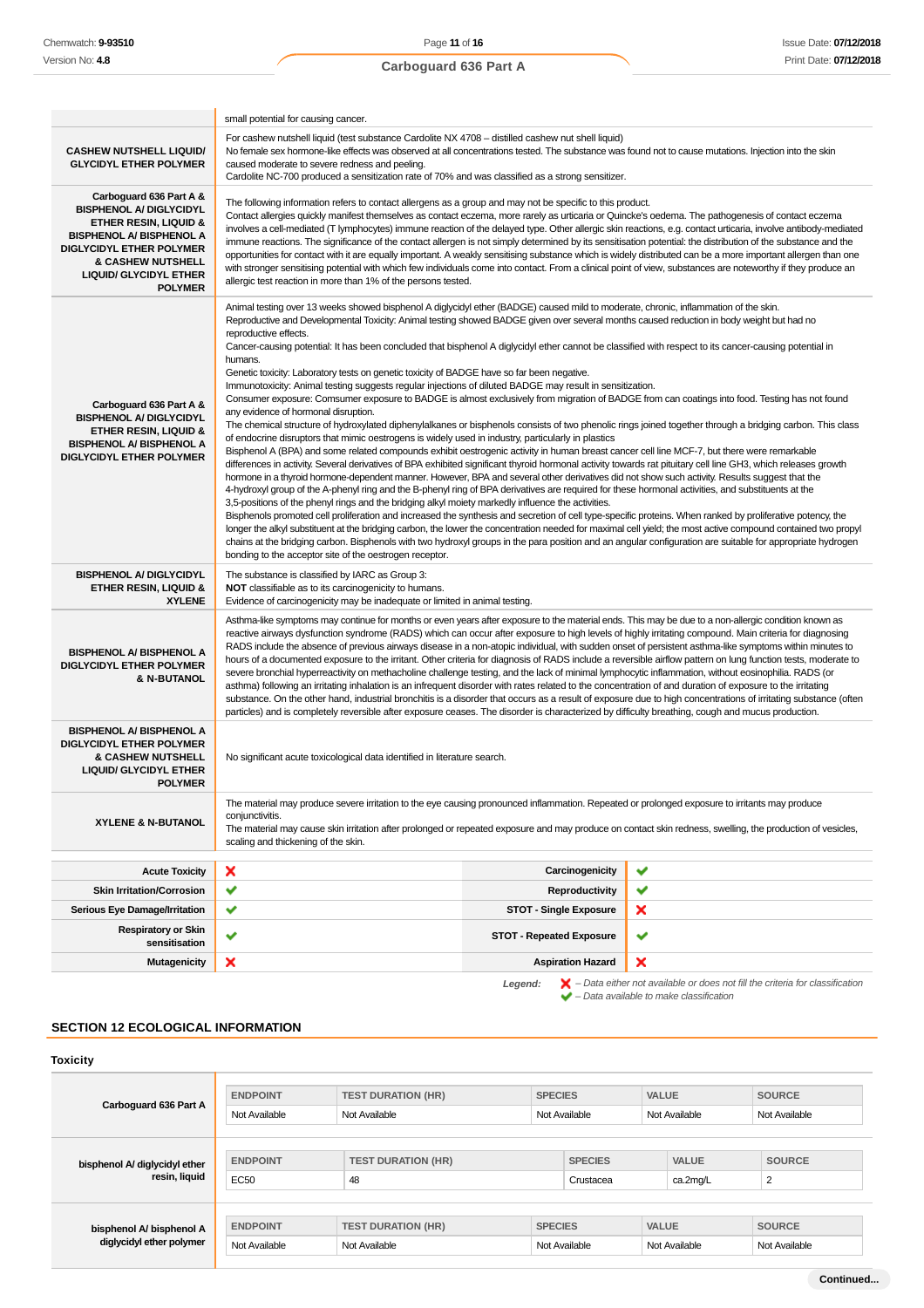**Legend:** Extracted from 1. IUCLID Toxicity Data 2. Europe ECHA Registered Substances - Ecotoxicological Information - Aquatic Toxicity 3. EPIWIN Suite V3.12 (QSAR) - Aquatic Toxicity Data (Estimated) 4. US EPA, Ecotox database - Aquatic Toxicity Data 5. ECETOC Aquatic Hazard Assessment Data 6. NITE (Japan) - Bioconcentration Data 7. METI (Japan) - Bioconcentration Data 8. Vendor Data For Aromatic Substances Series: Environmental Fate: Large, molecularly complex polycyclic aromatic hydrocarbons, or PAHs, are persistent in the environment longer than smaller PAHs. Atmospheric Fate: PAHs are 'semi-volatile substances" which can move between the atmosphere and the Earth's surface in repeated, temperature-driven cycles of deposition and volatilization. Terrestrial Fate: BTEX compounds have the potential to move through soil and contaminate ground water, and their vapors are highly flammable and explosive. Ecotoxicity - Within an aromatic series, acute toxicity increases with increasing alkyl substitution on the aromatic nucleus. The order of most toxic to least in a study using grass shrimp and brown shrimp was dimethylnaphthalenes > methylnaphthalenes >naphthalenes. Anthrcene is a phototoxic PAH. UV light greatly increases the toxicity of anthracene to bluegill sunfish. Biological resources in strong sunlight are at more risk than those that are not. PAHs in general are more frequently associated with chronic risks. For bisphenol A and related bisphenols: Environmental fate: Biodegradability (28 d) 89% - Easily biodegradable Bioconcentration factor (BCF) 7.8 mg/l Bisphenol A, its derivatives and analogues, can be released from polymers, resins and certain substances by metabolic products Substance does not meet the criteria for PBT or vPvB according to Regulation (EC) No 1907/2006, Annex XIII As an environmental contaminant, bisphenol A interferes with nitrogen fixation at the roots of leguminous plants associated with the bacterial symbiont Sinorhizobium meliloti. Despite a half-life in the soil of only 1-10 days, its ubiquity makes it an important pollutant. According to Environment Canada, "initial assessment shows that at low levels, bisphenol A can harm fish and organisms over time. Studies also indicate that it can currently be found in municipal wastewater." However, a study conducted in the United States found that 91-98% of bisphenol A may be removed from water during treatment at municipal water treatment plants. Ecotoxicity: Fish LC50 (96 h): 4.6 mg/l (freshwater fish); 11 mg/l (saltwater fish): NOEC 0.016 mg/l (freshwater fish- 144 d); 0.064 mg/l (saltwater fish 164 d) Fresh water invertebrates EC50 (48 h): 10.2 mg/l: NOEC 0.025 mg/l - 328 d) Marine water invertebrate EC50 (96 h): 1.1 mg/l; NOEC 0.17 mg/l (28 d) Freshwater algae (96 h): 2.73 mg/l Marine water algae (96 h): 1.1 mg/l Fresh water plant EC50 (7 d): 20 mg/l: NOEC 7.8 mg/l In general, studies have shown that bisphenol A can affect growth, reproduction and development in aquatic organisms. Among freshwater organisms, fish appear to be the most sensitive species. Evidence of endocrine-related effects in fish, aquatic invertebrates, amphibians and reptiles has been reported at environmentally relevant exposure levels lower than those required for acute toxicity. There is a widespread variation in reported values for endocrine-related effects, but many fall in the range of 1 ug/L to 1 mg/L A 2009 review of the biological impacts of plasticisers on wildlife published by the Royal Society with a focus on annelids (both aquatic and terrestrial), molluscs, crustaceans, insects, fish and amphibians concluded that bisphenol A has been shown to affect reproduction in all studied animal groups, to impair development in crustaceans and amphibians and to induce genetic aberrations. A large 2010 study of two rivers in Canada found that areas contaminated with hormone-like chemicals including bisphenol A showed females made up 85 per cent of the population of a certain fish, while females made up only 55 per cent in uncontaminated areas. Although abundant data are available on the toxicity of bisphenol-A (2,2-bis (4-hydroxydiphenyl)propane;(BPA) A variety of BPs were examined for their acute toxicity against Daphnia magna, mutagenicity, and oestrogenic activity using the Daphtoxkit (Creasel Ltd.), the umu test system, and the yeast two-hybrid system, respectively, in comparison with BPA. BPA was moderately toxic to D. magna (48-h EC50 was 10 mg/l) according to the current U.S. EPA acute toxicity evaluation standard, and it was weakly oestrogenic with 5 orders of magnitude lower activity than that of the natural estrogen 17 beta-oestradiol in the yeast screen, while no mutagenicity was observed. All seven BPs tested here showed moderate to slight acute toxicity, no mutagenicity, and weak oestrogenic activity as well as BPA. Some of the BPs showed considerably higher oestrogenic activity than BPA, and others exhibited much lower activity. Bisphenol S (bis(4 hydroxydiphenyl)sulfone) and bis(4-hydroxyphenyl)sulfide) showed oestrogenic activity. Biodegradation is a major mechanism for eliminating various environmental pollutants. Studies on the biodegradation of bisphenols have mainly focused on bisphenol A. A number of BPA-degrading bacteria have been isolated from enrichments of sludge from wastewater treatment plants. The first step in the biodegradation of BPA is the hydroxylation of the carbon atom of a

methyl group or the quaternary carbon in the BPA molecule. Judging from these features of the biodegradation mechanisms, it is possible that the same mechanism used for BPA is used to biodegrade all bisphenols that have at least one methyl or methylene group bonded at the carbon atom between the two phenol groups. However, bisphenol F ([bis(4-hydroxyphenyl)methane; BPF), which has no substituent at the bridging carbon, is unlikely to be metabolised by such a mechanism. Nevertheless BPF is readily degraded by river water microorganisms under aerobic conditions. From this evidence, it was clear that a specific mechanism for biodegradation of BPF does exist in the natural ecosystem,

Algae can enhance the photodegradation of bisphenols. The photodegradation rate of BPF increased with increasing algae concentration. Humic acid and Fe3+ ions also enhanced the photodegradation of BPF. The effect of pH value on the BPF photodegradation was also important.

Reactive diluents generally have a low to moderate potential for bioconcentration (tendency to accumulate in the food chain) and a high to very high potential for mobility in soil. Small amounts that escape to the atmosphere will photodegrade.

They would not be expected to persist in the environment.

Most reactive diluents should be considered slightly to moderately toxic to aquatic organisms on an acute basis while some might also be considered harmful to the environment. Environmental toxicity is a function of the n-octanol/water partition coefficient (log Pow, log Kow). Compounds with log Pow >5 act as neutral organics, but at a lower log Pow, the toxicity of epoxide-containing polymers is greater than that predicted for simple narcotics.

Significant environmental findings are limited. Oxiranes (including glycidyl ethers and alkyl oxides, and epoxides) exhibit common characteristics with respect to environmental fate and ecotoxicology. One such oxirane is ethyloxirane and data presented here may be taken as representative.

For 1,2-Butylene oxide (Ethyloxirane):

log Kow values of 0.68 and 0.86. BAF and BCF : 1 to 17 L./kg.

Aquatic Fate - Ethyloxirane is highly soluble in water and has a very low soil-adsorption coefficient, which suggests that, if released to water, adsorption of ethyloxirane to sediment and suspended solids is not expected. Volatilization of ethyloxirane from water surfaces would be expected. Ethyloxirane is hydrolysable, with a half-life of 6.5 days, and biodegradable up to 100% degradation and is not expected to persist in water. Models have predicted a biodegradation half-life in water of 15 days.

Terrestrial Fate: When released to soil, ethyloxirane is expected to have low adsorption and thus very high mobility. Volatilization from moist soil and dry soil surfaces is expected. Ethyloxirane is not expected to be persistent in soil.

Atmospheric Fate: It is expected that ethyloxirane exists solely as a vapor in ambient atmosphere. Ethyloxirane may also be removed from the atmosphere by wet deposition processes. The half-life in air is about 5.6 days from the reaction of ethyloxirane with photochemically produced hydroxyl radicals which indicates that this chemical meets the persistence criterion in air (half-life of = 2 days).

Ecotoxicity - The potential for bioaccumulation of ethyloxirane in organisms is likely to be low and has low to moderate toxicity to aquatic organisms. Ethyloxirane is acutely toxic to water fleas and toxicity values for bacteria are close to 5000 mg/L. For algae, toxicity values exceed 500 mg/L.

Reactive diluents which are only slightly soluble in water and do not evaporate quickly are expected to sink to the bottom or float to the top, depending on the density, where they would be expected to biodegrade slowly.

For Xylenes:

log Koc : 2.05-3.08; Koc : 25.4-204; Half-life (hr) air : 0.24-42; Half-life (hr) H2O surface water : 24-672; Half-life (hr) H2O ground : 336-8640; Half-life (hr) soil : 52-672; Henry's Pa m3 /mol : 637-879; Henry's atm m3 /mol - 7.68E-03; BOD 5 if unstated - 1.4,1%; COD - 2.56,13% ThOD - 3.125 : BCF : 23; log BCF : 1.17-2.41.

Environmental Fate: Most xylenes released to the environment will occur in the atmosphere and volatilisation is the dominant environmental fate process. Soil - Xylenes are expected to have moderate mobility in soil evaporating rapidly from soil surfaces. The extent of the degradation is expected to depend on its concentration, residence time in the soil, the nature of the soil, and whether resident microbial populations have been acclimated. Xylene can remain below the soil surface for several days and may travel through the soil profile and enter groundwater. Soil and water microbes may transform it into other, less harmful compounds, although this happens slowly. It is not clear how long xylene remains trapped deep underground in soil or groundwater, but it may be months or years.

Atmospheric Fate: Xylene evaporates quickly into the air from surface soil and water and can remain in the air for several days until it is broken down by sunlight into other less harmful chemicals. In the ambient atmosphere, xylenes are expected to exist solely in the vapour phase. Xylenes are degraded in the atmosphere with an estimated atmospheric lifetime of about 0.5 to 2 days. Xylene may contribute to photochemical smog formation. p-Xylene has a moderately high photochemical reactivity under smog conditions, higher than the other xylene isomers. The photooxidation of p-xylene results in the production of carbon monoxide, formaldehyde, glyoxal, methylglyoxal, 3-methylbenzylnitrate, m-tolualdehyde, 4-nitro-3-xylene, 5-nitro-3-xylene, 2,6-dimethyl-p-benzoquinone, 2,4-dimethylphenol, 6-nitro-2,4-dimethylphenol, 2,6-dimethylphenol, and 4-nitro-2,6-dimethylphenol.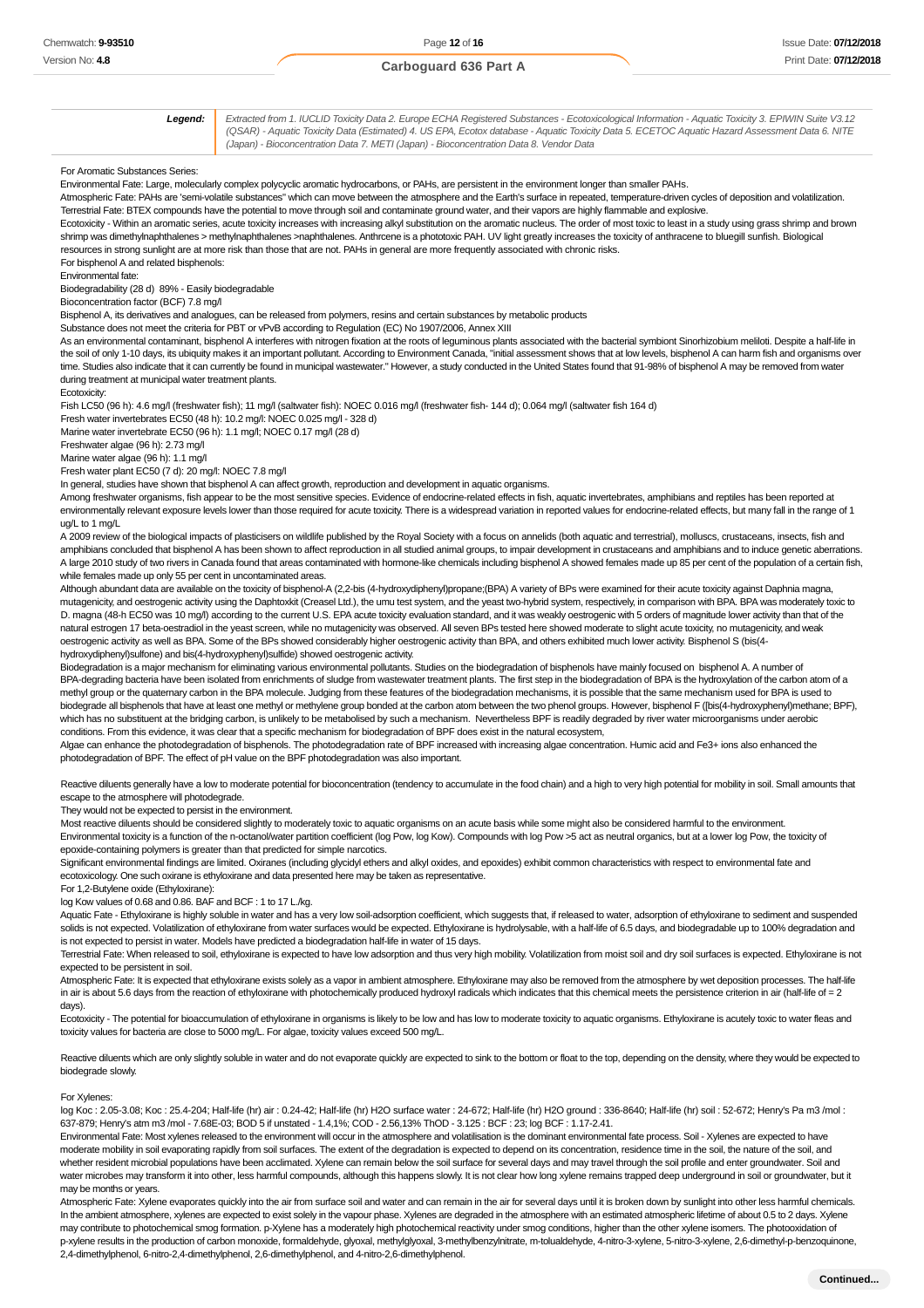Aquatic Fate: p-xylene may adsorb to suspended solids and sediment in water and is expected to volatilise from water surfaces. Estimated volatilisation half-lives for a model river and model lake are 3 hours and 4 days, respectively. Measurements taken from goldfish, eels and clams indicate that bioconcentration in aquatic organisms is low. Photo-oxidation in the presence of humic acids may play an important role in the abiotic degradation of p-xylene. p-Xylene is biodegradable and has been observed to degrade in pond water however; it is unclear if it degrades in surface waters. p-Xylene has been observed to degrade in anaerobic and aerobic groundwater; however, it is known to persist for many years in groundwater, at least at sites where the concentration might have been quite high. Ecotoxicity: Xylenes are slightly toxic to fathead minnow, rainbow trout and bluegill and not acutely toxic to water fleas. For Photobacterium phosphoreum EC50 (24 h): 0.0084 mg/L. and Gammarus lacustris LC50 (48 h): 0.6 mg/L. **DO NOT** discharge into sewer or waterways.

#### **Persistence and degradability**

| Ingredient                                     | Persistence: Water/Soil       | Persistence: Air              |
|------------------------------------------------|-------------------------------|-------------------------------|
| bisphenol A/ diglycidyl ether resin,<br>liquid | <b>HIGH</b>                   | <b>HIGH</b>                   |
| xylene                                         | $HIGH$ (Half-life = 360 days) | LOW (Half-life = $1.83$ days) |
| n-butanol                                      | LOW (Half-life $=$ 54 days)   | LOW (Half-life = $3.65$ days) |

#### **Bioaccumulative potential**

| Ingredient                                     | <b>Bioaccumulation</b>   |
|------------------------------------------------|--------------------------|
| bisphenol A/ diglycidyl ether resin,<br>liquid | LOW (LogKOW = $2.6835$ ) |
| xylene                                         | $MEDIUM (BCF = 740)$     |
| n-butanol                                      | LOW (BCF = $0.64$ )      |

#### **Mobility in soil**

| Ingredient                                     | <b>Mobility</b>        |
|------------------------------------------------|------------------------|
| bisphenol A/ diglycidyl ether resin,<br>liquid | LOW ( $KOC = 51.43$ )  |
| n-butanol                                      | $MEDIUM (KOC = 2.443)$ |

### **SECTION 13 DISPOSAL CONSIDERATIONS**

#### **Waste treatment methods**

| Product / Packaging disposal | • Containers may still present a chemical hazard/ danger when empty.<br>Return to supplier for reuse/ recycling if possible.<br>Otherwise:<br>If container can not be cleaned sufficiently well to ensure that residuals do not remain or if the container cannot be used to store the same product, then<br>puncture containers, to prevent re-use, and bury at an authorised landfill.<br>▶ Where possible retain label warnings and SDS and observe all notices pertaining to the product.<br>Legislation addressing waste disposal requirements may differ by country, state and/ or territory. Each user must refer to laws operating in their area. In<br>some areas, certain wastes must be tracked.<br>A Hierarchy of Controls seems to be common - the user should investigate:<br>$\blacktriangleright$ Reduction<br>$\blacktriangleright$ Reuse<br>$\triangleright$ Recycling<br>• Disposal (if all else fails)<br>This material may be recycled if unused, or if it has not been contaminated so as to make it unsuitable for its intended use. If it has been contaminated, it may<br>be possible to reclaim the product by filtration, distillation or some other means. Shelf life considerations should also be applied in making decisions of this<br>type. Note that properties of a material may change in use, and recycling or reuse may not always be appropriate.<br>DO NOT allow wash water from cleaning or process equipment to enter drains.<br>It may be necessary to collect all wash water for treatment before disposal.<br>In all cases disposal to sewer may be subject to local laws and regulations and these should be considered first.<br>$\blacktriangleright$ Where in doubt contact the responsible authority.<br>Recycle wherever possible.<br>▶ Consult manufacturer for recycling options or consult local or regional waste management authority for disposal if no suitable treatment or disposal<br>facility can be identified.<br>• Dispose of by: burial in a land-fill specifically licensed to accept chemical and / or pharmaceutical wastes or Incineration in a licensed apparatus (after<br>admixture with suitable combustible material).<br>• Decontaminate empty containers. Observe all label safeguards until containers are cleaned and destroyed. |
|------------------------------|-----------------------------------------------------------------------------------------------------------------------------------------------------------------------------------------------------------------------------------------------------------------------------------------------------------------------------------------------------------------------------------------------------------------------------------------------------------------------------------------------------------------------------------------------------------------------------------------------------------------------------------------------------------------------------------------------------------------------------------------------------------------------------------------------------------------------------------------------------------------------------------------------------------------------------------------------------------------------------------------------------------------------------------------------------------------------------------------------------------------------------------------------------------------------------------------------------------------------------------------------------------------------------------------------------------------------------------------------------------------------------------------------------------------------------------------------------------------------------------------------------------------------------------------------------------------------------------------------------------------------------------------------------------------------------------------------------------------------------------------------------------------------------------------------------------------------------------------------------------------------------------------------------------------------------------------------------------------------------------------------------------------------------------------------------------------------------------------------------------------------------------------------------------------------------------------------------------------------------------------------------------------------------------------------------------------|

Ensure that the hazardous substance is disposed in accordance with the Hazardous Substances (Disposal) Notice 2017

### **Disposal Requirements**

Packages that have been in direct contact with the hazardous substance must be only disposed if the hazardous substance was appropriately removed and cleaned out from the package. The package must be disposed according to the manufacturer's directions taking into account the material it is made of. Packages which hazardous content have been appropriately treated and removed may be recycled.

The hazardous substance must only be disposed if it has been treated by a method that changed the characteristics or composition of the substance and it is no longer hazardous. DO NOT deposit the hazardous substance into or onto a landfill or a sewage facility.

Burning the hazardous substance must happen under controlled conditions with no person or place exposed to

(1) a blast overpressure of more than 9 kPa; or

(2) an unsafe level of heat radiation.

The disposed hazardous substance must not come into contact with class 1 or 5 substances.

### **SECTION 14 TRANSPORT INFORMATION**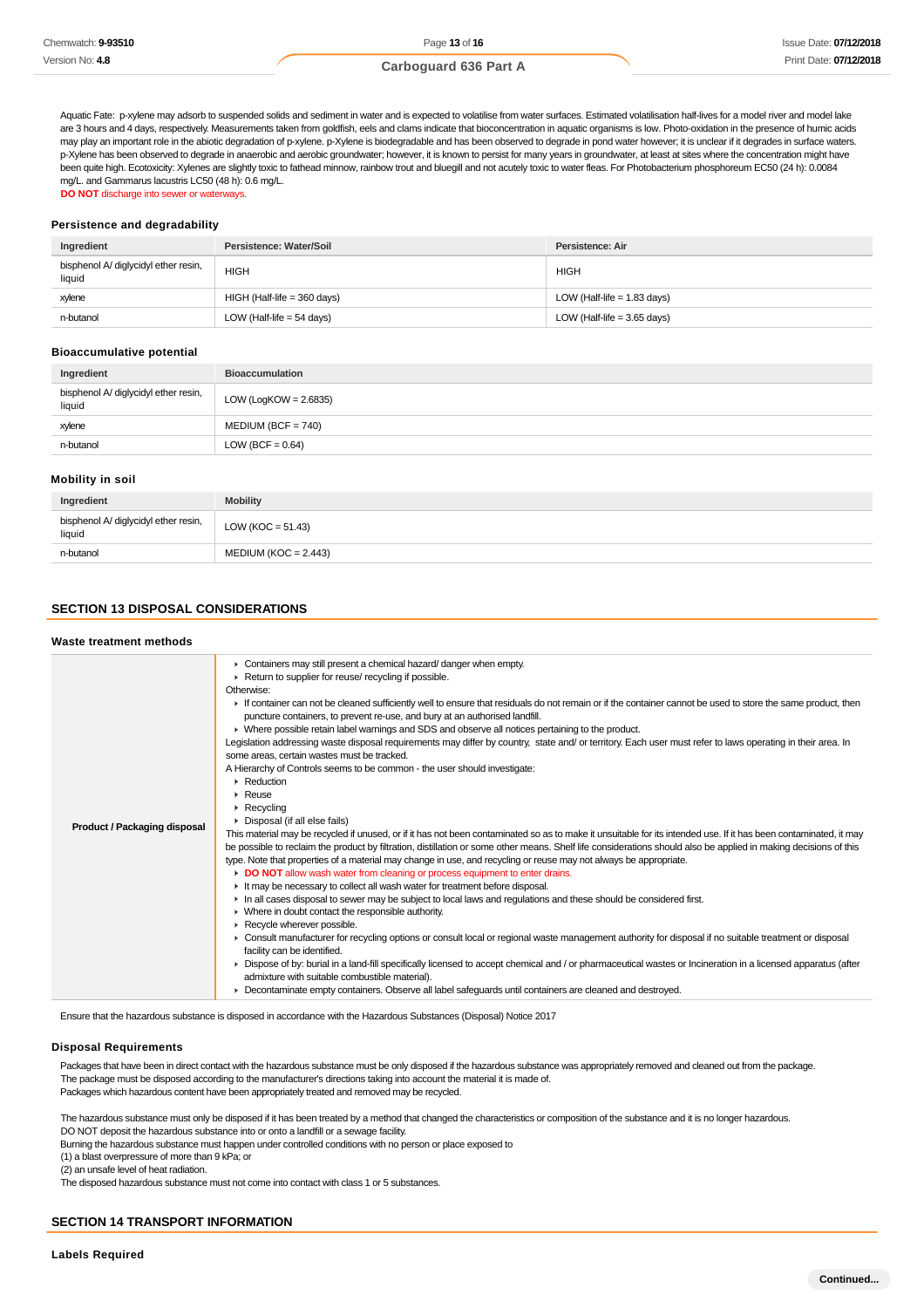| <b>Marine Pollutant</b> |       |
|-------------------------|-------|
| <b>HAZCHEM</b>          | $-3Y$ |

### **Land transport (UN)**

| <b>UN number</b>             | 1263                                                                                                                                                                                          |  |  |
|------------------------------|-----------------------------------------------------------------------------------------------------------------------------------------------------------------------------------------------|--|--|
| UN proper shipping name      | PAINT (including paint, lacquer, enamel, stain, shellac, varnish, polish, liquid filler and liquid lacquer base) or PAINT RELATED MATERIAL (including<br>paint thinning or reducing compound) |  |  |
| Transport hazard class(es)   | Class<br>3<br>Subrisk<br>Not Applicable                                                                                                                                                       |  |  |
| Packing group                | Ш                                                                                                                                                                                             |  |  |
| <b>Environmental hazard</b>  | Environmentally hazardous                                                                                                                                                                     |  |  |
| Special precautions for user | Special provisions<br>163; 223; 367<br>Limited quantity<br>5L                                                                                                                                 |  |  |

### **Air transport (ICAO-IATA / DGR)**

| <b>UN number</b>             | 1263                                                                                   |                                                                                                                                                                                              |                            |  |
|------------------------------|----------------------------------------------------------------------------------------|----------------------------------------------------------------------------------------------------------------------------------------------------------------------------------------------|----------------------------|--|
| UN proper shipping name      |                                                                                        | Paint (including paint, lacquer, enamel, stain, shellac, varnish, polish, liquid filler and liquid lacquer base); Paint related material (including paint thinning<br>or reducing compounds) |                            |  |
| Transport hazard class(es)   | <b>ICAO/IATA Class</b><br>ICAO / IATA Subrisk<br><b>ERG Code</b>                       | 3<br>Not Applicable<br>3L                                                                                                                                                                    |                            |  |
| Packing group                | Ш                                                                                      |                                                                                                                                                                                              |                            |  |
| <b>Environmental hazard</b>  | Environmentally hazardous                                                              |                                                                                                                                                                                              |                            |  |
|                              | Special provisions<br>Cargo Only Packing Instructions<br>Cargo Only Maximum Qty / Pack |                                                                                                                                                                                              | A3 A72 A192<br>366<br>220L |  |
| Special precautions for user | Passenger and Cargo Packing Instructions                                               |                                                                                                                                                                                              | 355                        |  |
|                              | Passenger and Cargo Maximum Qty / Pack                                                 |                                                                                                                                                                                              | 60L                        |  |
|                              | Passenger and Cargo Limited Quantity Packing Instructions                              |                                                                                                                                                                                              | Y344                       |  |
|                              | Passenger and Cargo Limited Maximum Qty / Pack                                         |                                                                                                                                                                                              | 10L                        |  |

### **Sea transport (IMDG-Code / GGVSee)**

| <b>UN number</b>             | 1263                                                                                                                                                                                          |  |  |
|------------------------------|-----------------------------------------------------------------------------------------------------------------------------------------------------------------------------------------------|--|--|
| UN proper shipping name      | PAINT (including paint, lacquer, enamel, stain, shellac, varnish, polish, liquid filler and liquid lacquer base) or PAINT RELATED MATERIAL (including<br>paint thinning or reducing compound) |  |  |
| Transport hazard class(es)   | <b>IMDG Class</b><br>3<br><b>IMDG Subrisk</b><br>Not Applicable                                                                                                                               |  |  |
| Packing group                | Ш                                                                                                                                                                                             |  |  |
| <b>Environmental hazard</b>  | <b>Marine Pollutant</b>                                                                                                                                                                       |  |  |
| Special precautions for user | $F-E$ , S-E<br><b>EMS Number</b><br>Special provisions<br>163 223 367 955<br><b>Limited Quantities</b><br>5 L                                                                                 |  |  |

**Transport in bulk according to Annex II of MARPOL and the IBC code** Not Applicable

### **SECTION 15 REGULATORY INFORMATION**

**Safety, health and environmental regulations / legislation specific for the substance or mixture**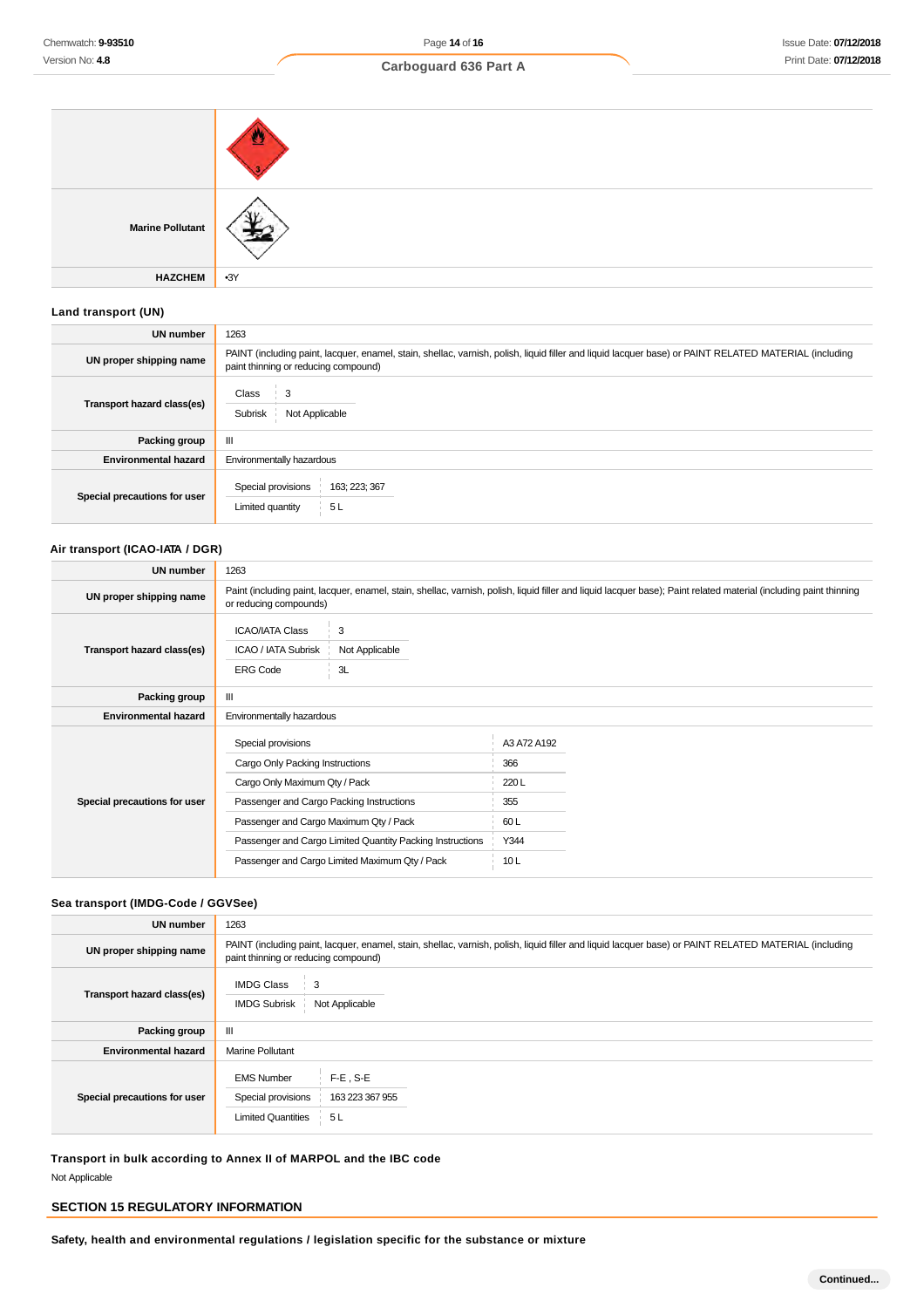This substance is to be managed using the conditions specified in an applicable Group Standard

| <b>HSR Number</b>                          | <b>Group Standard</b>                                                                                    |                                                |
|--------------------------------------------|----------------------------------------------------------------------------------------------------------|------------------------------------------------|
| HSR002669                                  | Surface Coatings and Colourants (Flammable, Toxic [6.7]) Group Standard 2017                             |                                                |
|                                            | BISPHENOL A/ DIGLYCIDYL ETHER RESIN, LIQUID(25068-38-6) IS FOUND ON THE FOLLOWING REGULATORY LISTS       |                                                |
| Chemicals                                  | New Zealand Hazardous Substances and New Organisms (HSNO) Act - Classification of                        | New Zealand Inventory of Chemicals (NZIoC)     |
|                                            |                                                                                                          |                                                |
|                                            | BISPHENOL A/ BISPHENOL A DIGLYCIDYL ETHER POLYMER(25036-25-3) IS FOUND ON THE FOLLOWING REGULATORY LISTS |                                                |
| New Zealand Inventory of Chemicals (NZIoC) |                                                                                                          |                                                |
|                                            | XYLENE(1330-20-7) IS FOUND ON THE FOLLOWING REGULATORY LISTS                                             |                                                |
|                                            | International Agency for Research on Cancer (IARC) - Agents Classified by the IARC                       | New Zealand Inventory of Chemicals (NZIoC)     |
| Monographs                                 |                                                                                                          | New Zealand Workplace Exposure Standards (WES) |
| Chemicals                                  | New Zealand Hazardous Substances and New Organisms (HSNO) Act - Classification of                        |                                                |
|                                            | N-BUTANOL(71-36-3) IS FOUND ON THE FOLLOWING REGULATORY LISTS                                            |                                                |
| Chemicals                                  | New Zealand Hazardous Substances and New Organisms (HSNO) Act - Classification of                        | New Zealand Workplace Exposure Standards (WES) |
| New Zealand Inventory of Chemicals (NZIoC) |                                                                                                          |                                                |
|                                            | CASHEW NUTSHELL LIQUID/ GLYCIDYL ETHER POLYMER (68413-24-1) IS FOUND ON THE FOLLOWING REGULATORY LISTS   |                                                |
| New Zealand Inventory of Chemicals (NZIoC) |                                                                                                          |                                                |

### **Hazardous Substance Location**

Subject to the Health and Safety at Work (Hazardous Substances) Regulations 2017.

| <b>Hazard Class</b> | Quantity beyond which controls apply for closed<br>containers                        | Quantity beyond which controls apply when use occurring in open<br>containers |
|---------------------|--------------------------------------------------------------------------------------|-------------------------------------------------------------------------------|
| 3.1C                | 500 L in containers greater than 5 L<br>1500 L in containers up to and including 5 L | 250 L<br>250 L                                                                |

#### **Certified Handler**

Subject to Part 4 of the Health and Safety at Work (Hazardous Substances) Regulations 2017.

| <b>Class of substance</b> | Quantities     |
|---------------------------|----------------|
| Not Applicable            | Not Applicable |

Refer Group Standards for further information

### **Tracking Requirements**

Not Applicable

### **National Inventory Status**

| <b>National Inventory</b>     | <b>Status</b>                                                                                                                                                                                 |  |
|-------------------------------|-----------------------------------------------------------------------------------------------------------------------------------------------------------------------------------------------|--|
| Australia - AICS              | Yes                                                                                                                                                                                           |  |
| Canada - DSL                  | Yes                                                                                                                                                                                           |  |
| Canada - NDSL                 | No (n-butanol; xylene; bisphenol A/ diglycidyl ether resin, liquid; bisphenol A/ bisphenol A diglycidyl ether polymer; cashew nutshell liquid/ glycidyl ether<br>polymer)                     |  |
| China - IECSC                 | Yes                                                                                                                                                                                           |  |
| Europe - EINEC / ELINCS / NLP | No (bisphenol A/ bisphenol A diglycidyl ether polymer)                                                                                                                                        |  |
| Japan - ENCS                  | No (bisphenol A/ bisphenol A diglycidyl ether polymer; cashew nutshell liquid/ glycidyl ether polymer)                                                                                        |  |
| Korea - KECI                  | Yes                                                                                                                                                                                           |  |
| New Zealand - NZIoC           | Yes                                                                                                                                                                                           |  |
| Philippines - PICCS           | Yes                                                                                                                                                                                           |  |
| USA - TSCA                    | Yes                                                                                                                                                                                           |  |
| Legend:                       | $Yes = All ingredients are on the inventory$<br>No = Not determined or one or more ingredients are not on the inventory and are not exempt from listing(see specific ingredients in brackets) |  |

### **SECTION 16 OTHER INFORMATION**

| Davi<br>าat⊾ | 201<br>07/<br>. |
|--------------|-----------------|
| 'Afr.        | 20/             |

### **Other information**

# **Ingredients with multiple cas numbers**

| Name                                           | <b>CAS No</b>          |
|------------------------------------------------|------------------------|
| bisphenol A/ diglycidyl ether resin,<br>liquid | 25068-38-6, 25085-99-8 |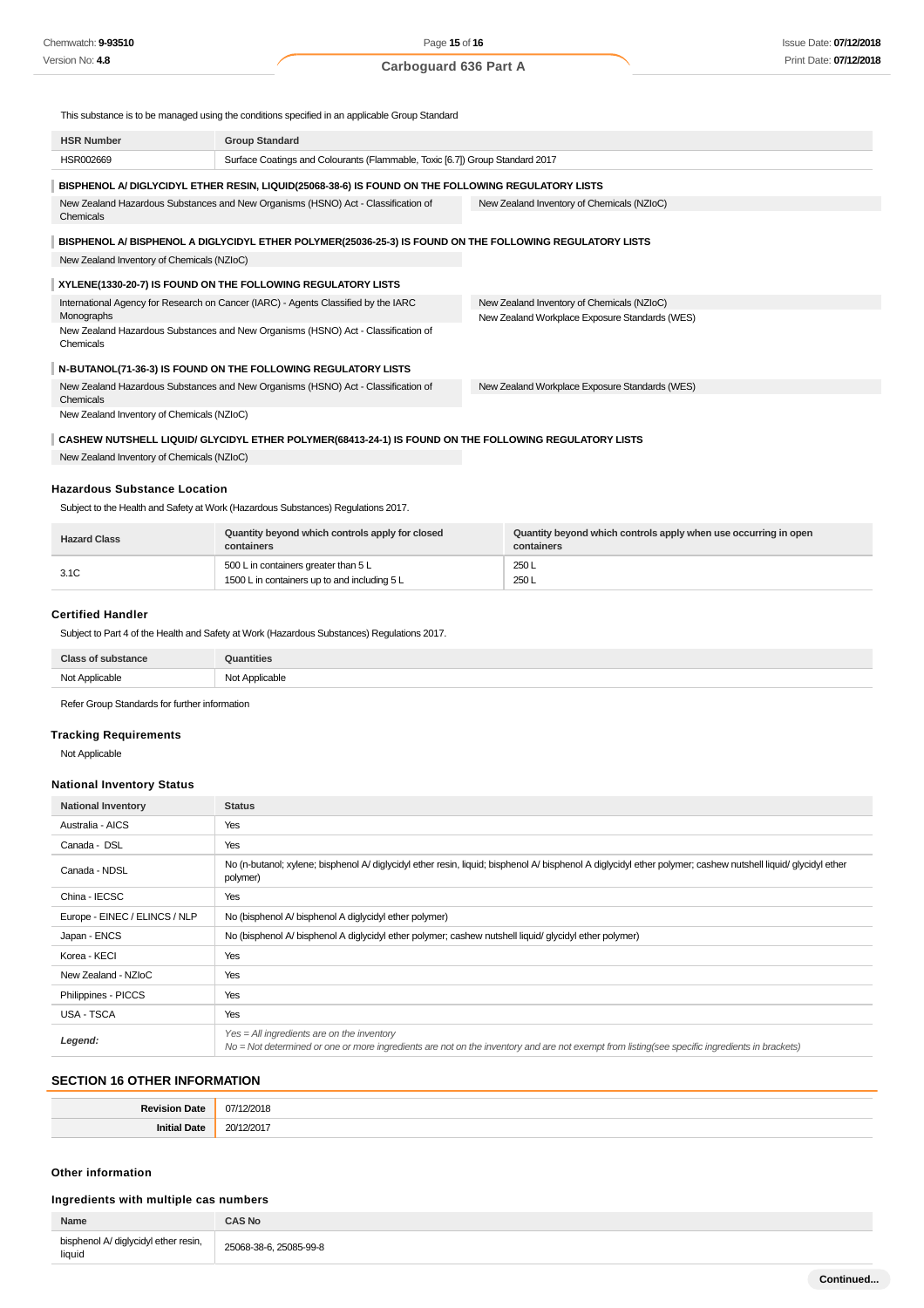cashew nutshell liquid/ glycidyl<br>ether polymer

Classification of the preparation and its individual components has drawn on official and authoritative sources as well as independent review by the Chemwatch Classification committee using available literature references.

The SDS is a Hazard Communication tool and should be used to assist in the Risk Assessment. Many factors determine whether the reported Hazards are Risks in the workplace or other settings. Risks may be determined by reference to Exposures Scenarios. Scale of use, frequency of use and current or available engineering controls must be considered.

### **Definitions and abbreviations**

PC-TWA: Permissible Concentration-Time Weighted Average PC-STEL: Permissible Concentration-Short Term Exposure Limit IARC: International Agency for Research on Cancer ACGIH: American Conference of Governmental Industrial Hygienists STEL: Short Term Exposure Limit TEEL: Temporary Emergency Exposure Limit。 IDLH: Immediately Dangerous to Life or Health Concentrations OSF: Odour Safety Factor NOAEL :No Observed Adverse Effect Level LOAEL: Lowest Observed Adverse Effect Level TLV: Threshold Limit Value LOD: Limit Of Detection OTV: Odour Threshold Value BCF: BioConcentration Factors BEI: Biological Exposure Index

ether polymer 68413-24-1, 171263-25-5

Powered by AuthorITe, from Chemwatch.

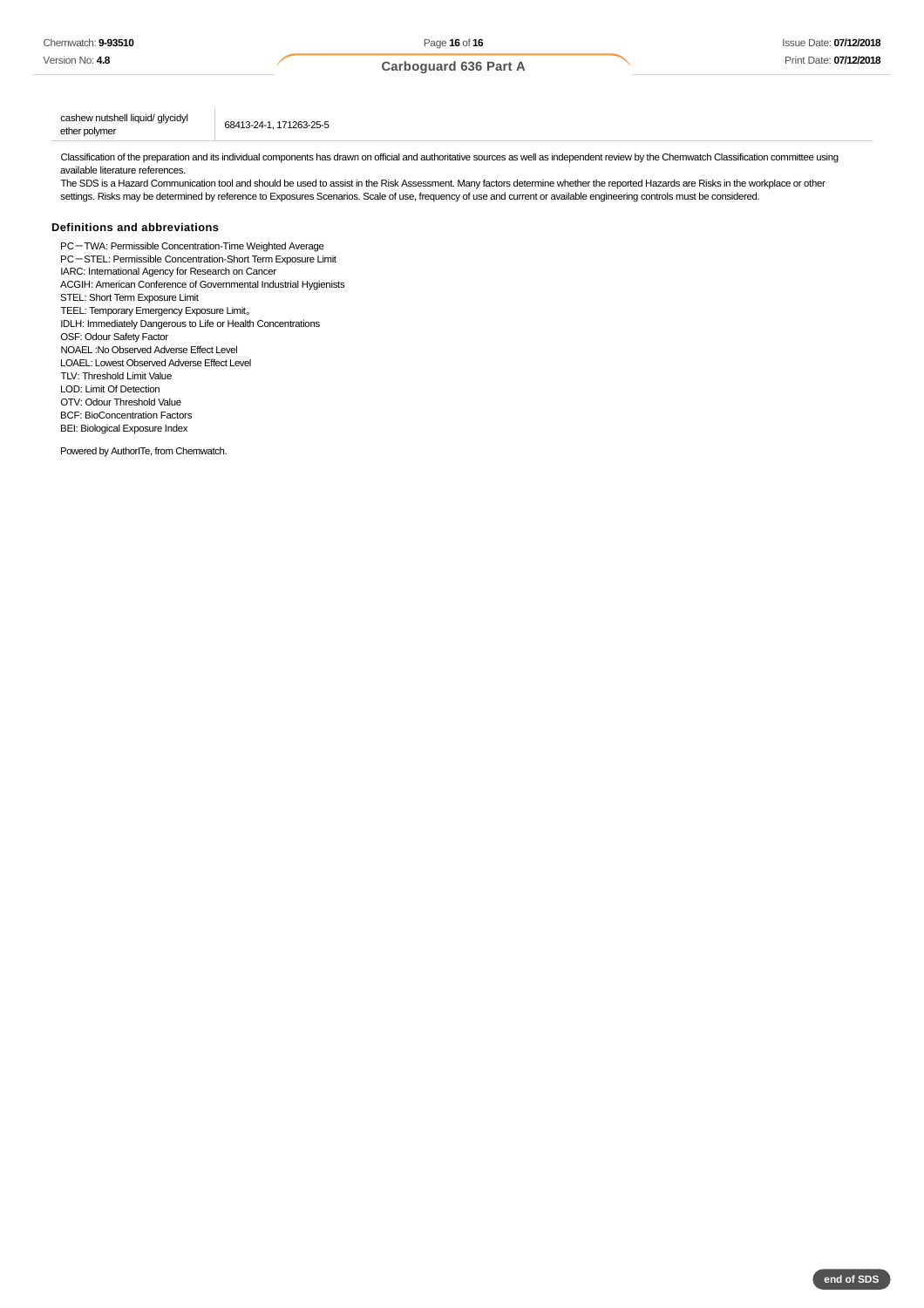**ALTEX COATINGS LTD Chemwatch Hazard Alert Code: 2** 

Version No: **2.2**

Safety Data Sheet according to HSNO Regulations

Issue Date: **18/12/2017** Print Date: **19/12/2017** S.GHS.NZL.EN

### **SECTION 1 IDENTIFICATION OF THE SUBSTANCE / MIXTURE AND OF THE COMPANY / UNDERTAKING**

#### **Product Identifier**

| <b>Product name</b>                                                                                                                                                                                                   | Carboquard 636 Part B |  |
|-----------------------------------------------------------------------------------------------------------------------------------------------------------------------------------------------------------------------|-----------------------|--|
| Synonyms                                                                                                                                                                                                              | Not Available         |  |
| PAINT (including paint, lacquer, enamel, stain, shellac, varnish, polish, liquid filler and liquid lacquer base) or PAINT RELATED MATERIAL (including<br>Proper shipping name<br>paint thinning or reducing compound) |                       |  |
| Other means of identification                                                                                                                                                                                         | Not Available         |  |

### **Relevant identified uses of the substance or mixture and uses advised against**

| <b><i><u>ALCO</u></i></b><br>Relevant<br>nent<br><br>eo uses | Par<br>oatını<br>. .<br>1Y 1 |
|--------------------------------------------------------------|------------------------------|
|                                                              |                              |

### **Details of the supplier of the safety data sheet**

| Registered company name | ALTEX COATINGS LTD                                        |
|-------------------------|-----------------------------------------------------------|
| <b>Address</b>          | 91-111 Oropi Road Tauranga Bay of Plenty 3112 New Zealand |
| Telephone               | +64 7 5411221                                             |
| Fax                     | +64 7 5411310                                             |
| Website                 | www.altexcoatings.com                                     |
| Email                   | neil.debenham@carboline.co.nz                             |

#### **Emergency telephone number**

|                                      | Association / Organisation   NZ POISONS (24hr 7 days) |
|--------------------------------------|-------------------------------------------------------|
| <b>Emergency telephone numbers</b>   | 0800 764766                                           |
| Other emergency telephone<br>numbers | Not Available                                         |

#### **CHEMWATCH EMERGENCY RESPONSE**

| <b>Primary Number</b> | <b>Alternative Number 1</b> | <b>Alternative Number 2</b> |
|-----------------------|-----------------------------|-----------------------------|
| +800 2436 2255        | +800 2436 2255              | 291861132                   |

**Once connected and if the message is not in your prefered language then please dial 01**

### **SECTION 2 HAZARDS IDENTIFICATION**

#### **Classification of the substance or mixture**

### **Considered a Hazardous Substance according to the criteria of the New Zealand Hazardous Substances New Organisms legislation. Classified as Dangerous Goods for transport purposes.**

| Classification <sup>[1]</sup>                      | Skin Corrosion/Irritation Category 2, Acute Toxicity (Oral) Category 5, Acute Toxicity (Inhalation) Category 4, Skin Sensitizer Category 1, Respiratory<br>Sensitizer Category 1, Carcinogenicity Category 2, Reproductive Toxicity Category 2, Chronic Aquatic Hazard Category 3, Acute Vertebrate Hazard<br>Category 3, Flammable Liquid Category 3, Eye Irritation Category 2A |  |
|----------------------------------------------------|-----------------------------------------------------------------------------------------------------------------------------------------------------------------------------------------------------------------------------------------------------------------------------------------------------------------------------------------------------------------------------------|--|
| Leaend:                                            | 1. Classified by Chemwatch; 2. Classification drawn from CCID EPA NZ; 3. Classification drawn from EC Directive 1272/2008 - Annex VI                                                                                                                                                                                                                                              |  |
| Determined by Chemwatch<br>using GHS/HSNO criteria | 6.5B (contact), 9.1C, 6.7B, 6.4A, 6.1E (oral), 6.3A, 9.3C, 6.1D (inhalation), 6.8B, 3.1C, 6.5A (respiratory)                                                                                                                                                                                                                                                                      |  |

#### **Label elements**

| Hazard pictogram(s) |                             |
|---------------------|-----------------------------|
| <b>SIGNAL WORD</b>  | <b>DANGER</b><br>2012/01/12 |

#### **Hazard statement(s)**

**H315** Causes skin irritation.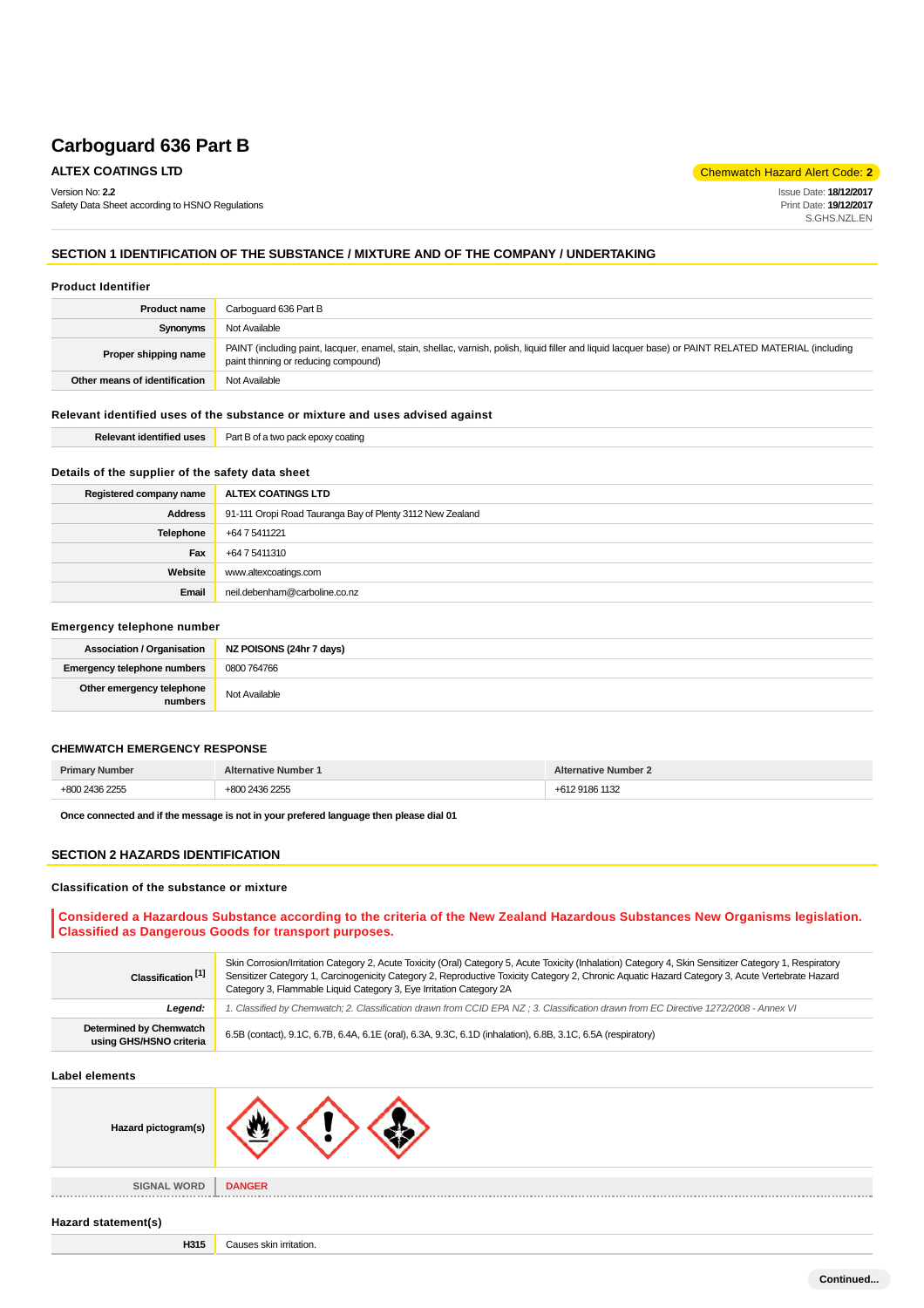| H303 | May be harmful if swallowed.                                               |
|------|----------------------------------------------------------------------------|
| H332 | Harmful if inhaled.                                                        |
| H317 | May cause an allergic skin reaction.                                       |
| H334 | May cause allergy or asthma symptoms or breathing difficulties if inhaled. |
| H351 | Suspected of causing cancer.                                               |
| H361 | Suspected of damaging fertility or the unborn child.                       |
| H412 | Harmful to aquatic life with long lasting effects.                         |
| H433 | Harmful to terrestrial vertebrates                                         |
| H226 | Flammable liquid and vapour.                                               |
| H319 | Causes serious eye irritation.                                             |

### **Precautionary statement(s) Prevention**

| P <sub>201</sub> | Obtain special instructions before use.                                           |
|------------------|-----------------------------------------------------------------------------------|
| P210             | Keep away from heat/sparks/open flames/hot surfaces. - No smoking.                |
| P <sub>233</sub> | Keep container tightly closed.                                                    |
| P <sub>261</sub> | Avoid breathing mist/vapours/spray.                                               |
| P <sub>271</sub> | Use in a well-ventilated area.                                                    |
| P <sub>280</sub> | Wear protective gloves/protective clothing/eye protection/face protection.        |
| P <sub>281</sub> | Use personal protective equipment as required.                                    |
| P <sub>285</sub> | In case of inadequate ventilation wear respiratory protection.                    |
| P <sub>240</sub> | Ground/bond container and receiving equipment.                                    |
| P <sub>241</sub> | Use explosion-proof electrical/ventilating/lighting/intrinsically safe equipment. |
| P <sub>242</sub> | Use only non-sparking tools.                                                      |
| P243             | Take precautionary measures against static discharge.                             |
| P273             | Avoid release to the environment.                                                 |
| P272             | Contaminated work clothing should not be allowed out of the workplace.            |

### **Precautionary statement(s) Response**

| P304+P340      | IF INHALED: Remove victim to fresh air and keep at rest in a position comfortable for breathing.                                 |  |
|----------------|----------------------------------------------------------------------------------------------------------------------------------|--|
| P308+P313      | IF exposed or concerned: Get medical advice/attention.                                                                           |  |
| P312           | Call a POISON CENTER or doctor/physician if you feel unwell.                                                                     |  |
| P342+P311      | If experiencing respiratory symptoms: Call a POISON CENTER or doctor/physician.                                                  |  |
| P362           | Take off contaminated clothing and wash before reuse.                                                                            |  |
| P370+P378      | In case of fire: Use alcohol resistant foam or normal protein foam for extinction.                                               |  |
| P302+P352      | IF ON SKIN: Wash with plenty of soap and water.                                                                                  |  |
| P305+P351+P338 | IF IN EYES: Rinse cautiously with water for several minutes. Remove contact lenses, if present and easy to do. Continue rinsing. |  |
| P333+P313      | If skin irritation or rash occurs: Get medical advice/attention.                                                                 |  |
| P337+P313      | If eye irritation persists: Get medical advice/attention.                                                                        |  |
| P303+P361+P353 | IF ON SKIN (or hair): Remove/Take off immediately all contaminated clothing. Rinse skin with water/shower.                       |  |

### **Precautionary statement(s) Storage**

| P403+P235 | Store in a well-ventilated place. Keep cool. |
|-----------|----------------------------------------------|
| P40       | Store locked up.                             |

### **Precautionary statement(s) Disposal**

| <b>P501</b> | Dispose of contents/container in accordance with local regulations. |
|-------------|---------------------------------------------------------------------|
|-------------|---------------------------------------------------------------------|

### **SECTION 3 COMPOSITION / INFORMATION ON INGREDIENTS**

#### **Substances**

See section below for composition of Mixtures

### **Mixtures**

| <b>CAS No</b> | %[weight] | Name                                                     |
|---------------|-----------|----------------------------------------------------------|
| 68413-28-5    | 70-80     | cashew nut liquid/ formaldehyde/ ethylenediamine polymer |
| 1330-20-7     | 10-20     | xylene                                                   |

# **SECTION 4 FIRST AID MEASURES**

NZ Poisons Centre 0800 POISON (0800 764 766) | NZ Emergency Services: 111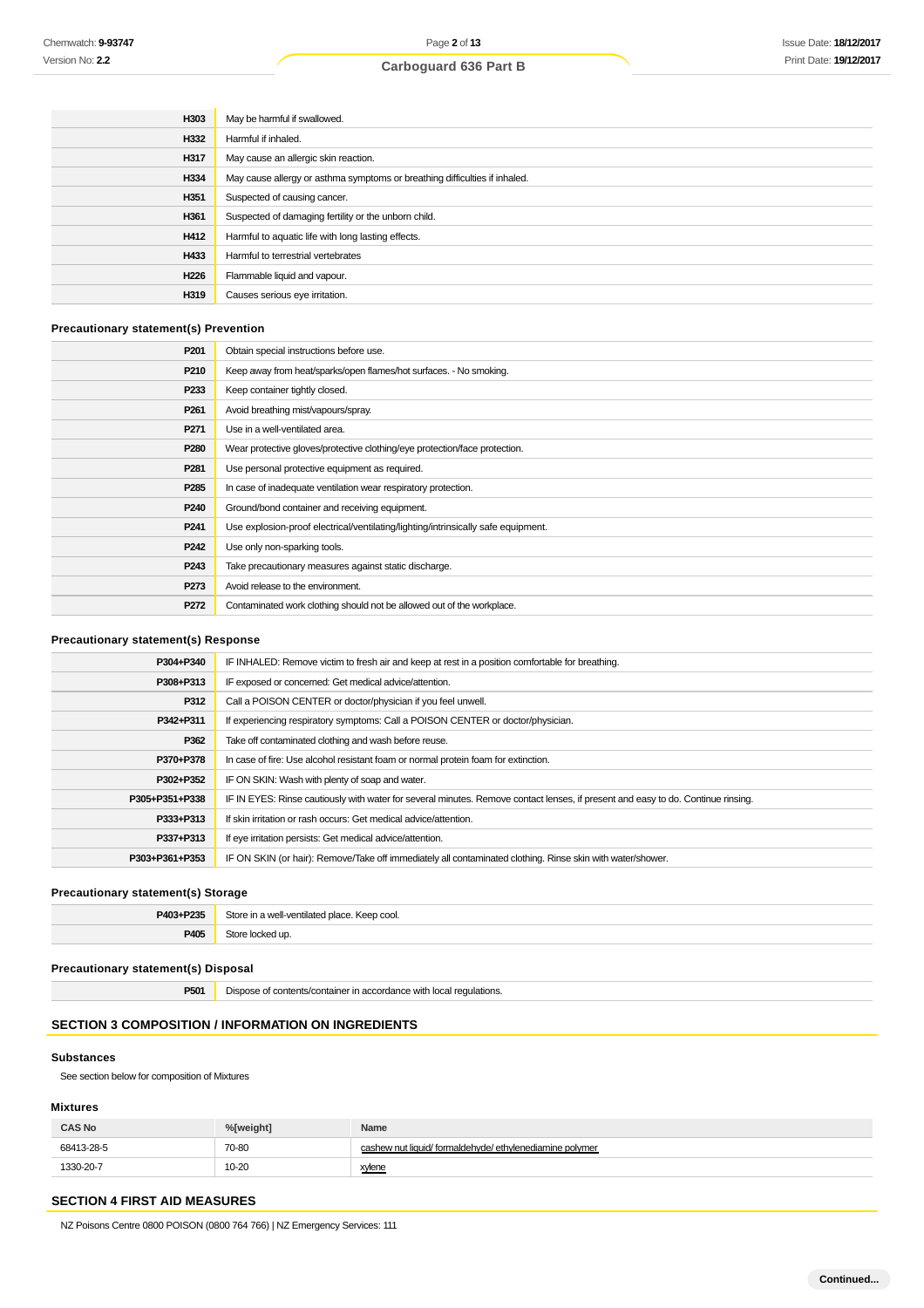#### **Description of first aid measures**

| <b>Eye Contact</b>  | If this product comes in contact with the eyes:<br>• Wash out immediately with fresh running water.<br>Ensure complete irrigation of the eye by keeping eyelids apart and away from eye and moving the eyelids by occasionally lifting the upper and lower lids.<br>► Seek medical attention without delay; if pain persists or recurs seek medical attention.<br>► Removal of contact lenses after an eye injury should only be undertaken by skilled personnel.                                                                                                                                                                                                                                                                |
|---------------------|----------------------------------------------------------------------------------------------------------------------------------------------------------------------------------------------------------------------------------------------------------------------------------------------------------------------------------------------------------------------------------------------------------------------------------------------------------------------------------------------------------------------------------------------------------------------------------------------------------------------------------------------------------------------------------------------------------------------------------|
| <b>Skin Contact</b> | If skin contact occurs:<br>Inmediately remove all contaminated clothing, including footwear.<br>Flush skin and hair with running water (and soap if available).<br>▶ Seek medical attention in event of irritation.                                                                                                                                                                                                                                                                                                                                                                                                                                                                                                              |
| Inhalation          | If fumes or combustion products are inhaled remove from contaminated area.<br>Lay patient down. Keep warm and rested.<br>Prostheses such as false teeth, which may block airway, should be removed, where possible, prior to initiating first aid procedures.<br>▶ Apply artificial respiration if not breathing, preferably with a demand valve resuscitator, bag-valve mask device, or pocket mask as trained. Perform CPR if<br>necessary.<br>Transport to hospital, or doctor.                                                                                                                                                                                                                                               |
| Ingestion           | If swallowed do <b>NOT</b> induce vomiting.<br>If vomiting occurs, lean patient forward or place on left side (head-down position, if possible) to maintain open airway and prevent aspiration.<br>• Observe the patient carefully.<br>► Never give liquid to a person showing signs of being sleepy or with reduced awareness; i.e. becoming unconscious.<br>Give water to rinse out mouth, then provide liquid slowly and as much as casualty can comfortably drink.<br>$\blacktriangleright$ Seek medical advice.<br>Avoid giving milk or oils.<br>Avoid giving alcohol.<br>If spontaneous vomiting appears imminent or occurs, hold patient's head down, lower than their hips to help avoid possible aspiration of vomitus. |

### **Indication of any immediate medical attention and special treatment needed**

#### Treat symptomatically.

Any material aspirated during vomiting may produce lung injury. Therefore emesis should not be induced mechanically or pharmacologically. Mechanical means should be used if it is considered necessary to evacuate the stomach contents; these include gastric lavage after endotracheal intubation. If spontaneous vomiting has occurred after ingestion, the patient should be monitored for difficult breathing, as adverse effects of aspiration into the lungs may be delayed up to 48 hours.

As in all cases of suspected poisoning, follow the ABCDEs of emergency medicine (airway, breathing, circulation, disability, exposure), then the ABCDEs of toxicology (antidotes, basics, change absorption, change distribution, change elimination).

For poisons (where specific treatment regime is absent): --------------------------------------------------------------

#### BASIC TREATMENT

- -------------------------------------------------------------- Establish a patent airway with suction where necessary.
- Watch for signs of respiratory insufficiency and assist ventilation as necessary.
- Administer oxygen by non-rebreather mask at 10 to 15 L/min.
- **Monitor and treat, where necessary, for pulmonary oedema.**
- **Monitor and treat, where necessary, for shock.**
- Anticipate seizures.

DO NOT use emetics. Where ingestion is suspected rinse mouth and give up to 200 ml water (5 ml/kg recommended) for dilution where patient is able to swallow, has a strong gag reflex and does not drool.

#### ADVANCED TREATMENT

#### --------------------------------------------------------------

--------------------------------------------------------------

- Consider orotracheal or nasotracheal intubation for airway control in unconscious patient or where respiratory arrest has occurred.
- Positive-pressure ventilation using a bag-valve mask might be of use.
- **Monitor and treat, where necessary, for arrhythmias.**
- ▶ Start an IV D5W TKO. If signs of hypovolaemia are present use lactated Ringers solution. Fluid overload might create complications.
- **Drug therapy should be considered for pulmonary oedema.**
- Hypotension with signs of hypovolaemia requires the cautious administration of fluids. Fluid overload might create complications.
- **Treat seizures with diazepam.**

Proparacaine hydrochloride should be used to assist eye irrigation.

BRONSTEIN, A.C. and CURRANCE, P.L.

EMERGENCY CARE FOR HAZARDOUS MATERIALS EXPOSURE: 2nd Ed. 1994

For acute or short term repeated exposures to xylene:

- Gastro-intestinal absorption is significant with ingestions. For ingestions exceeding 1-2 ml (xylene)/kg, intubation and lavage with cuffed endotracheal tube is recommended. The use of charcoal and cathartics is equivocal.
- Pulmonary absorption is rapid with about 60-65% retained at rest.
- Primary threat to life from ingestion and/or inhalation, is respiratory failure.
- ▶ Patients should be quickly evaluated for signs of respiratory distress (e.g. cyanosis, tachypnoea, intercostal retraction, obtundation) and given oxygen. Patients with inadequate tidal volumes or poor arterial blood gases (pO2 < 50 mm Hg or pCO2 > 50 mm Hg) should be intubated.
- ▶ Arrhythmias complicate some hydrocarbon ingestion and/or inhalation and electrocardiographic evidence of myocardial injury has been reported; intravenous lines and cardiac monitors should be established in obviously symptomatic patients. The lungs excrete inhaled solvents, so that hyperventilation improves clearance.
- A chest x-ray should be taken immediately after stabilisation of breathing and circulation to document aspiration and detect the presence of pneumothorax.
- Epinephrine (adrenalin) is not recommended for treatment of bronchospasm because of potential myocardial sensitisation to catecholamines. Inhaled cardioselective bronchodilators (e.g. Alupent, Salbutamol) are the preferred agents, with aminophylline a second choice.

BIOLOGICAL EXPOSURE INDEX - BEI

These represent the determinants observed in specimens collected from a healthy worker exposed at the Exposure Standard (ES or TLV):

| Determinant                    | Index                | Sampling Time       | Comments |
|--------------------------------|----------------------|---------------------|----------|
| Methylhippu-ric acids in urine | 1.5 gm/gm creatinine | End of shift        |          |
|                                | 2 ma/min             | Last 4 hrs of shift |          |

#### **SECTION 5 FIREFIGHTING MEASURES**

#### **Extinguishing media**

 $F<sub>o</sub>$ am.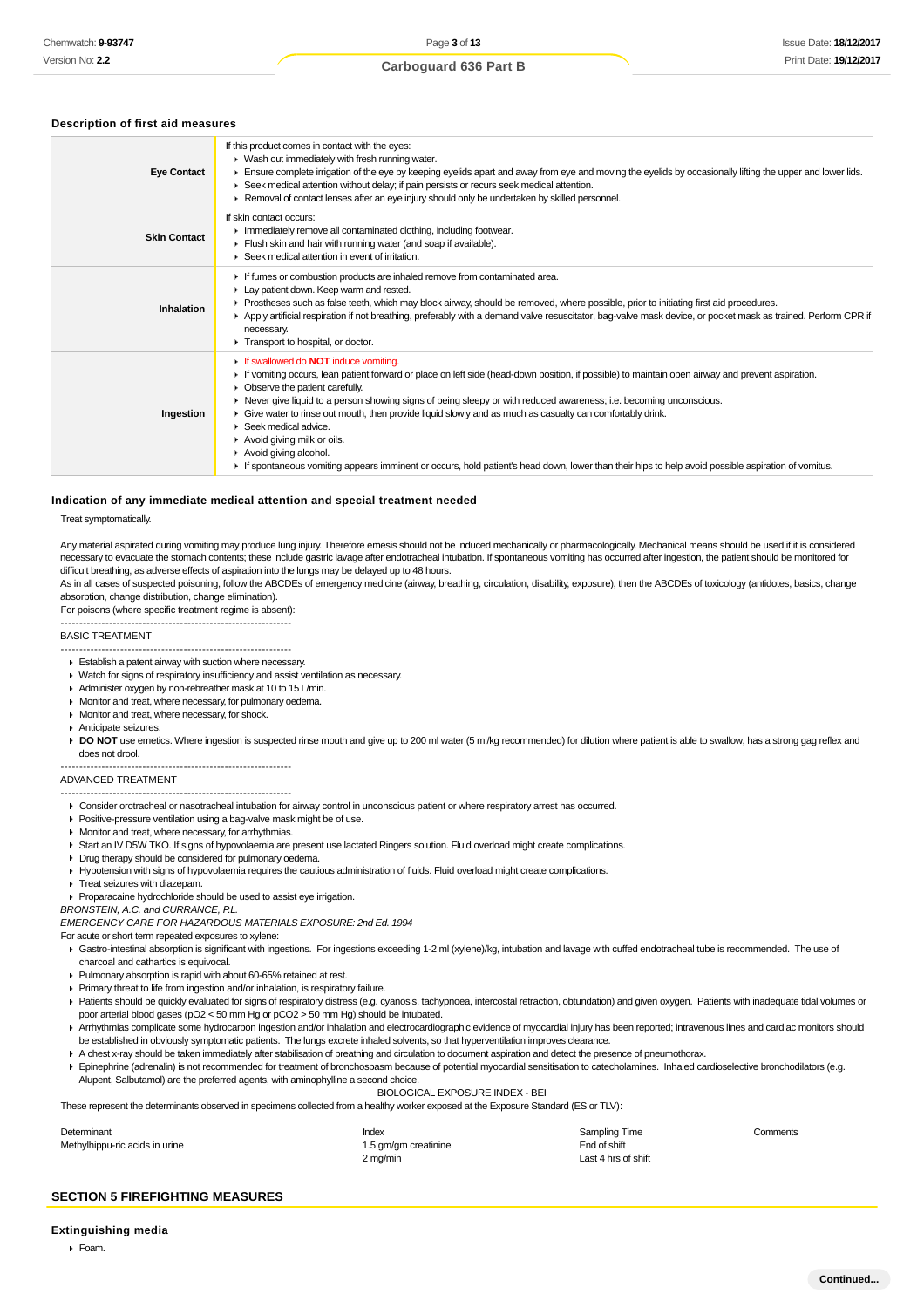- Dry chemical powder.
- BCF (where regulations permit).
- Carbon dioxide.
- Water spray or fog Large fires only.

### **Special hazards arising from the substrate or mixture**

| <b>Fire Incompatibility</b> | Avoid contamination with oxidising agents i.e. nitrates, oxidising acids, chlorine bleaches, pool chlorine etc. as ignition may result |
|-----------------------------|----------------------------------------------------------------------------------------------------------------------------------------|
|                             |                                                                                                                                        |

|  |  |  | <b>Advice for firefighters</b> |  |
|--|--|--|--------------------------------|--|
|--|--|--|--------------------------------|--|

| <b>Fire Fighting</b>         | Alert Fire Brigade and tell them location and nature of hazard.<br>• May be violently or explosively reactive.<br>• Wear breathing apparatus plus protective gloves.<br>• Prevent, by any means available, spillage from entering drains or water course.<br>If safe, switch off electrical equipment until vapour fire hazard removed.<br>• Use water delivered as a fine spray to control fire and cool adjacent area.<br>Avoid spraying water onto liquid pools.<br>DO NOT approach containers suspected to be hot.<br>• Cool fire exposed containers with water spray from a protected location.<br>If safe to do so, remove containers from path of fire.                                                                                                                                                                                                                                                                                                                                                                                                                                                                                                                                                                                                                                                                                                                                                                                                                                                                                                                                                                                                                                                                                                                                                                                                                                                                                                                                                                                                                                                                                                                                                                                                                                                                                                                     |
|------------------------------|------------------------------------------------------------------------------------------------------------------------------------------------------------------------------------------------------------------------------------------------------------------------------------------------------------------------------------------------------------------------------------------------------------------------------------------------------------------------------------------------------------------------------------------------------------------------------------------------------------------------------------------------------------------------------------------------------------------------------------------------------------------------------------------------------------------------------------------------------------------------------------------------------------------------------------------------------------------------------------------------------------------------------------------------------------------------------------------------------------------------------------------------------------------------------------------------------------------------------------------------------------------------------------------------------------------------------------------------------------------------------------------------------------------------------------------------------------------------------------------------------------------------------------------------------------------------------------------------------------------------------------------------------------------------------------------------------------------------------------------------------------------------------------------------------------------------------------------------------------------------------------------------------------------------------------------------------------------------------------------------------------------------------------------------------------------------------------------------------------------------------------------------------------------------------------------------------------------------------------------------------------------------------------------------------------------------------------------------------------------------------------|
| <b>Fire/Explosion Hazard</b> | Liquid and vapour are flammable.<br>• Moderate fire hazard when exposed to heat or flame.<br>• Vapour forms an explosive mixture with air.<br>• Moderate explosion hazard when exposed to heat or flame.<br>• Vapour may travel a considerable distance to source of ignition.<br>► Heating may cause expansion or decomposition leading to violent rupture of containers.<br>• On combustion, may emit toxic fumes of carbon monoxide (CO).<br>Combustion products include:<br>carbon dioxide (CO2)<br>carbon monoxide (CO)<br>nitrogen oxides (NOx)<br>other pyrolysis products typical of burning organic material.<br>▶ Powdered Phenolic resin is a combustible dust and this means that it is capable of forming flammable and explosive dust clouds in air. Such dust clouds<br>can be sensitive to low energy ignition. Combustion can also propagate along a powder trail of settled dust, or result in repeated explosions as more<br>dust is disturbed and rises into the air.<br>• The presence of dust external to plant items creates a potential hazard in that a secondary explosion could occur in the event of a flame or burning<br>material being ejected due to a primary explosion within plant equipment.<br>The severity of explosions by ignition of dust clouds is often much greater than that of vapour or gas mixtures and in industrial situations the potential<br>exists for substantial damage to structures and harm to personnel.<br>For Phenol Formaldehyde* powders the explosion severity is 3.9 based upon an explosion severity rating. Similarly flammability rating for Phenol<br>Formaldehyde* powders (relative sensitivity of dusts to ignition) is 9.3 based upon a severity rating. *[Empirical scale based upon standard Pittsburgh<br>coal dust being 1.0]<br>► Guidance as how to safely handle combustible dust can be obtained from including but not limited to AS/NZ standard 4745:2004 (Code of Practice for<br>handling Combustible Dusts)and US National Fire Protection Association Standard 654. It is highly recommended that these standards be consulted<br>prior to assessing and addressing the risks that can be encountered, other reference standards are (including but not limited to):<br>AS/NZS 30000: 2000 Electrical installations<br>AS/NZS 2381.1: 1999 Electrical equipment for explosive atmospheres. |

### **SECTION 6 ACCIDENTAL RELEASE MEASURES**

### **Personal precautions, protective equipment and emergency procedures**

See section 8

### **Environmental precautions**

See section 12

### **Methods and material for containment and cleaning up**

| <b>Minor Spills</b> | Remove all ignition sources.<br>Clean up all spills immediately.<br>Avoid breathing vapours and contact with skin and eyes.<br>• Control personal contact with the substance, by using protective equipment.<br>• Contain and absorb small quantities with vermiculite or other absorbent material.<br>$\triangleright$ Wipe up.<br>• Collect residues in a flammable waste container.                                                                                                                                                                                                                                                                                                                                                                                                                                                                                                                                                                                                                                            |
|---------------------|-----------------------------------------------------------------------------------------------------------------------------------------------------------------------------------------------------------------------------------------------------------------------------------------------------------------------------------------------------------------------------------------------------------------------------------------------------------------------------------------------------------------------------------------------------------------------------------------------------------------------------------------------------------------------------------------------------------------------------------------------------------------------------------------------------------------------------------------------------------------------------------------------------------------------------------------------------------------------------------------------------------------------------------|
| <b>Major Spills</b> | $\triangleright$ Clear area of personnel and move upwind.<br>Alert Fire Brigade and tell them location and nature of hazard.<br>• May be violently or explosively reactive.<br>• Wear breathing apparatus plus protective gloves.<br>► Prevent, by any means available, spillage from entering drains or water course.<br>• Consider evacuation (or protect in place).<br>• No smoking, naked lights or ignition sources.<br>$\blacktriangleright$ Increase ventilation.<br>Stop leak if safe to do so.<br>• Water spray or fog may be used to disperse /absorb vapour.<br>Contain spill with sand, earth or vermiculite.<br>• Use only spark-free shovels and explosion proof equipment.<br>• Collect recoverable product into labelled containers for recycling.<br>Absorb remaining product with sand, earth or vermiculite.<br>• Collect solid residues and seal in labelled drums for disposal.<br>• Wash area and prevent runoff into drains.<br>If contamination of drains or waterways occurs, advise emergency services. |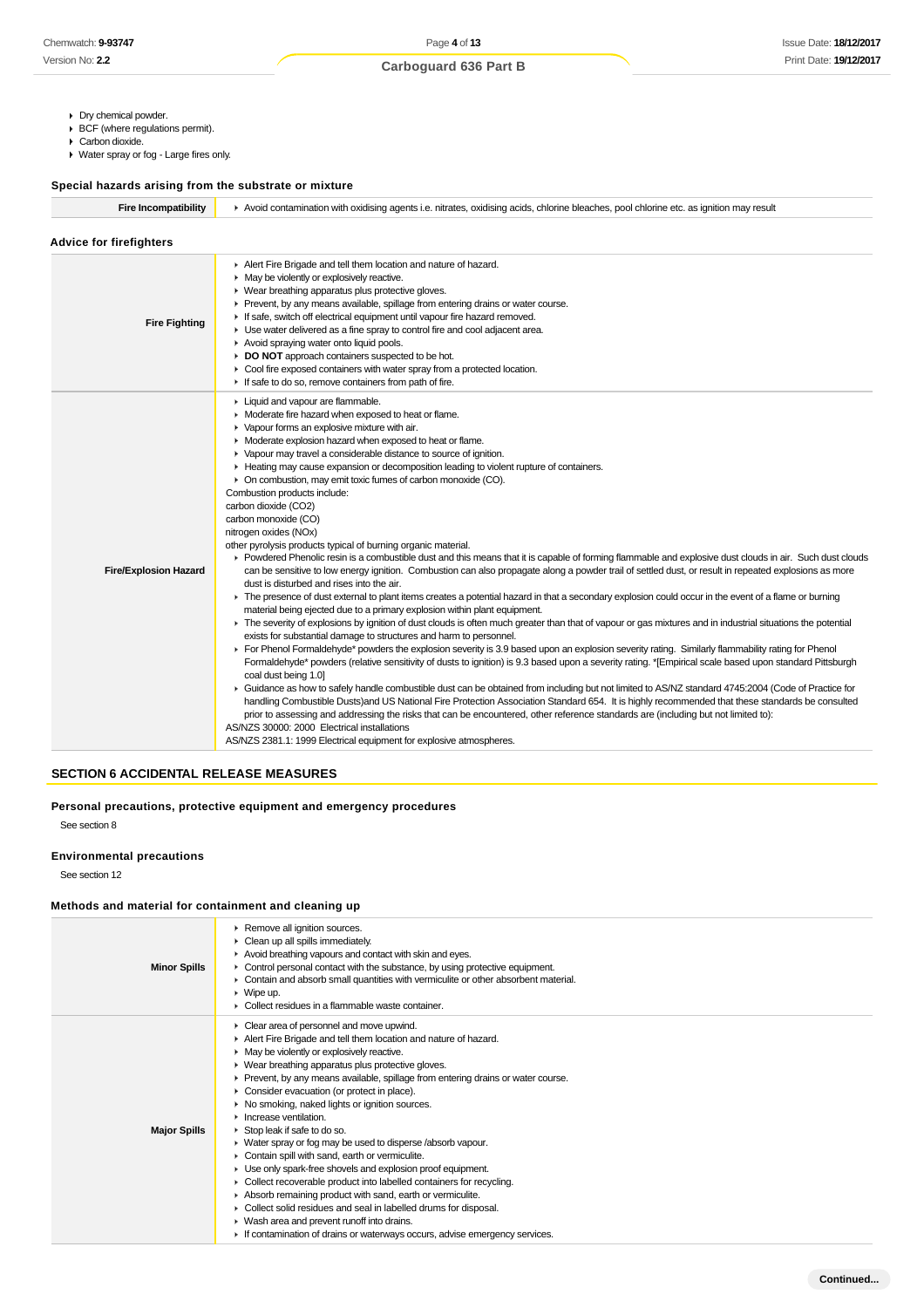Personal Protective Equipment advice is contained in Section 8 of the SDS.

### **SECTION 7 HANDLING AND STORAGE**

| Precautions for safe handling |                                                                                                                                                                                                                                                                                                                                                                                                                                                                                                                                                                                                                                                                                                                                                                                                                                                                                                                                                                                                                                                                                                                                                                                                                                                                                                                                                                                                                                                                                                                                                                                                                                                                                                                                                                                               |
|-------------------------------|-----------------------------------------------------------------------------------------------------------------------------------------------------------------------------------------------------------------------------------------------------------------------------------------------------------------------------------------------------------------------------------------------------------------------------------------------------------------------------------------------------------------------------------------------------------------------------------------------------------------------------------------------------------------------------------------------------------------------------------------------------------------------------------------------------------------------------------------------------------------------------------------------------------------------------------------------------------------------------------------------------------------------------------------------------------------------------------------------------------------------------------------------------------------------------------------------------------------------------------------------------------------------------------------------------------------------------------------------------------------------------------------------------------------------------------------------------------------------------------------------------------------------------------------------------------------------------------------------------------------------------------------------------------------------------------------------------------------------------------------------------------------------------------------------|
| Safe handling                 | • Containers, even those that have been emptied, may contain explosive vapours.<br>► Do NOT cut, drill, grind, weld or perform similar operations on or near containers.<br>Electrostatic discharge may be generated during pumping - this may result in fire.<br>Ensure electrical continuity by bonding and grounding (earthing) all equipment.<br>► Restrict line velocity during pumping in order to avoid generation of electrostatic discharge (<=1 m/sec until fill pipe submerged to twice its diameter,<br>then $\leq$ 7 m/sec).<br>Avoid splash filling.<br>• Do NOT use compressed air for filling discharging or handling operations.<br>Avoid all personal contact, including inhalation.<br>• Wear protective clothing when risk of overexposure occurs.<br>• Use in a well-ventilated area.<br>▶ Prevent concentration in hollows and sumps.<br>DO NOT enter confined spaces until atmosphere has been checked.<br>Avoid smoking, naked lights or ignition sources.<br>Avoid generation of static electricity.<br>DO NOT use plastic buckets.<br>Earth all lines and equipment.<br>• Use spark-free tools when handling.<br>Avoid contact with incompatible materials.<br><b>When handling, DO NOT eat, drink or smoke.</b><br>▶ Keep containers securely sealed when not in use.<br>Avoid physical damage to containers.<br>Always wash hands with soap and water after handling.<br>• Work clothes should be laundered separately.<br>• Use good occupational work practice.<br>• Observe manufacturer's storage and handling recommendations contained within this SDS.<br>Atmosphere should be regularly checked against established exposure standards to ensure safe working conditions.<br>• DO NOT allow clothing wet with material to stay in contact with skin       |
| Other information             | Store in original containers in approved flammable liquid storage area.<br>• Store away from incompatible materials in a cool, dry, well-ventilated area.<br>• DO NOT store in pits, depressions, basements or areas where vapours may be trapped.<br>• No smoking, naked lights, heat or ignition sources.<br>► Storage areas should be clearly identified, well illuminated, clear of obstruction and accessible only to trained and authorised personnel - adequate<br>security must be provided so that unauthorised personnel do not have access.<br>► Store according to applicable regulations for flammable materials for storage tanks, containers, piping, buildings, rooms, cabinets, allowable quantities<br>and minimum storage distances.<br>• Use non-sparking ventilation systems, approved explosion proof equipment and intrinsically safe electrical systems.<br>► Have appropriate extinguishing capability in storage area (e.g. portable fire extinguishers - dry chemical, foam or carbon dioxide) and flammable gas<br>detectors.<br>▶ Keep adsorbents for leaks and spills readily available.<br>▶ Protect containers against physical damage and check regularly for leaks.<br>• Observe manufacturer's storage and handling recommendations contained within this SDS.<br>In addition, for tank storages (where appropriate):<br>► Store in grounded, properly designed and approved vessels and away from incompatible materials.<br>▶ For bulk storages, consider use of floating roof or nitrogen blanketed vessels; where venting to atmosphere is possible, equip storage tank vents with<br>flame arrestors; inspect tank vents during winter conditions for vapour/ice build-up.<br>Storage tanks should be above ground and diked to hold entire contents. |

### **Conditions for safe storage, including any incompatibilities**

| Suitable container      | • Packing as supplied by manufacturer.<br>Plastic containers may only be used if approved for flammable liquid.<br>• Check that containers are clearly labelled and free from leaks.<br>For low viscosity materials (i) : Drums and jerry cans must be of the non-removable head type. (ii) : Where a can is to be used as an inner package, the<br>can must have a screwed enclosure.<br>For materials with a viscosity of at least 2680 cSt. (23 deg. C)<br>For manufactured product having a viscosity of at least 250 cSt. (23 deg. C)                                                                                                                                                                                                                                                                                                                                                                                                                                                                                                                                                                                                                                                                                                                                                                                                                                                                                                          |
|-------------------------|-----------------------------------------------------------------------------------------------------------------------------------------------------------------------------------------------------------------------------------------------------------------------------------------------------------------------------------------------------------------------------------------------------------------------------------------------------------------------------------------------------------------------------------------------------------------------------------------------------------------------------------------------------------------------------------------------------------------------------------------------------------------------------------------------------------------------------------------------------------------------------------------------------------------------------------------------------------------------------------------------------------------------------------------------------------------------------------------------------------------------------------------------------------------------------------------------------------------------------------------------------------------------------------------------------------------------------------------------------------------------------------------------------------------------------------------------------|
|                         | ▶ Manufactured product that requires stirring before use and having a viscosity of at least 20 cSt (25 deg. C): (i) Removable head packaging; (ii) Cans<br>with friction closures and (iii) low pressure tubes and cartridges may be used.<br>▶ Where combination packages are used, and the inner packages are of glass, there must be sufficient inert cushioning material in contact with inner and<br>outer packages<br>In addition, where inner packagings are glass and contain liquids of packing group I there must be sufficient inert absorbent to absorb any spillage,<br>unless the outer packaging is a close fitting moulded plastic box and the substances are not incompatible with the plastic.                                                                                                                                                                                                                                                                                                                                                                                                                                                                                                                                                                                                                                                                                                                                    |
| Storage incompatibility | Methyl isobutyl ketone (MIBK)<br>• forms unstable and explosive peroxides on contact with air and/ or when in contact with hydrogen peroxide<br>F reacts violently with strong oxidisers, aldehydes, aliphatic amines, nitric acid, perchloric acid, potassium tert-butoxide, strong acids, reducing agents<br>dissolves some plastics, resins and rubber<br>Xylenes:<br>may ignite or explode in contact with strong oxidisers, 1,3-dichloro-5,5-dimethylhydantoin, uranium fluoride<br>attack some plastics, rubber and coatings<br>may generate electrostatic charges on flow or agitation due to low conductivity.<br>► Vigorous reactions, sometimes amounting to explosions, can result from the contact between aromatic rings and strong oxidising agents.<br>Aromatics can react exothermically with bases and with diazo compounds.<br>For alkyl aromatics:<br>The alkyl side chain of aromatic rings can undergo oxidation by several mechanisms. The most common and dominant one is the attack by oxidation at<br>benzylic carbon as the intermediate formed is stabilised by resonance structure of the ring.<br>Following reaction with oxygen and under the influence of sunlight, a hydroperoxide at the alpha-position to the aromatic ring, is the primary oxidation<br>product formed (provided a hydrogen atom is initially available at this position) - this product is often short-lived but may be stable dependent on the |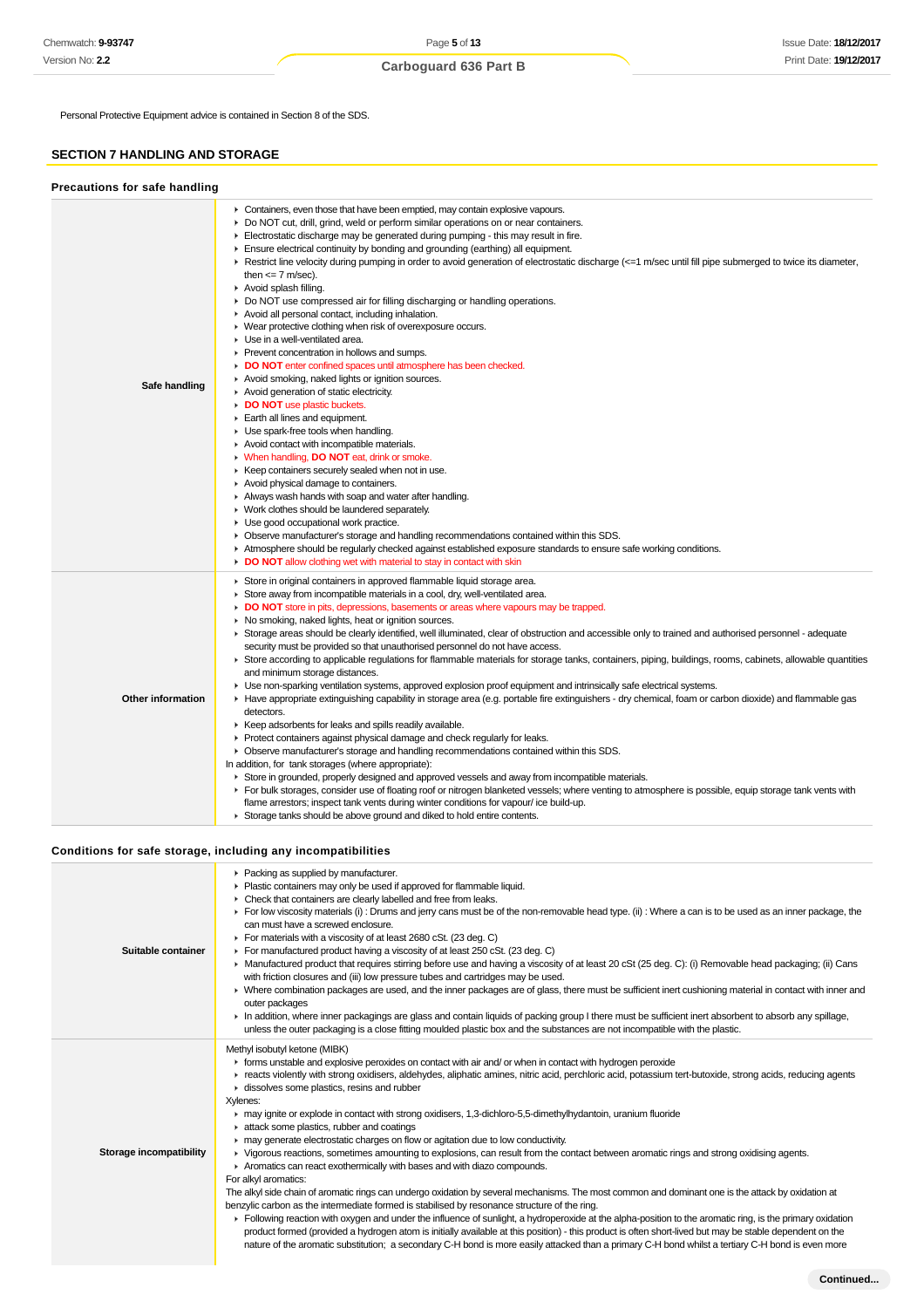- **E** susceptible to attack by oxygen
- ► Monoalkylbenzenes may subsequently form monocarboxylic acids; alkyl naphthalenes mainly produce the corresponding naphthalene carboxylic acids.
- Oxidation in the presence of transition metal salts not only accelerates but also selectively decomposes the hydroperoxides.
- Hock-rearrangement by the influence of strong acids converts the hydroperoxides to hemiacetals. Peresters formed from the hydroperoxides undergo Criegee rearrangement easily.
	- Alkali metals accelerate the oxidation while CO2 as co-oxidant enhances the selectivity.
	- Microwave conditions give improved yields of the oxidation products.
	- Photo-oxidation products may occur following reaction with hydroxyl radicals and NOx these may be components of photochemical smogs.
	- Oxidation of Alkylaromatics: T.S.S Rao and Shubhra Awasthi: E-Journal of Chemistry Vol 4, No. 1, pp 1-13 January 2007
- Polymers based on cashew nutshell liquid admixed with formaldehyde or furaldehyde and other ingredients are used to produce so-called "friction dusts".
	- Several fires have been experienced during bulk storage of the dust, attributed to auto-oxidation of the still partially unsaturated resin compound.
	- Previously linseed oil was used in place of the nutshell liquid, but fires were then more frequent.
	- Phenols are incompatible with strong reducing substances such as hydrides, nitrides, alkali metals, and sulfides.
	- Avoid use of aluminium, copper and brass alloys in storage and process equipment.
	- Heat is generated by the acid-base reaction between phenols and bases.
- Phenols are sulfonated very readily (for example, by concentrated sulfuric acid at room temperature), these reactions generate heat.
	- Phenols are nitrated very rapidly, even by dilute nitric acid.
	- Nitrated phenols often explode when heated. Many of them form metal salts that tend toward detonation by rather mild shock.



**X** — Must not be stored together

**0** — May be stored together with specific preventions

**+** — May be stored together

### **SECTION 8 EXPOSURE CONTROLS / PERSONAL PROTECTION**

### **Control parameters**

#### **OCCUPATIONAL EXPOSURE LIMITS (OEL)**

### **INGREDIENT DATA**

| Source                                            | <b>Ingredient</b> | <b>Material name</b>       | <b>TWA</b>         | STEL          | Peak          | <b>Notes</b>  |
|---------------------------------------------------|-------------------|----------------------------|--------------------|---------------|---------------|---------------|
| New Zealand Workplace Exposure<br>Standards (WES) | xylene            | Xylene (o-, m-, p-isomers) | 217 mg/m3 / 50 ppm | Not Available | Not Available | Not Available |

#### **EMERGENCY LIMITS**

| Ingredient                                                  | <b>Material name</b> | TEEL-1        | TEEL-2              | TEEL-3        |
|-------------------------------------------------------------|----------------------|---------------|---------------------|---------------|
| xylene                                                      | Xylenes              | Not Available | Not Available       | Not Available |
|                                                             |                      |               |                     |               |
| Ingredient                                                  | <b>Original IDLH</b> |               | <b>Revised IDLH</b> |               |
| cashew nut liquid/ formaldehyde/<br>ethylenediamine polymer | Not Available        |               | Not Available       |               |
| xylene                                                      | 900 ppm              |               | Not Available       |               |

#### **Exposure controls**

|                                     | Engineering controls are used to remove a hazard or place a barrier between the worker and the hazard. Well-designed engineering controls can be<br>highly effective in protecting workers and will typically be independent of worker interactions to provide this high level of protection.<br>The basic types of engineering controls are:<br>Process controls which involve changing the way a job activity or process is done to reduce the risk.<br>Enclosure and/or isolation of emission source which keeps a selected hazard "physically" away from the worker and ventilation that strategically "adds" and<br>"removes" air in the work environment. Ventilation can remove or dilute an air contaminant if designed properly. The design of a ventilation system must<br>match the particular process and chemical or contaminant in use.<br>Employers may need to use multiple types of controls to prevent employee overexposure.<br>For flammable liquids and flammable gases, local exhaust ventilation or a process enclosure ventilation system may be required. Ventilation equipment<br>should be explosion-resistant.<br>Air contaminants generated in the workplace possess varying "escape" velocities which, in turn, determine the "capture velocities" of fresh circulating air<br>required to effectively remove the contaminant. |                        |  |  |  |
|-------------------------------------|--------------------------------------------------------------------------------------------------------------------------------------------------------------------------------------------------------------------------------------------------------------------------------------------------------------------------------------------------------------------------------------------------------------------------------------------------------------------------------------------------------------------------------------------------------------------------------------------------------------------------------------------------------------------------------------------------------------------------------------------------------------------------------------------------------------------------------------------------------------------------------------------------------------------------------------------------------------------------------------------------------------------------------------------------------------------------------------------------------------------------------------------------------------------------------------------------------------------------------------------------------------------------------------------------------------------------------------------------------------|------------------------|--|--|--|
|                                     | <b>Type of Contaminant:</b>                                                                                                                                                                                                                                                                                                                                                                                                                                                                                                                                                                                                                                                                                                                                                                                                                                                                                                                                                                                                                                                                                                                                                                                                                                                                                                                                  |                        |  |  |  |
| Appropriate engineering<br>controls | solvent, vapours, degreasing etc., evaporating from tank (in still air).                                                                                                                                                                                                                                                                                                                                                                                                                                                                                                                                                                                                                                                                                                                                                                                                                                                                                                                                                                                                                                                                                                                                                                                                                                                                                     |                        |  |  |  |
|                                     | $0.5 - 1$ m/s<br>aerosols, fumes from pouring operations, intermittent container filling, low speed conveyer transfers, welding, spray drift, plating acid<br>$(100 - 200)$<br>fumes, pickling (released at low velocity into zone of active generation)<br>$f/min.$ )                                                                                                                                                                                                                                                                                                                                                                                                                                                                                                                                                                                                                                                                                                                                                                                                                                                                                                                                                                                                                                                                                       |                        |  |  |  |
|                                     | direct spray, spray painting in shallow booths, drum filling, conveyer loading, crusher dusts, gas discharge (active generation into zone<br>of rapid air motion)                                                                                                                                                                                                                                                                                                                                                                                                                                                                                                                                                                                                                                                                                                                                                                                                                                                                                                                                                                                                                                                                                                                                                                                            |                        |  |  |  |
|                                     | Within each range the appropriate value depends on:                                                                                                                                                                                                                                                                                                                                                                                                                                                                                                                                                                                                                                                                                                                                                                                                                                                                                                                                                                                                                                                                                                                                                                                                                                                                                                          |                        |  |  |  |
|                                     | Lower end of the range                                                                                                                                                                                                                                                                                                                                                                                                                                                                                                                                                                                                                                                                                                                                                                                                                                                                                                                                                                                                                                                                                                                                                                                                                                                                                                                                       | Upper end of the range |  |  |  |
|                                     | 1: Room air currents minimal or favourable to capture<br>1: Disturbing room air currents                                                                                                                                                                                                                                                                                                                                                                                                                                                                                                                                                                                                                                                                                                                                                                                                                                                                                                                                                                                                                                                                                                                                                                                                                                                                     |                        |  |  |  |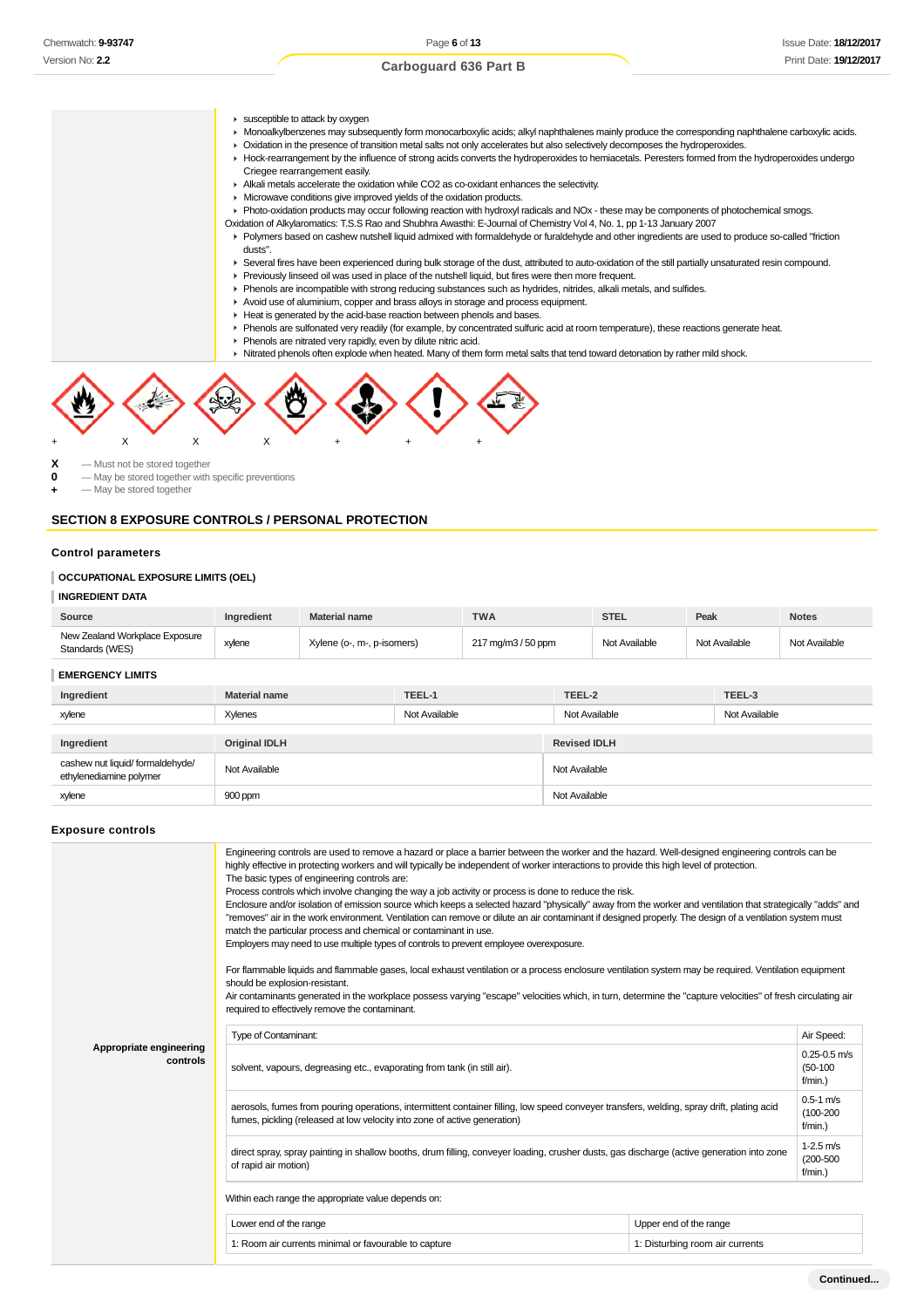### **Carboguard 636 Part B**

|                            | 2: Contaminants of low toxicity or of nuisance value only.                                                                                                                                                                                                                                                                                                                                                                                                                                                                                                                                                                                                                                                                                                                                                                                                                                                                                                                                                                                                                                                                                                                                                                                                                                                                                                                                                                                                                                                                                                                                                                                                                                                                                                                                                                                                                                                                                                                                                                                                                                                                                                                                                                                                                                                                                                                                                                                                                                                                                                                                                                                                                                                                                                                                                                                                                                                                                                                                                             | 2: Contaminants of high toxicity                                                                                                                                                                                                                                                                                                                                                                                                                                                                                                                                                                                                                                                                      |
|----------------------------|------------------------------------------------------------------------------------------------------------------------------------------------------------------------------------------------------------------------------------------------------------------------------------------------------------------------------------------------------------------------------------------------------------------------------------------------------------------------------------------------------------------------------------------------------------------------------------------------------------------------------------------------------------------------------------------------------------------------------------------------------------------------------------------------------------------------------------------------------------------------------------------------------------------------------------------------------------------------------------------------------------------------------------------------------------------------------------------------------------------------------------------------------------------------------------------------------------------------------------------------------------------------------------------------------------------------------------------------------------------------------------------------------------------------------------------------------------------------------------------------------------------------------------------------------------------------------------------------------------------------------------------------------------------------------------------------------------------------------------------------------------------------------------------------------------------------------------------------------------------------------------------------------------------------------------------------------------------------------------------------------------------------------------------------------------------------------------------------------------------------------------------------------------------------------------------------------------------------------------------------------------------------------------------------------------------------------------------------------------------------------------------------------------------------------------------------------------------------------------------------------------------------------------------------------------------------------------------------------------------------------------------------------------------------------------------------------------------------------------------------------------------------------------------------------------------------------------------------------------------------------------------------------------------------------------------------------------------------------------------------------------------------|-------------------------------------------------------------------------------------------------------------------------------------------------------------------------------------------------------------------------------------------------------------------------------------------------------------------------------------------------------------------------------------------------------------------------------------------------------------------------------------------------------------------------------------------------------------------------------------------------------------------------------------------------------------------------------------------------------|
|                            | 3: Intermittent, low production.                                                                                                                                                                                                                                                                                                                                                                                                                                                                                                                                                                                                                                                                                                                                                                                                                                                                                                                                                                                                                                                                                                                                                                                                                                                                                                                                                                                                                                                                                                                                                                                                                                                                                                                                                                                                                                                                                                                                                                                                                                                                                                                                                                                                                                                                                                                                                                                                                                                                                                                                                                                                                                                                                                                                                                                                                                                                                                                                                                                       | 3: High production, heavy use                                                                                                                                                                                                                                                                                                                                                                                                                                                                                                                                                                                                                                                                         |
|                            | 4: Large hood or large air mass in motion                                                                                                                                                                                                                                                                                                                                                                                                                                                                                                                                                                                                                                                                                                                                                                                                                                                                                                                                                                                                                                                                                                                                                                                                                                                                                                                                                                                                                                                                                                                                                                                                                                                                                                                                                                                                                                                                                                                                                                                                                                                                                                                                                                                                                                                                                                                                                                                                                                                                                                                                                                                                                                                                                                                                                                                                                                                                                                                                                                              | 4: Small hood-local control only                                                                                                                                                                                                                                                                                                                                                                                                                                                                                                                                                                                                                                                                      |
| <b>Personal protection</b> | Simple theory shows that air velocity falls rapidly with distance away from the opening of a simple extraction pipe. Velocity generally decreases with the<br>square of distance from the extraction point (in simple cases). Therefore the air speed at the extraction point should be adjusted, accordingly, after<br>reference to distance from the contaminating source. The air velocity at the extraction fan, for example, should be a minimum of 1-2 m/s (200-400 f/min.) for<br>extraction of solvents generated in a tank 2 meters distant from the extraction point. Other mechanical considerations, producing performance deficits within<br>the extraction apparatus, make it essential that theoretical air velocities are multiplied by factors of 10 or more when extraction systems are installed or<br>used.                                                                                                                                                                                                                                                                                                                                                                                                                                                                                                                                                                                                                                                                                                                                                                                                                                                                                                                                                                                                                                                                                                                                                                                                                                                                                                                                                                                                                                                                                                                                                                                                                                                                                                                                                                                                                                                                                                                                                                                                                                                                                                                                                                                        |                                                                                                                                                                                                                                                                                                                                                                                                                                                                                                                                                                                                                                                                                                       |
|                            |                                                                                                                                                                                                                                                                                                                                                                                                                                                                                                                                                                                                                                                                                                                                                                                                                                                                                                                                                                                                                                                                                                                                                                                                                                                                                                                                                                                                                                                                                                                                                                                                                                                                                                                                                                                                                                                                                                                                                                                                                                                                                                                                                                                                                                                                                                                                                                                                                                                                                                                                                                                                                                                                                                                                                                                                                                                                                                                                                                                                                        |                                                                                                                                                                                                                                                                                                                                                                                                                                                                                                                                                                                                                                                                                                       |
| Eye and face protection    | Safety glasses with side shields.<br>▶ Chemical goggles.<br>▶ Contact lenses may pose a special hazard; soft contact lenses may absorb and concentrate irritants. A written policy document, describing the wearing<br>of lenses or restrictions on use, should be created for each workplace or task. This should include a review of lens absorption and adsorption for the<br>should be readily available. In the event of chemical exposure, begin eye irrigation immediately and remove contact lens as soon as practicable. Lens<br>thoroughly. [CDC NIOSH Current Intelligence Bulletin 59], [AS/NZS 1336 or national equivalent]                                                                                                                                                                                                                                                                                                                                                                                                                                                                                                                                                                                                                                                                                                                                                                                                                                                                                                                                                                                                                                                                                                                                                                                                                                                                                                                                                                                                                                                                                                                                                                                                                                                                                                                                                                                                                                                                                                                                                                                                                                                                                                                                                                                                                                                                                                                                                                               | class of chemicals in use and an account of injury experience. Medical and first-aid personnel should be trained in their removal and suitable equipment<br>should be removed at the first signs of eye redness or irritation - lens should be removed in a clean environment only after workers have washed hands                                                                                                                                                                                                                                                                                                                                                                                    |
| <b>Skin protection</b>     | See Hand protection below                                                                                                                                                                                                                                                                                                                                                                                                                                                                                                                                                                                                                                                                                                                                                                                                                                                                                                                                                                                                                                                                                                                                                                                                                                                                                                                                                                                                                                                                                                                                                                                                                                                                                                                                                                                                                                                                                                                                                                                                                                                                                                                                                                                                                                                                                                                                                                                                                                                                                                                                                                                                                                                                                                                                                                                                                                                                                                                                                                                              |                                                                                                                                                                                                                                                                                                                                                                                                                                                                                                                                                                                                                                                                                                       |
| Hands/feet protection      | ▶ Wear chemical protective gloves, e.g. PVC.<br>• Wear safety footwear or safety gumboots, e.g. Rubber<br><b>NOTE:</b><br>The material may produce skin sensitisation in predisposed individuals. Care must be taken, when removing gloves and other protective equipment, to<br>avoid all possible skin contact.<br>• Contaminated leather items, such as shoes, belts and watch-bands should be removed and destroyed.<br>The selection of suitable gloves does not only depend on the material, but also on further marks of quality which vary from manufacturer to manufacturer.<br>Where the chemical is a preparation of several substances, the resistance of the glove material can not be calculated in advance and has therefore to be<br>checked prior to the application.<br>The exact break through time for substances has to be obtained from the manufacturer of the protective gloves and has to be observed when making a final<br>choice.<br>Personal hygiene is a key element of effective hand care. Gloves must only be worn on clean hands. After using gloves, hands should be washed and dried<br>thoroughly. Application of a non-perfumed moisturizer is recommended.<br>Suitability and durability of glove type is dependent on usage. Important factors in the selection of gloves include:<br>frequency and duration of contact,<br>chemical resistance of glove material,<br>glove thickness and<br>dexterity<br>Select gloves tested to a relevant standard (e.g. Europe EN 374, US F739, AS/NZS 2161.1 or national equivalent).<br>240 minutes according to EN 374, AS/NZS 2161.10.1 or national equivalent) is recommended.<br>to EN 374, AS/NZS 2161.10.1 or national equivalent) is recommended.<br>use.<br>Contaminated gloves should be replaced.<br>For general applications, gloves with a thickness typically greater than 0.35 mm, are recommended.<br>It should be emphasised that glove thickness is not necessarily a good predictor of glove resistance to a specific chemical, as the permeation efficiency of<br>the glove will be dependent on the exact composition of the glove material. Therefore, glove selection should also be based on consideration of the task<br>requirements and knowledge of breakthrough times.<br>Glove thickness may also vary depending on the glove manufacturer, the glove type and the glove model. Therefore, the manufacturers' technical data<br>should always be taken into account to ensure selection of the most appropriate glove for the task.<br>Note: Depending on the activity being conducted, gloves of varying thickness may be required for specific tasks. For example:<br>only likely to give short duration protection and would normally be just for single use applications, then disposed of.<br>abrasion or puncture potential<br>Gloves must only be worn on clean hands. After using gloves, hands should be washed and dried thoroughly. Application of a non-perfumed moisturiser is<br>recommended. | When prolonged or frequently repeated contact may occur, a glove with a protection class of 5 or higher (breakthrough time greater than<br>When only brief contact is expected, a glove with a protection class of 3 or higher (breakthrough time greater than 60 minutes according<br>Some glove polymer types are less affected by movement and this should be taken into account when considering gloves for long-term<br>Thinner gloves (down to 0.1 mm or less) may be required where a high degree of manual dexterity is needed. However, these gloves are<br>Thicker gloves (up to 3 mm or more) may be required where there is a mechanical (as well as a chemical) risk i.e. where there is |
| <b>Body protection</b>     | See Other protection below                                                                                                                                                                                                                                                                                                                                                                                                                                                                                                                                                                                                                                                                                                                                                                                                                                                                                                                                                                                                                                                                                                                                                                                                                                                                                                                                                                                                                                                                                                                                                                                                                                                                                                                                                                                                                                                                                                                                                                                                                                                                                                                                                                                                                                                                                                                                                                                                                                                                                                                                                                                                                                                                                                                                                                                                                                                                                                                                                                                             |                                                                                                                                                                                                                                                                                                                                                                                                                                                                                                                                                                                                                                                                                                       |
| Other protection           | • Overalls.<br>▶ PVC Apron.<br>• PVC protective suit may be required if exposure severe.<br>Eyewash unit.<br>Ensure there is ready access to a safety shower.<br>Some plastic personal protective equipment (PPE) (e.g. gloves, aprons, overshoes) are not recommended as they may produce static<br>electricity.<br>For large scale or continuous use wear tight-weave non-static clothing (no metallic fasteners, cuffs or pockets).<br>Non sparking safety or conductive footwear should be considered. Conductive footwear describes a boot or shoe with a sole made from a<br>conductive compound chemically bound to the bottom components, for permanent control to electrically ground the foot an shall dissipate static<br>electricity from the body to reduce the possibility of ignition of volatile compounds. Electrical resistance must range between 0 to 500,000 ohms.<br>Conductive shoes should be stored in lockers close to the room in which they are worn. Personnel who have been issued conductive footwear                                                                                                                                                                                                                                                                                                                                                                                                                                                                                                                                                                                                                                                                                                                                                                                                                                                                                                                                                                                                                                                                                                                                                                                                                                                                                                                                                                                                                                                                                                                                                                                                                                                                                                                                                                                                                                                                                                                                                                                   |                                                                                                                                                                                                                                                                                                                                                                                                                                                                                                                                                                                                                                                                                                       |
| Thermal hazards            | should not wear them from their place of work to their homes and return.<br>Not Available                                                                                                                                                                                                                                                                                                                                                                                                                                                                                                                                                                                                                                                                                                                                                                                                                                                                                                                                                                                                                                                                                                                                                                                                                                                                                                                                                                                                                                                                                                                                                                                                                                                                                                                                                                                                                                                                                                                                                                                                                                                                                                                                                                                                                                                                                                                                                                                                                                                                                                                                                                                                                                                                                                                                                                                                                                                                                                                              |                                                                                                                                                                                                                                                                                                                                                                                                                                                                                                                                                                                                                                                                                                       |

### **Respiratory protection**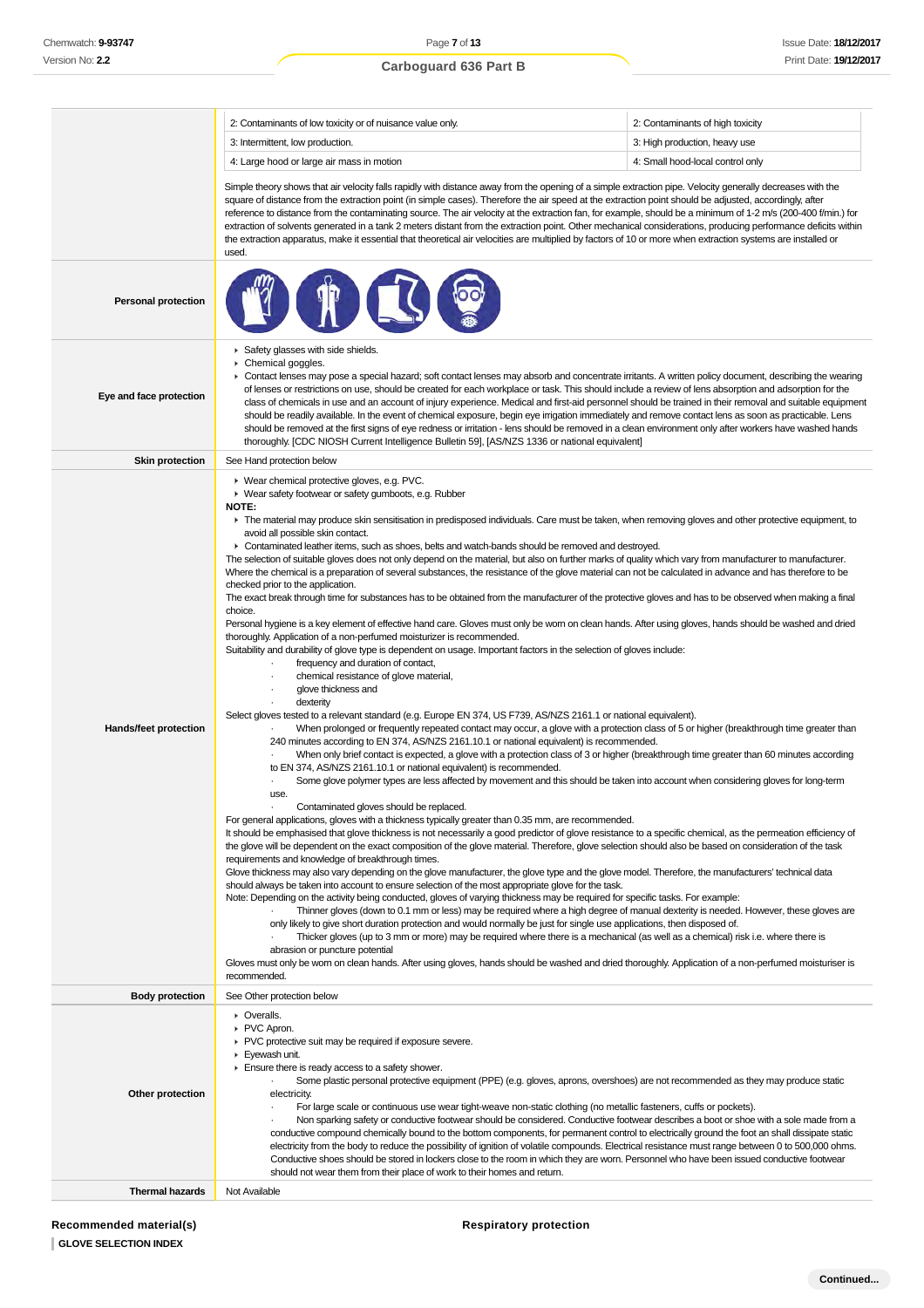Glove selection is based on a modified presentation of the:  **"Forsberg Clothing Performance Index".**

 The effect(s) of the following substance(s) are taken into account in the **computergenerated** selection:

Carboguard 636 Part B

| <b>Material</b>       | CPI          |
|-----------------------|--------------|
| <b>BUTYL</b>          | C            |
| <b>BUTYL/NEOPRENE</b> | C            |
| <b>HYPALON</b>        | $\mathsf{C}$ |
| NAT+NEOPR+NITRILE     | $\mathsf{C}$ |
| <b>NATURAL RUBBER</b> | $\mathsf{C}$ |
| NATURAL+NEOPRENE      | C            |
| <b>NEOPRENE</b>       | C            |
| NEOPRENE/NATURAL      | C            |
| <b>NITRILE</b>        | C            |
| NITRILE+PVC           | $\mathsf{C}$ |
| <b>PE</b>             | $\mathsf{C}$ |
| PE/EVAL/PE            | C            |
| <b>PVA</b>            | $\mathsf{C}$ |
| <b>PVC</b>            | $\mathsf{C}$ |
| PVDC/PE/PVDC          | C            |
| SARANEX-23            | $\mathsf{C}$ |
| <b>TEFLON</b>         | C            |
| <b>VITON</b>          | C            |

\* CPI - Chemwatch Performance Index

A: Best Selection

B: Satisfactory; may degrade after 4 hours continuous immersion

C: Poor to Dangerous Choice for other than short term immersion

**NOTE**: As a series of factors will influence the actual performance of the glove, a final selection must be based on detailed observation. -

\* Where the glove is to be used on a short term, casual or infrequent basis, factors such as

"feel" or convenience (e.g. disposability), may dictate a choice of gloves which might otherwise be unsuitable following long-term or frequent use. A qualified practitioner should be consulted.

### **SECTION 9 PHYSICAL AND CHEMICAL PROPERTIES**

#### **Information on basic physical and chemical properties**

**Appearance** Family of products which vary in their physical properties as a result of variations in production. Data presented here is for typical family member. |amber liquid

| <b>Physical state</b>                             | Liquid         | Relative density (Water = 1)               | 0.96          |
|---------------------------------------------------|----------------|--------------------------------------------|---------------|
| Odour                                             | Not Available  | Partition coefficient n-octanol /<br>water | Not Available |
| Odour threshold                                   | Not Available  | Auto-ignition temperature (°C)             | 488           |
| pH (as supplied)                                  | Not Available  | <b>Decomposition temperature</b>           | Not Available |
| Melting point / freezing point<br>$(^{\circ}C)$   | Not Available  | <b>Viscosity (cSt)</b>                     | 1114.58       |
| Initial boiling point and boiling<br>range $(°C)$ | 136            | Molecular weight (g/mol)                   | Not Available |
| Flash point (°C)                                  | 27             | <b>Taste</b>                               | Not Available |
| <b>Evaporation rate</b>                           | 1.1 BuAC = $1$ | <b>Explosive properties</b>                | Not Available |
| Flammability                                      | Flammable.     | <b>Oxidising properties</b>                | Not Available |
| Upper Explosive Limit (%)                         | 7.5            | Surface Tension (dyn/cm or<br>$mN/m$ )     | Not Available |
| Lower Explosive Limit (%)                         | 0.9            | <b>Volatile Component (%vol)</b>           | 21            |
| Vapour pressure (kPa)                             | 0.6            | Gas group                                  | Not Available |
| Solubility in water (g/L)                         | Immiscible     | pH as a solution (1%)                      | Not Available |
| Vapour density $(Air = 1)$                        | 4.0            | VOC <sub>g</sub> /L                        | 192.45        |

### **SECTION 10 STABILITY AND REACTIVITY**

| <b>Reactivity</b>         | See section 7                                                                                                                        |
|---------------------------|--------------------------------------------------------------------------------------------------------------------------------------|
| <b>Chemical stability</b> | • Unstable in the presence of incompatible materials.<br>▶ Product is considered stable.<br>Hazardous polymerisation will not occur. |

#### **Type K-P Filter of sufficient capacity. (AS/NZS 1716 & 1715, EN 143:2000 & 149:2001, ANSI Z88 or national equivalent)**

Where the concentration of gas/particulates in the breathing zone, approaches or exceeds the "Exposure Standard" (or ES), respiratory protection is required. Degree of protection varies with both face-piece and Class of filter; the nature of protection varies with Type of filter.

| <b>Required Minimum</b><br><b>Protection Factor</b> | <b>Half-Face</b><br>Respirator    | <b>Full-Face</b><br>Respirator | <b>Powered Air</b><br>Respirator       |
|-----------------------------------------------------|-----------------------------------|--------------------------------|----------------------------------------|
| up to $5 \times ES$                                 | K-AUS / Class 1<br>P <sub>2</sub> |                                | K-PAPR-AUS /<br>Class 1 P <sub>2</sub> |
| up to $25 \times ES$                                | Air-line*                         | K-2 P <sub>2</sub>             | K-PAPR-2 P2                            |
| up to $50 \times ES$                                | -                                 | K-3 P2                         | ۰                                      |
| $50+ x ES$                                          | -                                 | Air-line**                     |                                        |

#### ^ - Full-face

A(All classes) = Organic vapours, B AUS or B1 = Acid gasses, B2 = Acid gas or hydrogen cyanide(HCN), B3 = Acid gas or hydrogen cyanide(HCN), E = Sulfur dioxide(SO2), G = Agricultural chemicals, K = Ammonia(NH3), Hg = Mercury, NO = Oxides of nitrogen, MB = Methyl bromide, AX = Low boiling point organic compounds(below 65 degC)

**Cartridge respirators should never be used for emergency ingress or in areas of unknown vapour concentrations or oxygen content. The wearer must be warned to leave the contaminated area immediately on detecting any odours through the respirator. The odour may indicate that the mask is not functioning properly, that the vapour concentration is too high, or that the mask is not properly fitted. Because of these limitations, only restricted use of cartridge respirators is considered appropriate.**

76ak-p()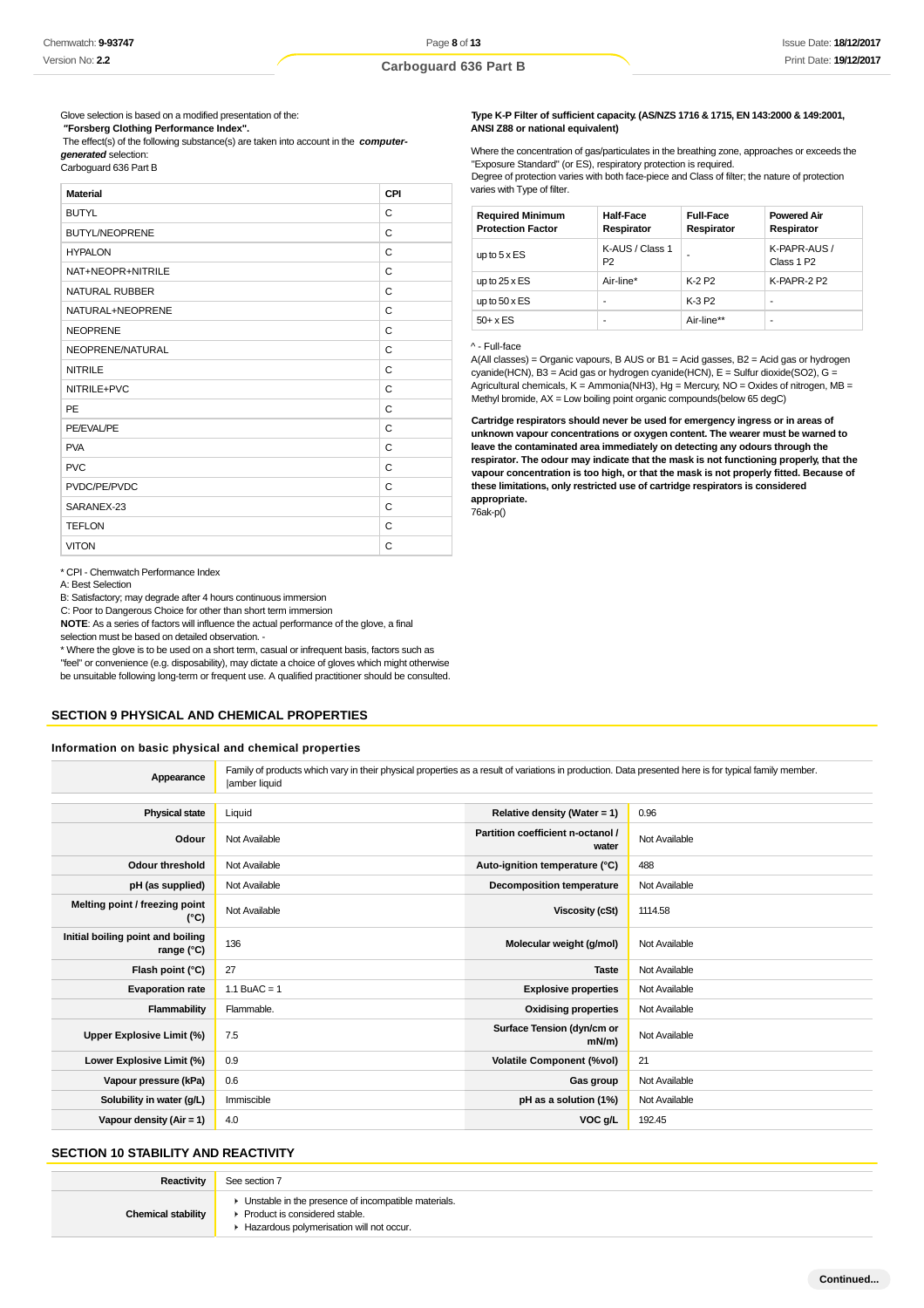| <b>Possibility of hazardous</b> | See section 7 |
|---------------------------------|---------------|
| <b>Conditions to avoid</b>      | See section 7 |
| Incompatible materials          | See section 7 |
| Hazardous decomposition         | See section 5 |
|                                 |               |

## **SECTION 11 TOXICOLOGICAL INFORMATION**

### **Information on toxicological effects**

| Inhaled                                                       | Inhalation of vapours or aerosols (mists, fumes), generated by the material during the course of normal handling, may be harmful.<br>There is some evidence to suggest that the material can cause respiratory irritation in some persons. The body's response to such irritation can cause<br>further lung damage.<br>The acute toxicity of inhaled alkylbenzene is best described by central nervous system depression. These compounds may also act as general anaesthetics.<br>Whole body symptoms of poisoning include light-headedness, nervousness, apprehension, a feeling of well-being, confusion, dizziness, drowsiness,<br>ringing in the ears, blurred or double vision, vomiting and sensations of heat, cold or numbness, twitching, tremors, convulsions, unconsciousness,<br>depression of breathing, and arrest. Heart stoppage may result from cardiovascular collapse. A slow heart rate and low blood pressure may also occur.<br>Alkylbenzenes are not generally toxic except at high levels of exposure. Their breakdown products have low toxicity and are easily eliminated from the body.<br>Inhalation of epoxy resin amine hardeners (including polyamines and amine adducts) may produce bronchospasm and coughing episodes lasting several<br>days after cessation of the exposure. Even faint traces of these vapours may trigger an intense reaction in individuals showing "amine asthma".<br>On exposure to mixed trimethylbenzenes, some people may become nervous, tensed, anxious and have difficult breathing. There may be a reduction red<br>blood cells and bleeding abnormalities. There may also be drowsiness.<br>Headache, fatigue, tiredness, irritability and digestive disturbances (nausea, loss of appetite and bloating) are the most common symptoms of xylene<br>overexposure. Injury to the heart, liver, kidneys and nervous system has also been noted amongst workers.<br>Xylene is a central nervous system depressant |  |                                    |
|---------------------------------------------------------------|----------------------------------------------------------------------------------------------------------------------------------------------------------------------------------------------------------------------------------------------------------------------------------------------------------------------------------------------------------------------------------------------------------------------------------------------------------------------------------------------------------------------------------------------------------------------------------------------------------------------------------------------------------------------------------------------------------------------------------------------------------------------------------------------------------------------------------------------------------------------------------------------------------------------------------------------------------------------------------------------------------------------------------------------------------------------------------------------------------------------------------------------------------------------------------------------------------------------------------------------------------------------------------------------------------------------------------------------------------------------------------------------------------------------------------------------------------------------------------------------------------------------------------------------------------------------------------------------------------------------------------------------------------------------------------------------------------------------------------------------------------------------------------------------------------------------------------------------------------------------------------------------------------------------------------------------------------------------------------|--|------------------------------------|
| Ingestion                                                     | Ingestion of amine epoxy-curing agents (hardeners) may cause severe abdominal pain, nausea, vomiting or diarrhoea. The vomitus may contain blood and<br>mucous.<br>Swallowing of the liquid may cause aspiration into the lungs with the risk of chemical pneumonitis; serious consequences may result. (ICSC13733)<br>High molecular weight material; on single acute exposure would be expected to pass through gastrointestinal tract with little change / absorption.<br>Occasionally accumulation of the solid material within the alimentary tract may result in formation of a bezoar (concretion), producing discomfort.<br>Accidental ingestion of the material may be harmful; animal experiments indicate that ingestion of less than 150 gram may be fatal or may produce serious<br>damage to the health of the individual.                                                                                                                                                                                                                                                                                                                                                                                                                                                                                                                                                                                                                                                                                                                                                                                                                                                                                                                                                                                                                                                                                                                                         |  |                                    |
| <b>Skin Contact</b>                                           | This material can cause inflammation of the skin on contact in some persons.<br>The material may accentuate any pre-existing dermatitis condition<br>Amine epoxy-curing agents (hardeners) may produce primary skin irritation and sensitisation dermatitis in predisposed individuals. Cutaneous reactions<br>include erythema, intolerable itching and severe facial swelling.<br>Open cuts, abraded or irritated skin should not be exposed to this material<br>Entry into the blood-stream, through, for example, cuts, abrasions or lesions, may produce systemic injury with harmful effects. Examine the skin prior to the<br>use of the material and ensure that any external damage is suitably protected.                                                                                                                                                                                                                                                                                                                                                                                                                                                                                                                                                                                                                                                                                                                                                                                                                                                                                                                                                                                                                                                                                                                                                                                                                                                              |  |                                    |
| Eye                                                           | This material can cause eye irritation and damage in some persons.<br>Vapours of volatile amines irritate the eyes, causing excessive secretion of tears, inflammation of the conjunctiva and slight swelling of the cornea, resulting<br>in "halos" around lights. This effect is temporary, lasting only for a few hours. However this condition can reduce the efficiency of undertaking skilled tasks,<br>such as driving a car. Direct eye contact with liquid volatile amines may produce eye damage, permanent for the lighter species.                                                                                                                                                                                                                                                                                                                                                                                                                                                                                                                                                                                                                                                                                                                                                                                                                                                                                                                                                                                                                                                                                                                                                                                                                                                                                                                                                                                                                                   |  |                                    |
| Chronic                                                       | There is some evidence that inhaling this product is more likely to cause a sensitisation reaction in some persons compared to the general population.<br>There is limited evidence that, skin contact with this product is more likely to cause a sensitisation reaction in some persons compared to the general<br>population.<br>This product contains a polymer with a reactive group considered to be of moderate concern. Some epoxides may cause cancer, damage the reproductive<br>system or cause allergies.<br>This product contains a polymer with reactive functional groups (aldehydes and phenolics) regarded as being of moderate concern. Aldehydes are reactive,<br>soluble and are highly irritating.<br>There has been concern that this material can cause cancer or mutations, but there is not enough data to make an assessment.<br>Women exposed to xylene in the first 3 months of pregnancy showed a slightly increased risk of miscarriage and birth defects. Evaluation of workers<br>chronically exposed to xylene has demonstrated lack of genetic toxicity.<br>Inhalation of epoxy resin amine hardeners (including polyamines and amine adducts) may produce bronchospasm and coughing episodes lasting several<br>days after cessation of the exposure. Even faint traces of these vapours may trigger an intense reaction in individuals showing "amine asthma".                                                                                                                                                                                                                                                                                                                                                                                                                                                                                                                                                                               |  |                                    |
|                                                               |                                                                                                                                                                                                                                                                                                                                                                                                                                                                                                                                                                                                                                                                                                                                                                                                                                                                                                                                                                                                                                                                                                                                                                                                                                                                                                                                                                                                                                                                                                                                                                                                                                                                                                                                                                                                                                                                                                                                                                                  |  |                                    |
| Carboguard 636 Part B                                         | <b>TOXICITY</b><br><b>IRRITATION</b><br>Not Available<br>Not Available                                                                                                                                                                                                                                                                                                                                                                                                                                                                                                                                                                                                                                                                                                                                                                                                                                                                                                                                                                                                                                                                                                                                                                                                                                                                                                                                                                                                                                                                                                                                                                                                                                                                                                                                                                                                                                                                                                           |  |                                    |
| cashew nut liquid/<br>formaldehyde/ethylenediamine<br>polymer | <b>TOXICITY</b><br>Oral (rat) LD50: 1080 mg/kg <sup>[2]</sup>                                                                                                                                                                                                                                                                                                                                                                                                                                                                                                                                                                                                                                                                                                                                                                                                                                                                                                                                                                                                                                                                                                                                                                                                                                                                                                                                                                                                                                                                                                                                                                                                                                                                                                                                                                                                                                                                                                                    |  | <b>IRRITATION</b><br>Not Available |
| xylene                                                        | <b>TOXICITY</b><br><b>IRRITATION</b><br>Dermal (rabbit) LD50: >1700 mg/kg <sup>[2]</sup><br>Eye (human): 200 ppm irritant<br>Inhalation (rat) LC50: 4994.295 mg/l/4h <sup>[2]</sup><br>Eye (rabbit): 5 mg/24h SEVERE<br>Oral (rat) LD50: 4300 mg/kg <sup>[2]</sup><br>Eye (rabbit): 87 mg mild<br>Skin (rabbit):500 mg/24h moderate                                                                                                                                                                                                                                                                                                                                                                                                                                                                                                                                                                                                                                                                                                                                                                                                                                                                                                                                                                                                                                                                                                                                                                                                                                                                                                                                                                                                                                                                                                                                                                                                                                              |  |                                    |
| Legend:                                                       | 1. Value obtained from Europe ECHA Registered Substances - Acute toxicity 2.* Value obtained from manufacturer's SDS. Unless otherwise specified<br>data extracted from RTECS - Register of Toxic Effect of chemical Substances                                                                                                                                                                                                                                                                                                                                                                                                                                                                                                                                                                                                                                                                                                                                                                                                                                                                                                                                                                                                                                                                                                                                                                                                                                                                                                                                                                                                                                                                                                                                                                                                                                                                                                                                                  |  |                                    |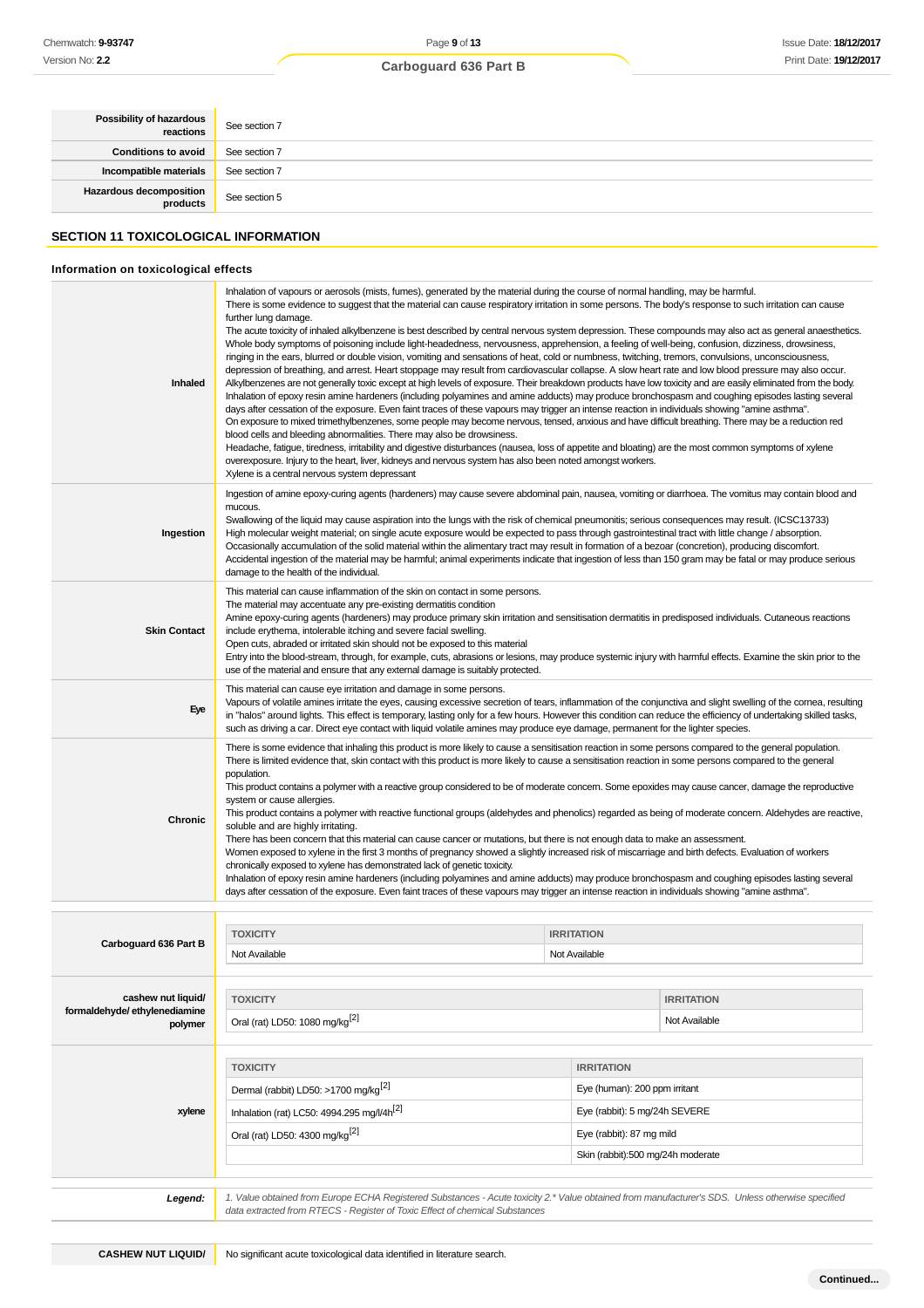Page **10** of **13 Carboguard 636 Part B**

#### For cashew nutshell liquid (test substance Cardolite NX 4708 – distilled cashew nut shell liquid) **FORMALDEHYDE/** No female sex hormone-like effects was observed at all concentrations tested. The substance was found not to cause mutations. Injection into the skin **ETHYLENEDIAMINE POLYMER** caused moderate to severe redness and peeling. Cardolite NC-700 produced a sensitization rate of 70% and was classified as a strong sensitizer. **Acute Toxicity Carcinogenicity** w **Skin Irritation/Corrosion ● ◆ Productivity** Productivity U **Serious Eye Damage/Irritation STOT** - Single Exposure  $\circ$ **Respiratory or Skin**  $\circ$ **sensitisation v sensitisation sensitisation sensitisation sensitisation v Mutagenicity Aspiration Hazard**  $\circ$ Legend:  $\blacktriangleright$  - Data available but does not fill the criteria for classification  $\blacktriangleright$  – Data available to make classification

#### $\bigcirc$  – Data Not Available to make classification

### **SECTION 12 ECOLOGICAL INFORMATION**

#### **Toxicity**

| Carboguard 636 Part B                                         | <b>ENDPOINT</b><br>Not Available | <b>TEST DURATION (HR)</b><br>Not Available |                   | <b>SPECIES</b><br>Not Available | <b>VALUE</b><br>Not Available |                           | <b>SOURCE</b><br>Not Available |  |
|---------------------------------------------------------------|----------------------------------|--------------------------------------------|-------------------|---------------------------------|-------------------------------|---------------------------|--------------------------------|--|
| cashew nut liquid/<br>formaldehyde/ethylenediamine<br>polymer | <b>ENDPOINT</b><br>Not Available | <b>TEST DURATION (HR)</b><br>Not Available |                   | <b>SPECIES</b><br>Not Available | <b>VALUE</b><br>Not Available |                           | <b>SOURCE</b><br>Not Available |  |
|                                                               | <b>ENDPOINT</b>                  | <b>TEST DURATION (HR)</b>                  | <b>SPECIES</b>    |                                 |                               | <b>VALUE</b>              | <b>SOURCE</b>                  |  |
| xylene                                                        | <b>LC50</b><br>EC50              | 96<br>48                                   | Fish<br>Crustacea |                                 |                               | $2.6$ mg/L<br>$>3.4$ mg/L | 2<br>2                         |  |
|                                                               | <b>EC50</b>                      | 72                                         |                   | Algae or other aquatic plants   |                               | $4.6$ mg/L                | 2                              |  |
|                                                               | <b>NOEC</b>                      | 73                                         |                   | Algae or other aquatic plants   |                               | $0.44$ mg/L               | $\overline{2}$                 |  |

**Legend:** Extracted from 1. IUCLID Toxicity Data 2. Europe ECHA Registered Substances - Ecotoxicological Information - Aquatic Toxicity 3. EPIWIN Suite V3.12 (QSAR) - Aquatic Toxicity Data (Estimated) 4. US EPA, Ecotox database - Aquatic Toxicity Data 5. ECETOC Aquatic Hazard Assessment Data 6. NITE (Japan) - Bioconcentration Data 7. METI (Japan) - Bioconcentration Data 8. Vendor Data

Harmful to aquatic organisms, may cause long-term adverse effects in the aquatic environment.

Do NOT allow product to come in contact with surface waters or to intertidal areas below the mean high water mark. Do not contaminate water when cleaning equipment or disposing of equipment wash-waters.

Wastes resulting from use of the product must be disposed of on site or at approved waste sites. For 1,2,4 - Trimethylbenzene:

Half-life (hr) air: 0.48-16;

Half-life (hr) H2O surface water: 0.24 -672; Half-life (hr) H2O ground: 336-1344;

Half-life (hr) soil: 168-672;

Henry's Pa m3 /mol: 385 -627;

Bioaccumulation: not significant. 1,2,4-Trimethylbenzene is a volatile organic compound (VOC) substance.

Atmospheric Fate: 1,2,4-trimethylbenzene can contribute to the formation of photochemical smog in the presence of other VOCs. Degradation of 1,2,4-trimethylbenzene in the atmosphere occurs by reaction with hydroxyl radicals. Reaction also occurs with ozone but very slowly (half life 8820 days).

Aquatic Fate: 1,2,4-Trimethylbenzene volatilizes rapidly from surface waters with volatilization half-life from a model river calculated to be 3.4 hours. Biodegradation of 1,2,4-trimethylbenzene has been noted in both seawater and ground water. Various strains of Pseudomonas can biodegrade 1,2,4-trimethylbenzene.

Terrestrial Fate: 1,2,4-Trimethylbenzene also volatilizes from soils however; moderate adsorption to soils and sediments may occur. Volatilization is the major route of removal of 1,2,4 trimethylbenzene from soils; although, biodegradation may also occur. Due to the high volatility of the chemical it is unlikely to accumulate in soil or surface water to toxic concentrations. Ecotoxicity: No significant bioaccumulation has been noted. 1,2,4-Trimethylbenzene is moderately toxic to fathead minnow and slightly toxic to dungeness crab. 1,2,4-Trimethylbenzene has moderate acute toxicity to aquatic organisms. No stress was observed in rainbow trout, sea lamprey and Daphnia magna water fleas. The high concentrations required to induce toxicity in laboratory animals are not likely to be reached in the environment.

For Aromatic Substances Series:

Environmental Fate: Large, molecularly complex polycyclic aromatic hydrocarbons, or PAHs, are persistent in the environment longer than smaller PAHs.

Atmospheric Fate: PAHs are 'semi-volatile substances" which can move between the atmosphere and the Earth's surface in repeated, temperature-driven cycles of deposition and volatilization. Terrestrial Fate: BTEX compounds have the potential to move through soil and contaminate ground water, and their vapors are highly flammable and explosive.

Ecotoxicity - Within an aromatic series, acute toxicity increases with increasing alkyl substitution on the aromatic nucleus. The order of most toxic to least in a study using grass shrimp and brown shrimp was dimethylnaphthalenes > methylnaphthalenes >naphthalenes. Anthrcene is a phototoxic PAH. UV light greatly increases the toxicity of anthracene to bluegill sunfish. Biological resources in strong sunlight are at more risk than those that are not. PAHs in general are more frequently associated with chronic risks. For Phenols:

Ecotoxicity - Phenols with log Pow >7.4 are expected to exhibit low toxicity to aquatic organisms however; the toxicity of phenols with a lower log Pow is variable. Dinitrophenols are more toxic than predicted from QSAR estimates. Hazard information for these groups is not generally available. For Xylenes:

log Koc : 2.05-3.08; Koc : 25.4-204; Half-life (hr) air : 0.24-42; Half-life (hr) H2O surface water : 24-672; Half-life (hr) H2O ground : 336-8640; Half-life (hr) soil : 52-672; Henry's Pa m3 /mol : 637-879; Henry's atm m3 /mol - 7.68E-03; BOD 5 if unstated - 1.4,1%; COD - 2.56,13% ThOD - 3.125 : BCF : 23; log BCF : 1.17-2.41.

Environmental Fate: Most xylenes released to the environment will occur in the atmosphere and volatilisation is the dominant environmental fate process. Soil - Xylenes are expected to have moderate mobility in soil evaporating rapidly from soil surfaces. The extent of the degradation is expected to depend on its concentration, residence time in the soil, the nature of the soil, and whether resident microbial populations have been acclimated. Xylene can remain below the soil surface for several days and may travel through the soil profile and enter groundwater. Soil and water microbes may transform it into other, less harmful compounds, although this happens slowly. It is not clear how long xylene remains trapped deep underground in soil or groundwater, but it may be months or years.

Atmospheric Fate: Xylene evaporates quickly into the air from surface soil and water and can remain in the air for several days until it is broken down by sunlight into other less harmful chemicals. In the ambient atmosphere, xylenes are expected to exist solely in the vapour phase. Xylenes are degraded in the atmosphere with an estimated atmospheric lifetime of about 0.5 to 2 days. Xylene may contribute to photochemical smog formation. p-Xylene has a moderately high photochemical reactivity under smog conditions, higher than the other xylene isomers. The photooxidation of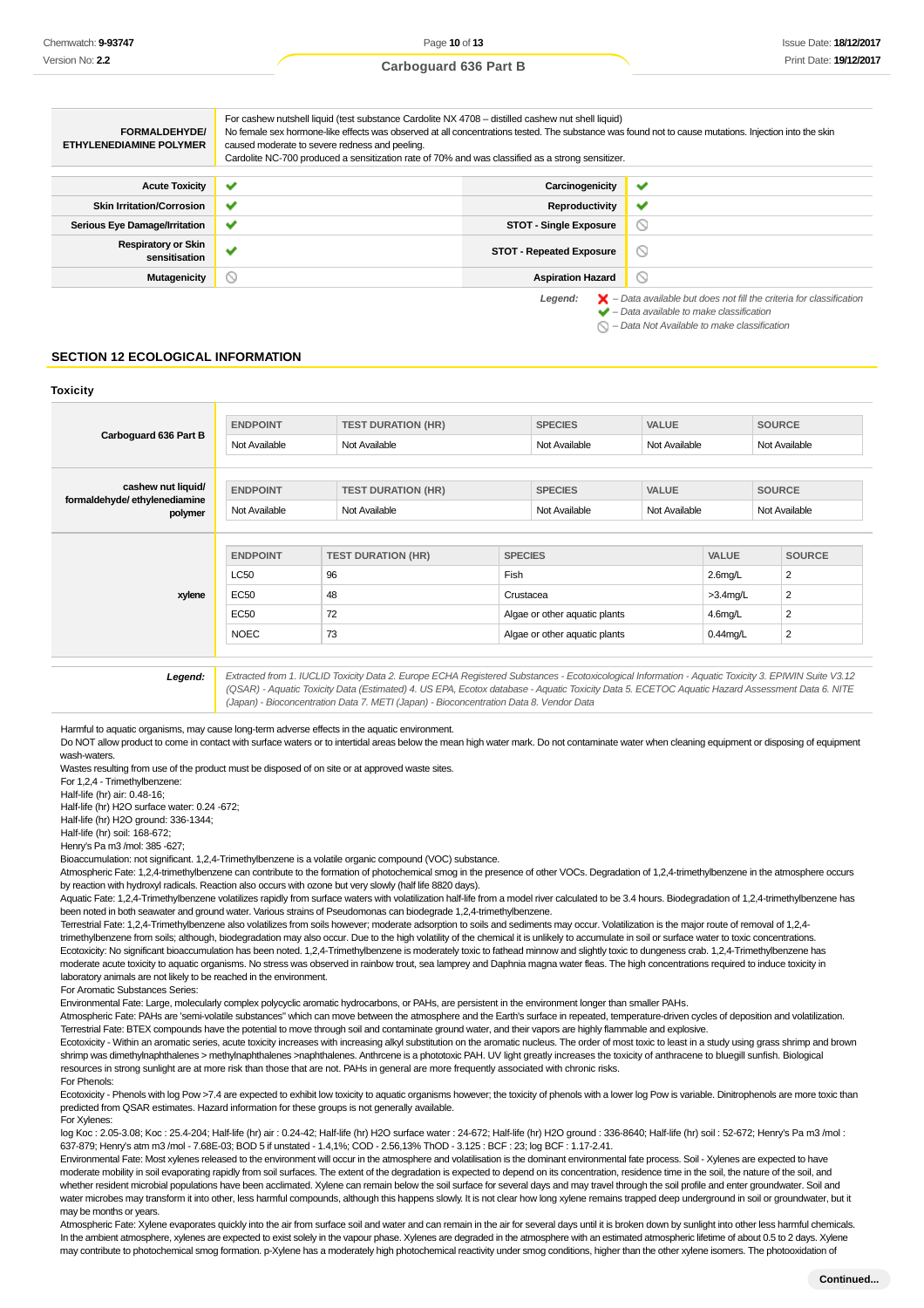p-xylene results in the production of carbon monoxide, formaldehyde, glyoxal, methylglyoxal, 3-methylbenzylnitrate, m-tolualdehyde, 4-nitro-3-xylene, 5-nitro-3-xylene, 2,6-dimethyl-p-benzoquinone, 2,4-dimethylphenol, 6-nitro-2,4-dimethylphenol, 2,6-dimethylphenol, and 4-nitro-2,6-dimethylphenol.

Aquatic Fate: p-xylene may adsorb to suspended solids and sediment in water and is expected to volatilise from water surfaces. Estimated volatilisation half-lives for a model river and model lake are 3 hours and 4 days, respectively. Measurements taken from goldfish, eels and clams indicate that bioconcentration in aquatic organisms is low. Photo-oxidation in the presence of humic acids may play an important role in the abiotic degradation of p-xylene. p-Xylene is biodegradable and has been observed to degrade in pond water however; it is unclear if it degrades in surface waters. p-Xylene has been observed to degrade in anaerobic and aerobic groundwater; however, it is known to persist for many years in groundwater, at least at sites where the concentration might have been quite high. Ecotoxicity: Xylenes are slightly toxic to fathead minnow, rainbow trout and bluegill and not acutely toxic to water fleas. For Photobacterium phosphoreum EC50 (24 h): 0.0084 mg/L. and Gammarus lacustris LC50 (48 h): 0.6 mg/L. **DO NOT** discharge into sewer or waterways.

#### **Persistence and degradability**

| Ingredient | Persistence: Water/Soil       | Persistence: Air              |
|------------|-------------------------------|-------------------------------|
| xylene     | $HIGH$ (Half-life = 360 days) | LOW (Half-life $= 1.83$ days) |

#### **Bioaccumulative potential**

| <b>Biodoodinatativo potontiai</b> |                        |
|-----------------------------------|------------------------|
| Ingredient                        | <b>Bioaccumulation</b> |
| xylene                            | $MEDIUM (BCF = 740)$   |
|                                   |                        |

### **Mobility in soil**

| Ingredient | <b>Mobility</b>                       |
|------------|---------------------------------------|
|            | No Data available for all ingredients |

### **SECTION 13 DISPOSAL CONSIDERATIONS**

| Waste treatment methods      |                                                                                                                                                                                                                                                                                                                                                                                                                                                                                                                                                                                                                                                                                                                                                                                                                                                                                                                                                                                                                                                                                                                                                                                                                                                                                                                                                                                                                                                                                                                                                                                                                                                                                                                                                                                                           |
|------------------------------|-----------------------------------------------------------------------------------------------------------------------------------------------------------------------------------------------------------------------------------------------------------------------------------------------------------------------------------------------------------------------------------------------------------------------------------------------------------------------------------------------------------------------------------------------------------------------------------------------------------------------------------------------------------------------------------------------------------------------------------------------------------------------------------------------------------------------------------------------------------------------------------------------------------------------------------------------------------------------------------------------------------------------------------------------------------------------------------------------------------------------------------------------------------------------------------------------------------------------------------------------------------------------------------------------------------------------------------------------------------------------------------------------------------------------------------------------------------------------------------------------------------------------------------------------------------------------------------------------------------------------------------------------------------------------------------------------------------------------------------------------------------------------------------------------------------|
| Product / Packaging disposal | Legislation addressing waste disposal requirements may differ by country, state and/ or territory. Each user must refer to laws operating in their area. In<br>some areas, certain wastes must be tracked.<br>A Hierarchy of Controls seems to be common - the user should investigate:<br>$\blacktriangleright$ Reduction<br>$\triangleright$ Reuse<br>$\triangleright$ Recycling<br>Disposal (if all else fails)<br>This material may be recycled if unused, or if it has not been contaminated so as to make it unsuitable for its intended use. If it has been contaminated, it may<br>be possible to reclaim the product by filtration, distillation or some other means. Shelf life considerations should also be applied in making decisions of this<br>type. Note that properties of a material may change in use, and recycling or reuse may not always be appropriate.<br>• DO NOT allow wash water from cleaning or process equipment to enter drains.<br>It may be necessary to collect all wash water for treatment before disposal.<br>In all cases disposal to sewer may be subject to local laws and regulations and these should be considered first.<br>$\blacktriangleright$ Where in doubt contact the responsible authority.<br>Recycle wherever possible.<br>► Consult manufacturer for recycling options or consult local or regional waste management authority for disposal if no suitable treatment or disposal<br>facility can be identified.<br>▶ Dispose of by: burial in a land-fill specifically licensed to accept chemical and / or pharmaceutical wastes or Incineration in a licensed apparatus (after<br>admixture with suitable combustible material).<br>• Decontaminate empty containers. Observe all label safeguards until containers are cleaned and destroyed. |

Ensure that the disposal of material is carried out in accordance with Hazardous Substances (Disposal) Regulations 2001.

### **SECTION 14 TRANSPORT INFORMATION**

### **Labels Required**

| Marine Pollutant NO |  |
|---------------------|--|
| HAZCHEM 3Y          |  |

### **Land transport (UN)**

| UN number                   | 1263                                                                                                                                                                                          |  |  |
|-----------------------------|-----------------------------------------------------------------------------------------------------------------------------------------------------------------------------------------------|--|--|
| UN proper shipping name     | PAINT (including paint, lacquer, enamel, stain, shellac, varnish, polish, liquid filler and liquid lacquer base) or PAINT RELATED MATERIAL (including<br>paint thinning or reducing compound) |  |  |
| Transport hazard class(es)  | Class<br>3<br><b>Subrisk</b><br>Not Applicable                                                                                                                                                |  |  |
| <b>Packing group</b>        | Ш                                                                                                                                                                                             |  |  |
| <b>Environmental hazard</b> | Not Applicable                                                                                                                                                                                |  |  |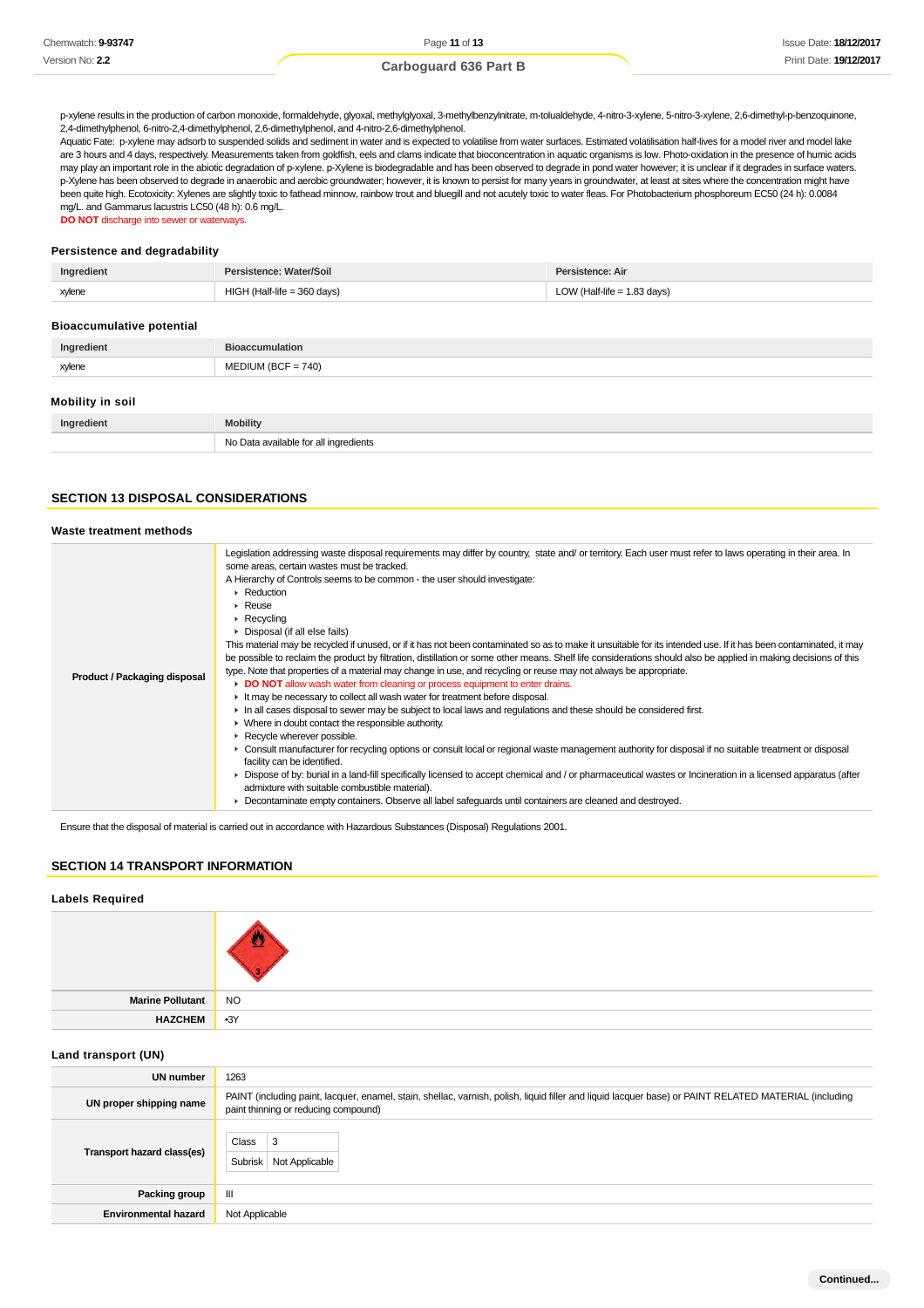| Special precautions for user    | Special provisions                                                                                                                 | 163; 223; 367             |                                                           |                                   |                                                                                                                                                                    |
|---------------------------------|------------------------------------------------------------------------------------------------------------------------------------|---------------------------|-----------------------------------------------------------|-----------------------------------|--------------------------------------------------------------------------------------------------------------------------------------------------------------------|
|                                 | Limited quantity                                                                                                                   | 5L                        |                                                           |                                   |                                                                                                                                                                    |
| Air transport (ICAO-IATA / DGR) |                                                                                                                                    |                           |                                                           |                                   |                                                                                                                                                                    |
| <b>UN number</b>                | 1263                                                                                                                               |                           |                                                           |                                   |                                                                                                                                                                    |
| UN proper shipping name         | or reducing compounds)                                                                                                             |                           |                                                           |                                   | Paint (including paint, lacquer, enamel, stain, shellac, varnish, polish, liquid filler and liquid lacquer base); Paint related material (including paint thinning |
| Transport hazard class(es)      | <b>ICAO/IATA Class</b><br>ICAO / IATA Subrisk<br><b>ERG Code</b>                                                                   | 3<br>Not Applicable<br>3L |                                                           |                                   |                                                                                                                                                                    |
| Packing group                   | Ш                                                                                                                                  |                           |                                                           |                                   |                                                                                                                                                                    |
| <b>Environmental hazard</b>     | Not Applicable                                                                                                                     |                           |                                                           |                                   |                                                                                                                                                                    |
| Special precautions for user    | Special provisions<br>Cargo Only Packing Instructions<br>Cargo Only Maximum Qty / Pack<br>Passenger and Cargo Packing Instructions |                           |                                                           | A3 A72 A192<br>366<br>220L<br>355 |                                                                                                                                                                    |
|                                 | Passenger and Cargo Maximum Qty / Pack                                                                                             |                           |                                                           | 60L                               |                                                                                                                                                                    |
|                                 |                                                                                                                                    |                           | Passenger and Cargo Limited Quantity Packing Instructions | Y344                              |                                                                                                                                                                    |

Passenger and Cargo Limited Maximum Qty / Pack 10 L

### **Sea transport (IMDG-Code / GGVSee)**

| UN number                    | 1263                                                                                                                                                                                          |  |  |
|------------------------------|-----------------------------------------------------------------------------------------------------------------------------------------------------------------------------------------------|--|--|
| UN proper shipping name      | PAINT (including paint, lacquer, enamel, stain, shellac, varnish, polish, liquid filler and liquid lacquer base) or PAINT RELATED MATERIAL (including<br>paint thinning or reducing compound) |  |  |
| Transport hazard class(es)   | <b>IMDG Class</b><br>3<br><b>IMDG Subrisk</b><br>Not Applicable                                                                                                                               |  |  |
| Packing group                | Ш                                                                                                                                                                                             |  |  |
| <b>Environmental hazard</b>  | Not Applicable                                                                                                                                                                                |  |  |
| Special precautions for user | $F-E$ , S-E<br><b>EMS Number</b><br>Special provisions<br>163 223 367 955<br>Limited Quantities<br>5L                                                                                         |  |  |

### **Transport in bulk according to Annex II of MARPOL and the IBC code**

Not Applicable

### **SECTION 15 REGULATORY INFORMATION**

### **Safety, health and environmental regulations / legislation specific for the substance or mixture**

This substance is to be managed using the conditions specified in an applicable Group Standard

| <b>HSR Number</b> | <b>Group Standard</b>                                                        |
|-------------------|------------------------------------------------------------------------------|
| HSR002669         | Surface Coatings and Colourants (Flammable, Toxic [6.7]) Group Standard 2006 |

# **CASHEW NUT LIQUID/ FORMALDEHYDE/ ETHYLENEDIAMINE POLYMER(68413-28-5) IS FOUND ON THE FOLLOWING REGULATORY LISTS**

New Zealand Inventory of Chemicals (NZIoC)

### **XYLENE(1330-20-7) IS FOUND ON THE FOLLOWING REGULATORY LISTS**

International Agency for Research on Cancer (IARC) - Agents Classified by the IARC Monographs New Zealand Hazardous Substances and New Organisms (HSNO) Act - Classification of New Zealand Inventory of Chemicals (NZIoC) New Zealand Workplace Exposure Standards (WES)

### **Location Test Certificate**

Chemicals

Subject to Regulation 55 of the Hazardous Substances (Classes 1 to 5 Controls) Regulations, a location test certificate is required when quantity greater than or equal to those indicated below are present.

| <b>Hazard Class</b> | Quantity beyond which controls apply for closed | Quantity beyond which controls apply when use occurring in open |
|---------------------|-------------------------------------------------|-----------------------------------------------------------------|
|                     | containers                                      | containers                                                      |